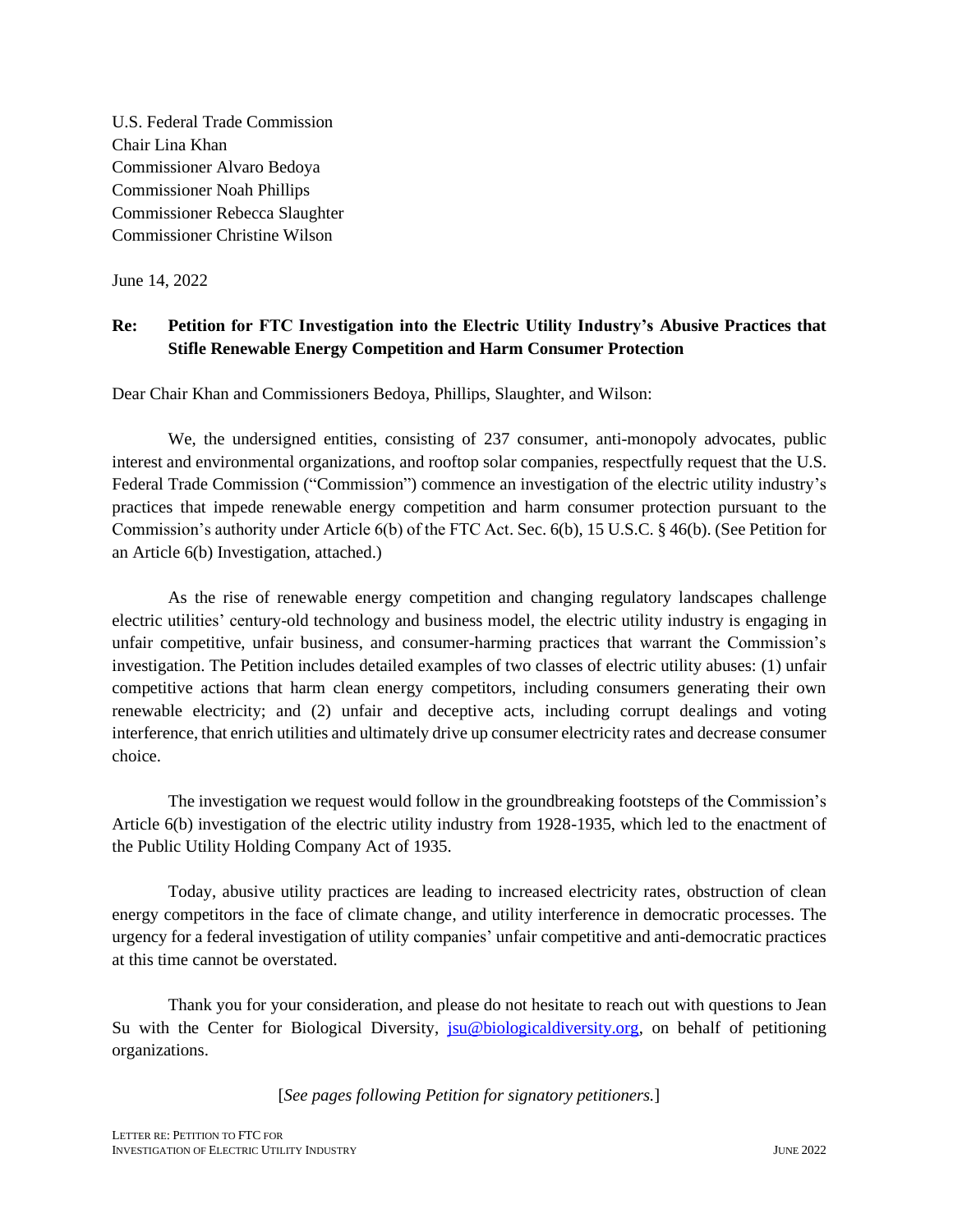#### **PETITION TO THE FEDERAL TRADE COMMISSION**

## **TO COMMENCE ARTICLE 6(B) INVESTIGATION RE: THE ELECTRIC UTILITY INDUSTRY'S ABUSIVE PRACTICES THAT STIFLE RENEWABLE ENERGY COMPETITION AND HARM CONSUMER PROTECTION**

*June 14, 2022*

#### **Introduction**

The undersigned 237 consumer, anti-monopoly advocates, public interest and environmental organizations, and rooftop solar companies, respectfully submit this petition to the U.S. Federal Trade Commission ("FTC" or "Commission") to commence an investigation of the electric utility industry's harmful practices to consumers and competitors that are negatively impacting renewable energy competition and consumer electricity pricing.

As the rise of renewable energy competition and changing regulatory landscapes challenge electric utilities' century-old technology and business model, electric utilities are engaging in unfair business, consumer-harming, and unfair competitive practices that warrant the Commission's investigation. Specifically, the electric utility industry is committing at least two classes of harmful activity: (1) unfair competitive actions that harm clean energy competitors, including consumers generating their own renewable electricity; and (2) unfair and deceptive acts, including corrupt dealings and voting interference, that enrich utilities and ultimately drive up consumer electricity rates and decrease consumer energy choice. (*See* Addendum 1.) We respectfully request the FTC investigate the electric utility industry's consumer-harming and unfair competitive practices pursuant to the Commission's Article 6(b) powers under the FTC Act, which empowers the agency to conduct a broad investigative study and request information from corporations in question. Sec. 6(b), 15 U.S.C. § 46(b).

The investigation we request would rely on an approach the agency has taken before. From 1928- 1935, the FTC conducted a complex investigation into electric utility abuses<sup>1</sup>; the findings of that study led to the enactment of the Public Utility Holding Company Act of 1935, which sought to address the "great concentrations of economic and even political power vested in power trusts, and the absence of antitrust enforcement to restrain the growth and practices of public utility holding companies."<sup>2</sup>

Nearly a century later, electric utilities are once again abusing their monopoly status and the regulatory system to maintain their *status quo* market control. An investigation is particularly warranted now because of the ramifications of these utility practices on consumers' ability to afford electricity,

<sup>1</sup> Fed. Trade Comm'n, *Summary Report of the Federal Trade Commission to the Senate of the United States Pursuant to Senate Resolution No. 88, 70th Cong., 1st Sess., Economic, Financial, and Corporate Abuses of Holding and Operating Companies of Electric and Gas Utilities* (1935) [hereinafter 1935 FTC Summary Report].

<sup>2</sup> *Gulf States Utils. Co. v. Fed. Power Comm'n*, 411 U.S. 747, 758 (1973).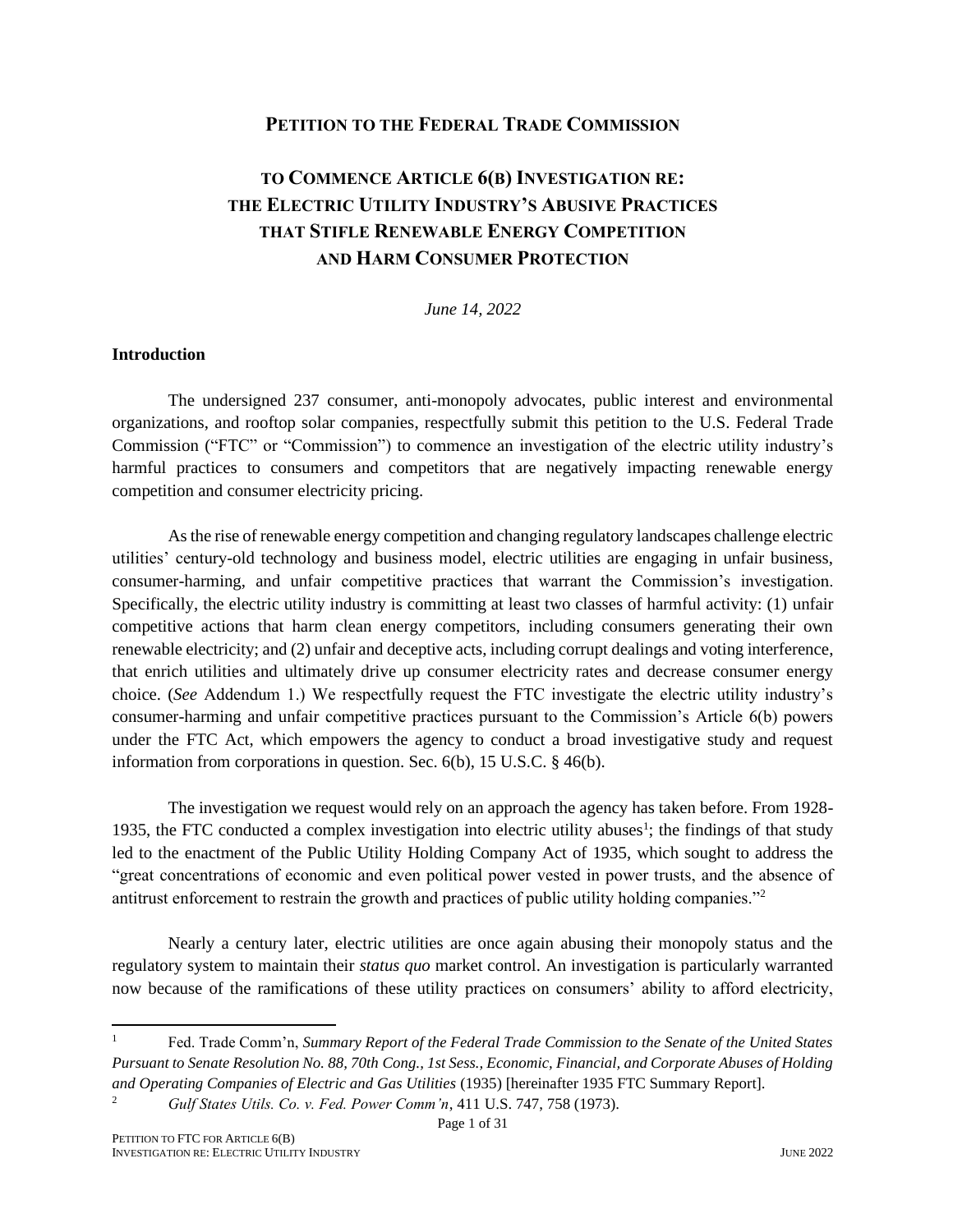competitors' ability to provide and use renewable energy, and electric utility interference in democratic processes.

The FTC is uniquely placed to undertake this industry investigation for several reasons. First, these utility abuses are facilitated by our nation's complex and fractured utility regulatory system, in which large, multi-state holding corporations are principally regulated by state utility commissions. While state and federal regulators have some jurisdiction over these activities, only the FTC is empowered to take a holistic view that is not constrained by the jurisdictional lines Congress established between state commissions and the Federal Energy Regulatory Commission ("FERC"). Second, as detailed in Addendum 2, both the sheer size and dominance of multi-state utility companies, and their remarkably close ties with local regulators who are supposed to serve as their principal antitrust enforcers, demonstrate that only the FTC is in a position to police the many forms of abusive behavior discussed. Third, in light of the Biden administration's goals of achieving rapid, equitable decarbonization and household energy security, the FTC holds a vital role in investigating utility actions that are obstructing the renewable energy transition necessary to address climate change and wean off fossil fuel dependence.<sup>3</sup>

<sup>3</sup> Exec. Order No. 14,008, 86 Fed. Reg. 7619 (Jan. 27, 2021), [https://www.whitehouse.gov/briefing](https://www.whitehouse.gov/briefing-room/presidentialactions/2021/01/27/executive-order-on-tackling-the-climate-crisis-at-home-and-abroad)[room/presidentialactions/2021/01/27/executive-order-on-tackling-the-climate-crisis-at-home-and-abroad;](https://www.whitehouse.gov/briefing-room/presidentialactions/2021/01/27/executive-order-on-tackling-the-climate-crisis-at-home-and-abroad) White House, Remarks by President Biden Announcing U.S. Ban on Imports of Russian Oil, Liquefied Natural Gas and Coal (Mar. 8, 2021), [https://www.whitehouse.gov/briefing-room/speeches-remarks/2022/03/08/remarks-by](https://www.whitehouse.gov/briefing-room/speeches-remarks/2022/03/08/remarks-by-president-biden-announcing-u-s-ban-on-imports-of-russian-oil-liquefied-natural-gas-and-coal/)[president-biden-announcing-u-s-ban-on-imports-of-russian-oil-liquefied-natural-gas-and-coal/.](https://www.whitehouse.gov/briefing-room/speeches-remarks/2022/03/08/remarks-by-president-biden-announcing-u-s-ban-on-imports-of-russian-oil-liquefied-natural-gas-and-coal/)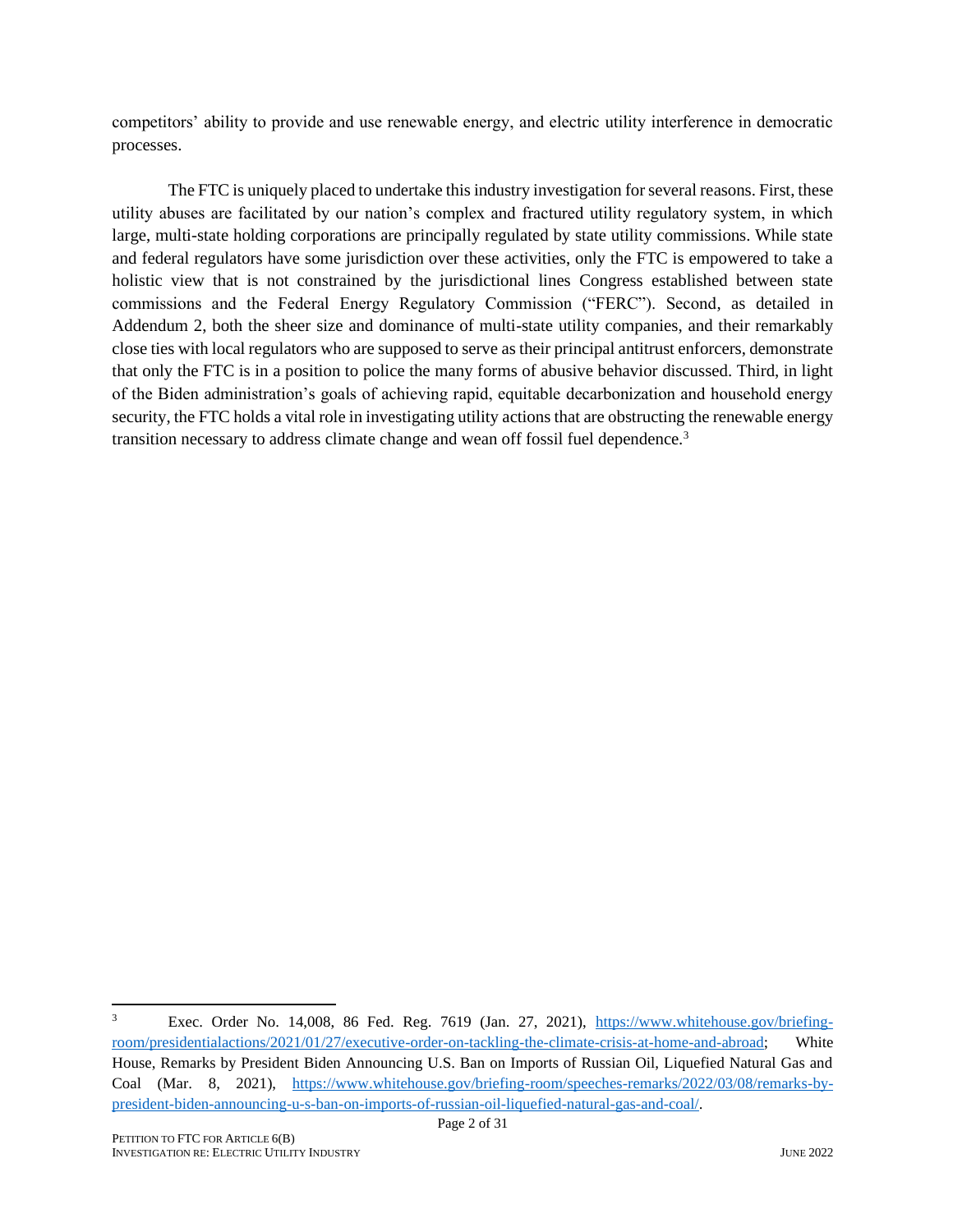#### **TABLE OF CONTENTS**

- **I. Brief Background on Current Electric Utility Industry**
- **II. Requested Scope of Investigation**
- **III. FTC Legal Authority for Investigation of the Electric Utility Industry and Precedent**
- **IV. Proposed Outcomes of Investigation**

#### *Addendum 1: Electric Utilities' Unfair Competitive and Deceptive Practices*

#### **I. Unfair Competitive Acts Harming Clean Electricity Competition**

- A. Unfair competitive acts undertaken to protect utility assets and market monopoly by obstructing the deployment of affordable, climate-safe, and resilient electricity for consumers
	- *1. Blocking transmission development that would enable electricity generation competition*
	- *2. Exerting influence and spending on political efforts that stifle energy competition*
	- *3. Imposing fees and unfair rate structures on rooftop solar energy producers that disincentivize customer solar adoption*
	- *4. Exercising utility authority over distribution grids to deny or delay distributed energy deployment*
	- *5. Blocking access to data essential for communities to evaluate public power and other alternative business models to IOUs that would enable competition*
- B. Unfair competitive mergers that lead to higher prices, fewer choices, and less renewable energy and energy efficiency innovation for consumers

#### **II. Unfair and Deceptive Acts Harming Consumer Protection**

- A. Corrupt dealings, bribery, fraud, and voting interference to pass legislation benefiting utilities
	- *1. Paying bribes for bailouts of coal and nuclear power plants*
	- *2. Doling political favors for utility-friendly legislation*
	- *3. Creating "Ghost-Candidates" to keep political allies in power*
- B. Clandestine election spending for elected officials, including utility regulators, who represent and enrich utility interests
- C. Masking a utility-led campaign enriching utilities as being led by public or grassroots efforts
	- *1. Paying actors to support a gas plant proposal*
	- *2. "Goodwill" giving to charities that receive utility donations in exchange for supporting utility positions*
	- *3. Creating front group to preserve the future of fossil gas*
	- *4. Fabricating support for a utility merger, utility rate application*

*Addendum 2: Electric Utility Mergers and "Revolving Door" Practices, Highlighting Urgency for FTC Investigation*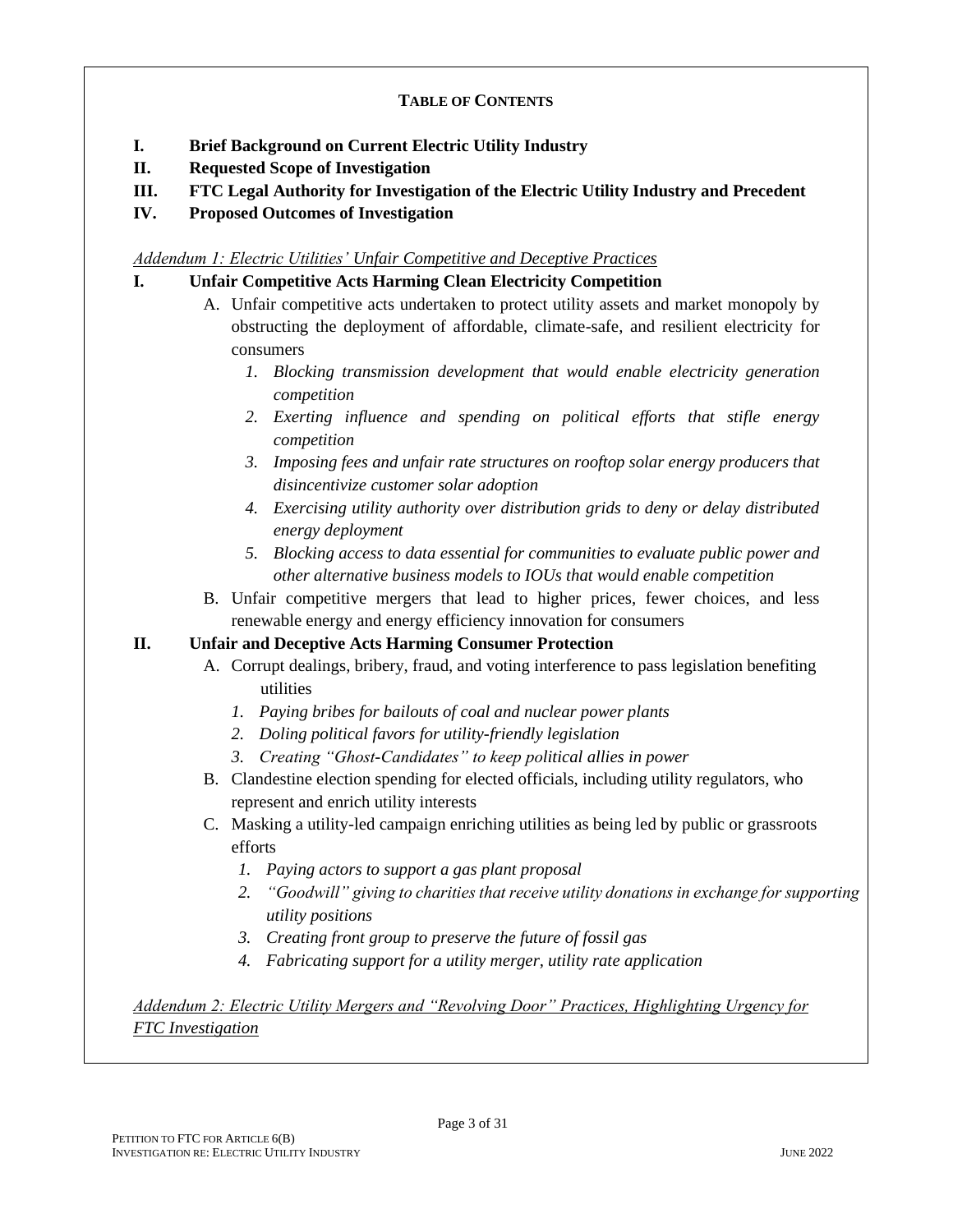#### **I. Brief Background on Current Electric Utility Industry**

The electric utility industry is a unique sector in the American economy. Electric utilities hold market monopolies not due to merit but instead century-old state laws that granted investor-owned utilities<sup>4</sup> ("IOUs") local service territories and dependable revenues in exchange for being regulated by state-level utility commissions.<sup>5</sup> State legislatures in the early 20th century saw advantage in monopoly utility markets at a time when the technology was nascent to capture economies of scale in the limited available forms of electricity generation.

However, for the last several decades, as the FTC has recognized, the electric utility industry has experienced significant changes in both emerging new technologies—particularly renewable energy sources like solar and wind—and regulatory changes in restructuring and disaggregating services of electric generation, transmission and distribution that were historically vertically integrated.<sup>6</sup> At the same time, growth in utility electricity sales has also flattened and started to decline, in light of near-universal access to power, energy efficiency and conservation technologies, and competitors like rooftop solar which diminish utility sales. These changes threaten the traditional utility business model that is predicated on ever-increasing electricity sales and incentives to invest capital to meet that growing demand.<sup>7</sup>

Ultimately, these changes have fundamentally challenged electric utilities' century-old technology and business model, and the industry's response is leading to harm of competitors and consumers. Many utilities are unfairly using their monopoly status as franchised operators to manipulate transmission projects, limit distributed energy development, and inappropriately tilt the overall regulatory process to their favor. In electricity transmission, for example, monopoly utilities have gamed governance processes at Regional Transmission Operators ("RTOs") and Independent System Operators ("ISOs"), stunting those organizations' abilities to encourage competitive markets and allowing utilities to favor generation facilities owned by their parent holding companies.<sup>8</sup> More examples are detailed below. At base, state laws granting utility monopolies over a century ago were not intended to shield utilities from competition from more cost-effective producers and sources. Yet that outcome is a reality today.

As a result, these unpoliced utility abuses result in harms not merely limited to competitors and consumers, but to the greater public interest, climate change, and democracy. The public's faith in the

<sup>&</sup>lt;sup>4</sup> For purposes of this investigation, we seek the Commission's concentration on private or investor-owned utilities ("IOUs"), which serve 72% of U.S. electricity customers. U.S. Energy Info. Admin., *Investor-owned utilities served 72% of U.S. electricity customers in 2017*, Today in Energy (Aug. 15, 2019), [https://www.eia.gov/todayinenergy/detail.php?id=40913.](https://www.eia.gov/todayinenergy/detail.php?id=40913)

<sup>5</sup> Scott Hempling, *Regulating Mergers and Acquisitions of U.S. Electric Utilities: Industry Concentration and Corporate Complication* (2020).

<sup>6</sup> Fed. Trade Comm'n, *Competition and Consumer Protection Perspectives on Electric Power Regulatory Reform: Focus on Retail Competition* (2001), [https://www.ftc.gov/sites/default/files/documents/reports/competition](https://www.ftc.gov/sites/default/files/documents/reports/competition-and-consumer-protection-perspectives-electric-power-regulatory-reform-focus-retail/electricityreport.pdf)[and-consumer-protection-perspectives-electric-power-regulatory-reform-focus-retail/electricityreport.pdf.](https://www.ftc.gov/sites/default/files/documents/reports/competition-and-consumer-protection-perspectives-electric-power-regulatory-reform-focus-retail/electricityreport.pdf)

<sup>7</sup> Ari Peskoe, *Unjust, Unreasonable, and Unduly Discriminatory: Electric Utility Rates and the Campaign Against Rooftop Solar*, Texas Journal of Oil, Gas, and Energy Law (2016).

<sup>8</sup> Ari Peskoe, *Is the Utility Transmission Syndicate Forever?*, Energy Bar Association (2021), [https://www.eba-net.org/assets/1/6/5\\_-\\_%5BPeskoe%5D%5B1-66%5D.pdf.](https://www.eba-net.org/assets/1/6/5_-_%5BPeskoe%5D%5B1-66%5D.pdf)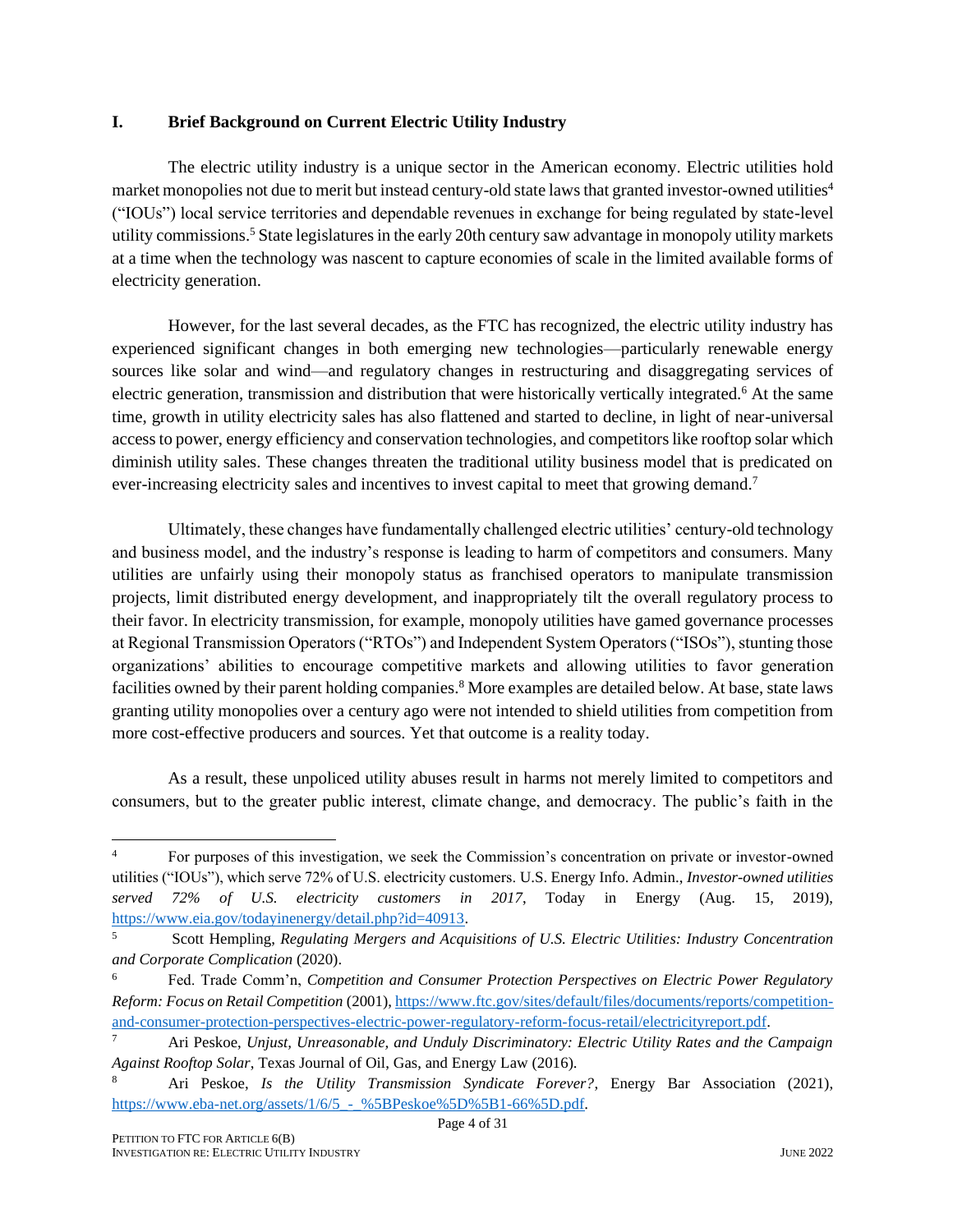traditional utility system is crumbling under the weight of utilities' political machines—and understandably so, as in many places the system is no longer serving ratepayers or the public interest. Ratepayers face increasing electricity prices, with communities of color holding disproportionate energy burdens, heightened energy insecurity and poverty that results in loss of life, property, and livelihoods.<sup>9</sup> Further, utilities routinely obstruct distributed clean energy deployment to the detriment of the renewable energy transition desperately needed to address the climate emergency. As the thrust of antitrust law is to protect democracy from concentrated corporate capture, the power utilities wield over competitors, consumers, and even over election systems as detailed below, directly undermine democracy itself.

#### **II. Requested Scope of Investigation**

We petition the FTC to inquire into the following two categories of the electric utility industry's practices impacting both renewable energy competition and consumer protection. *See* Addendum 1 for detailed examples of these activities.

#### *1. Unfair Competitive Acts Harming Renewable Electricity Competition*

The following utility practices injure competitors seeking to provide renewable electricity and consumers ultimately impacted by lack of energy choice and lack of clean energy in particular.

- a. Unfair competitive acts undertaken to protect utility assets and market monopoly by obstructing the deployment of affordable, climate-safe, and resilient electricity for consumers; and
- b. Unfair competitive mergers that lead to higher prices, fewer choices, and less renewable energy and energy efficiency innovation for consumers.

#### *2. Unfair and Deceptive Acts Harming Consumer Protection*

The following utility practices lead to consumer injury through, among other forms, higher electricity bills in at least two ways. First, utilities' political expenditures are often passed through to consumers via electricity rates under traditional rate-making processes.<sup>10</sup> Second, utilities' political operations result in rent-seeking policies that also drive up consumer rates.

<sup>9</sup> See Trevor Memmott, Sanya Carley, Michelle Graff & David M. Konisky, *Socioeconomic disparities in energy insecurity among low-income households before and during COVID-19 pandemic*, Nature Energy (2021), [https://www.nature.com/articles/s41560-020-00763-9;](https://www.nature.com/articles/s41560-020-00763-9) Jean Su & Chris Kuveke, Center for Biological Diversity and Bailout Watch, *Powerless in the Pandemic* (2021)[, https://bailout.cdn.prismic.io/bailout/6d3d3f34-8a75-4ed5-9d42-](https://bailout.cdn.prismic.io/bailout/6d3d3f34-8a75-4ed5-9d42-225446bd32a8_Powerless_Report_v6.pdf) [225446bd32a8\\_Powerless\\_Report\\_v6.pdf.](https://bailout.cdn.prismic.io/bailout/6d3d3f34-8a75-4ed5-9d42-225446bd32a8_Powerless_Report_v6.pdf)

<sup>10</sup> Matt Kasper & David Pomerantz, Energy and Policy Institute, *FERC issues Notice of Inquiry to understand how it can protect customers from subsidizing trade association political activities*, (Dec. 20, 2021), [https://www.energyandpolicy.org/ferc-notice-of-inquiry-trade-association-dues/;](https://www.energyandpolicy.org/ferc-notice-of-inquiry-trade-association-dues/) Center for Biological Diversity, *Petition for Rulemaking to Amend the Uniform System of Accounts' Treatment of Industry Association Dues before the Federal Energy Regulatory Commission* (2021), [https://www.biologicaldiversity.org/programs/energy](https://www.biologicaldiversity.org/programs/energy-justice/pdfs/FERC_Petition_Trade_Group_Dues_031721.pdf)[justice/pdfs/FERC\\_Petition\\_Trade\\_Group\\_Dues\\_031721.pdf;](https://www.biologicaldiversity.org/programs/energy-justice/pdfs/FERC_Petition_Trade_Group_Dues_031721.pdf) Sammy Roth, *How should utility companies spend*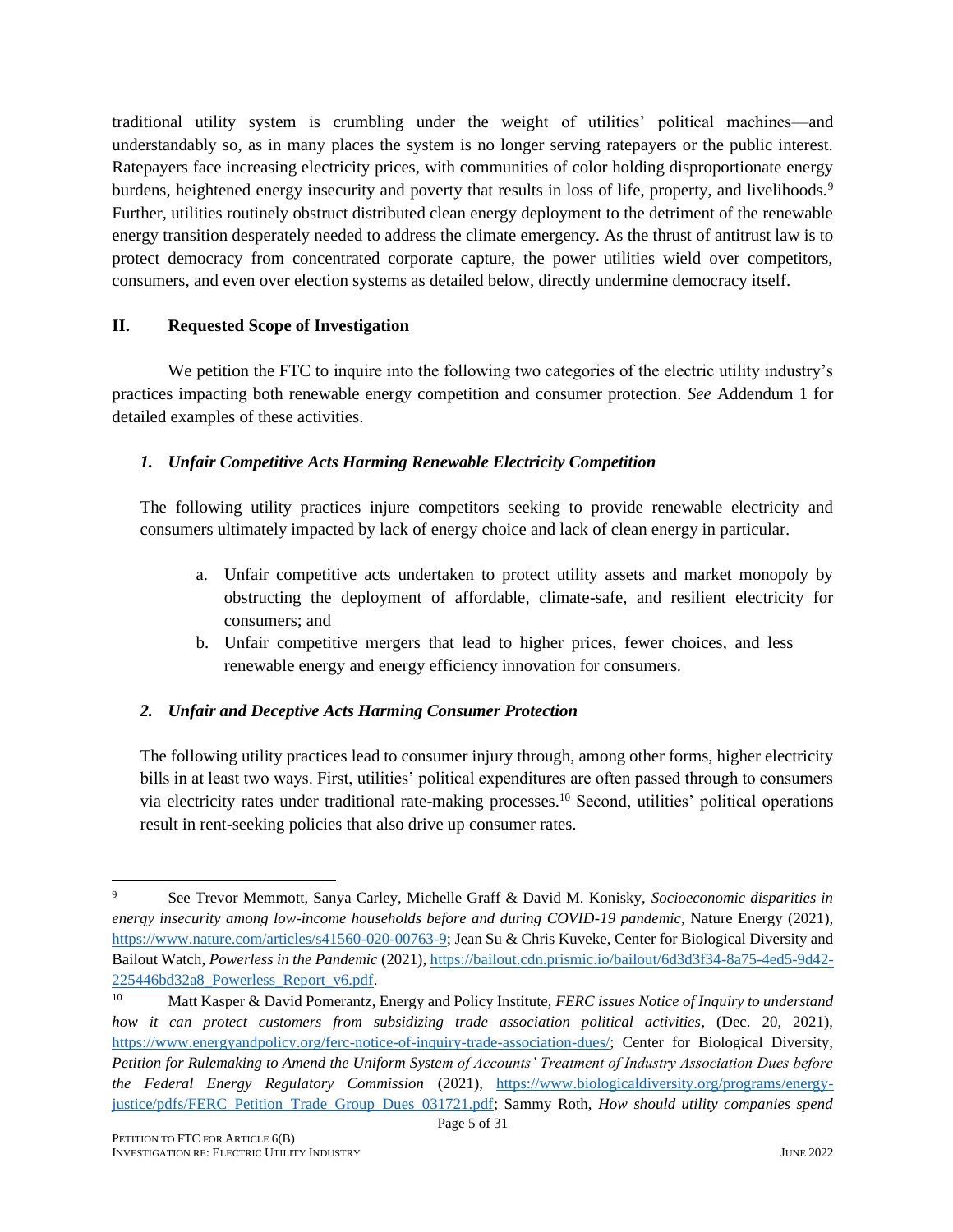- a. Corrupt dealings, bribery, fraud, and voting interference to pass legislation benefiting utilities;
- b. Clandestine election spending for elected officials, including utility regulators, who represent and enrich utility interests; and
- c. Masking a utility-led campaign to enrich utilities as being led by public or grassroots efforts.

#### **III. FTC Legal Authority to Investigate the Electric Utility Industry**

Article 6(b) of the FTC Act empowers the Commission to conduct wide-ranging studies on industries and collect confidential business information from corporations in question. Sec. 6(b), 15 U.S.C. § 46(b). Through an Article 6(b) investigation, the FTC can exercise its federal jurisdiction to conduct an industry-wide study on electric utility industry abuses toward competitors and consumers, gaining "a deep understanding of competitive conditions" and "throw[ing] light on the need for and wisdom of legislation for corrective action."<sup>11</sup> The FTC's conclusions can then form the basis for further federal or state enforcement or legislative reforms.

The FTC's inquiry into the electric utility industry using its Article 6(b) authority decades ago serves as a useful precedent now. In the late 1920s, the massive consolidation and creation of multi-state private electric utility holding companies resulted in rampant consumer abuse, corruption, and an unrelenting utility campaign against public power competitors. These actions triggered a seven-year FTC investigation into electric utility abuses from 1928-1935, which laid the groundwork for the Public Utility Holding Company Act of 1935.<sup>12</sup>

Over the last few decades, the Commission has regularly grappled with competition and consumer protection concerns in the electric utility industry due to changing technology and regulation. Importantly, though, the FTC has not actively interrogated recent, proliferating utility abuses detailed below signifying an important area ripe for the Commission's investigation.

The FTC is clear that it is concerned about competition in the electricity utility industry. Among several conferences held on the energy industry, $13$  in 2016, the Commission hosted the workshop

*your money? A debate rages*, L.A. Times, May 13, 2021, [https://www.latimes.com/environment/newsletter/2021-](https://www.latimes.com/environment/newsletter/2021-05-13/utilities-power-industry-groups-debate-boiling-point) [05-13/utilities-power-industry-groups-debate-boiling-point.](https://www.latimes.com/environment/newsletter/2021-05-13/utilities-power-industry-groups-debate-boiling-point)

<sup>11</sup> Kelly Signs, Fed. Trade Comm'n, *FTC Milestones: Making the case for reform of public utility holding company laws*, (Nov. 18, 2014), [https://www.ftc.gov/enforcement/competition-matters/2014/11/ftc-milestones](https://www.ftc.gov/enforcement/competition-matters/2014/11/ftc-milestones-making-case-reform-public-utility-holding-company-laws)[making-case-reform-public-utility-holding-company-laws.](https://www.ftc.gov/enforcement/competition-matters/2014/11/ftc-milestones-making-case-reform-public-utility-holding-company-laws)

<sup>12</sup> *See* 1935 FTC Summary Report, supra note 1; *see also* Fed. Trade Comm'n, *Annual Report for the Fiscal Year Ended June 30, 1935* (1935), [https://www.ftc.gov/sites/default/files/documents/reports\\_annual/annual-report-](https://www.ftc.gov/sites/default/files/documents/reports_annual/annual-report-1935/ar1935_0.pdf)[1935/ar1935\\_0.pdf.](https://www.ftc.gov/sites/default/files/documents/reports_annual/annual-report-1935/ar1935_0.pdf) 

Page 6 of 31 <sup>13</sup> The FTC has held public conferences on energy topics, including: Energy Markets in the 21st Century (April 10-12, 2007), materials available at [http://www.ftc.gov/bcp/workshops/energymarkets/index.shtml;](http://www.ftc.gov/bcp/workshops/energymarkets/index.shtml) Carbon Offsets & Renewable Energy Certificates (January 8, 2008), materials available at [http://www.ftc.gov/bcp/workshops/carbonoffsets/index.shtml;](http://www.ftc.gov/bcp/workshops/carbonoffsets/index.shtml) Market Power and Consumer Protection Issues Involved with Encouraging Competition in the U.S. Electric Industry (September 13-14, 1999), workshop materials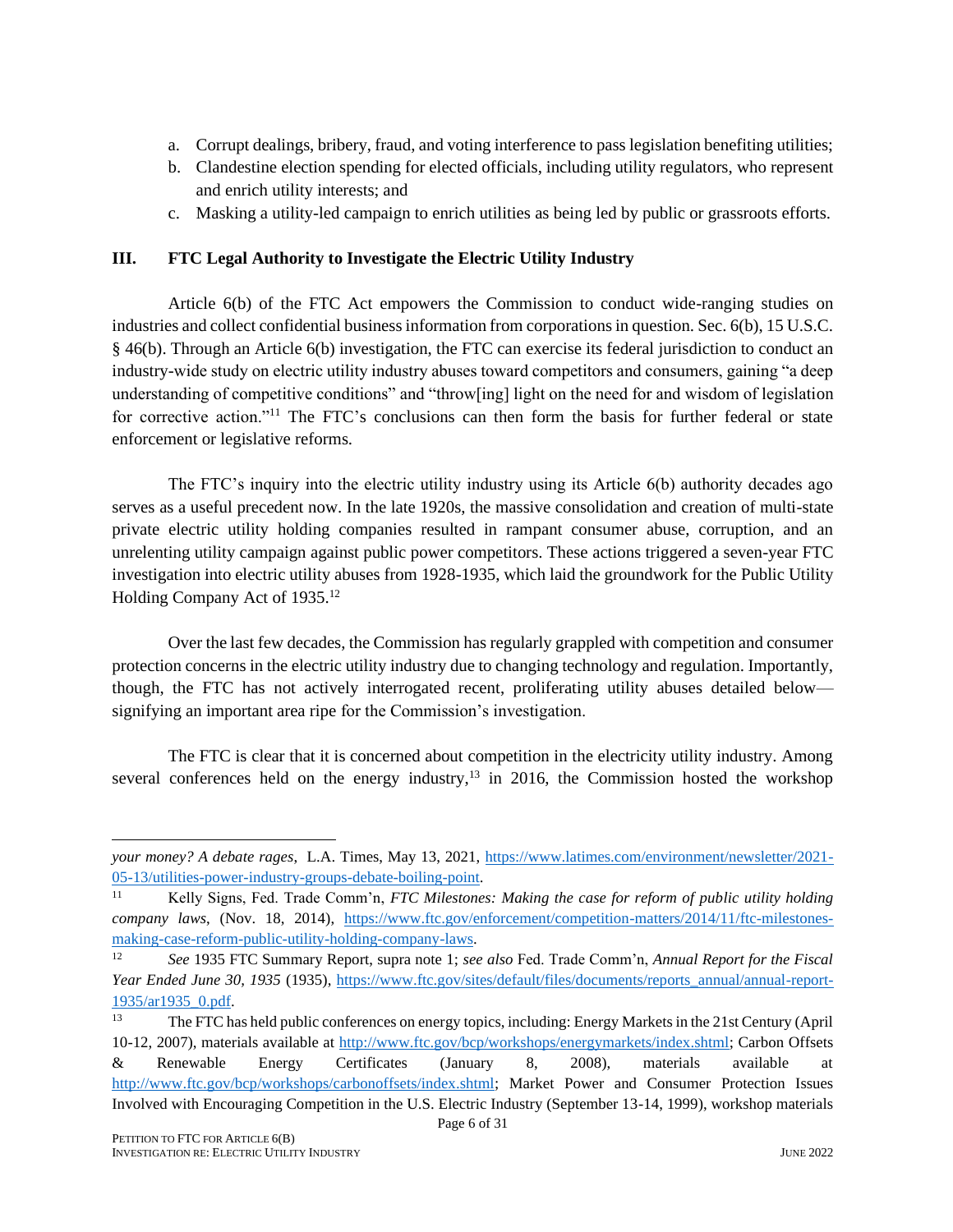"Something Under the Sun: Competition and Consumer Protection Issues in Solar Energy," in which the Commission recognized that the emerging practice of consumers generating their own electricity via solar energy presented potential issues of competition and consumer protection from electric utilities.<sup>14</sup> There, the Commission explicitly stated (emphasis added):

*The FTC has had a longstanding interest in electricity markets*, including in solar power. . . . The FTC believes that competition in the marketplace should play a key role. As the nation's competition and consumer protection agency, we want to ensure that rooftop solar, no differently from any other technology or product, develops in an environment of vigorous competition and responsiveness to consumer demand.

In 2000 and 2001, the FTC also issued reports on competition and consumer protection perspectives on electric power regulatory reform, with a focus on retail competition.<sup>15</sup> And in 1977, the FTC examined emerging new technologies, including photovoltaic arrays, for generating electricity and stressed the importance of competition and consumer choice.<sup>16</sup>

Beyond these efforts, the FTC has also separately commented in FERC processes advocating for more competition in the utility industry. In 2017, FTC commented in a FERC proceeding regarding generator interconnection rules and encouraged FERC's adoption of pro-competitive reforms to avoid "discrimination [that] can result in anticompetitive delays and/or increased costs for generation entrants that need to obtain essential interconnections with the transmission grid."<sup>17</sup> In 2016, the FTC and Department of Justice ("DOJ"), submitted joint comments in response to a FERC notice of inquiry regarding merger and market power issues; the FTC and DOJ urged FERC to establish screens that reduce the likelihood that a utility merger approval would result in increased market power.<sup>18</sup> The FTC also

available at [http://www/ftc.gov/bcp/elecworks/index.shtm;](http://www/ftc.gov/bcp/elecworks/index.shtm) and the Department of Justice and FTC workshop on Electricity Policy, held on April 23, 1996.

<sup>14</sup> Fed. Trade Comm'n, *Something New Under the Sun: Competition & Consumer Protection Issues in Solar Energy, Workshop Transcript* (June 21, 2016), [https://www.ftc.gov/system/files/documents/public\\_events/943943/solar\\_workshop\\_transcript.pdf.](https://www.ftc.gov/system/files/documents/public_events/943943/solar_workshop_transcript.pdf)

<sup>15</sup> Fed. Trade Comm'n, *Competition and Consumer Protection Perspectives on Electric Power Regulatory Reform* (2000), [https://www.ftc.gov/reports/competition-consumer-protection-perspectives-electric-power](https://www.ftc.gov/reports/competition-consumer-protection-perspectives-electric-power-regulatory-reform)[regulatory-reform;](https://www.ftc.gov/reports/competition-consumer-protection-perspectives-electric-power-regulatory-reform) Fed. Trade Comm'n, *Competition and Consumer Protection Perspectives on Electric Power Regulatory Reform: Focus on Retail Competition* (2001), [https://www.ftc.gov/sites/default/files/documents/reports/competition-and-consumer-protection-perspectives](https://www.ftc.gov/sites/default/files/documents/reports/competition-and-consumer-protection-perspectives-electric-power-regulatory-reform-focus-retail/electricityreport.pdf)[electric-power-regulatory-reform-focus-retail/electricityreport.pdf.](https://www.ftc.gov/sites/default/files/documents/reports/competition-and-consumer-protection-perspectives-electric-power-regulatory-reform-focus-retail/electricityreport.pdf)

<sup>16</sup> *See* 1935 FTC Summary Report, *supra* note 1.

<sup>17</sup> Fed. Energy Reg. Comm'n, *Comment of the Federal Trade Commission*, Reform of Generator Interconnection Procedures and Agreements, Docket No. RM17-8-000, April 10, 2017, [https://www.ftc.gov/system/files/documents/advocacy\\_documents/comment-staff-federal-trade-commission-](https://www.ftc.gov/system/files/documents/advocacy_documents/comment-staff-federal-trade-commission-federal-energy-regulatory-commission-concerning-reform/v170004_ferc_interconnection_ftc_staff_comment.pdf)

federal-energy-regulatory-commission-concerning-reform/v170004 ferc interconnection ftc staff comment.pdf.

<sup>18</sup> Fed. Energy Reg. Comm'n, *Comment of the U.S. Department of Justice and the Federal Trade Commission*, Modifications to Commission Requirements for Review of Transactions Under Section 203 of the Federal Power Act and Market-Based Rate Applications Under Section 205 of the Federal Power Act, Docket No. RM16-21-000, Nov. 18, 2016, [https://www.ftc.gov/system/files/documents/advocacy\\_documents/comment-federal-trade-](https://www.ftc.gov/system/files/documents/advocacy_documents/comment-federal-trade-commission-us-department-justice-federal-energy-regulatory-commission-ferc/v170000_ferc_market_power_comment_28_nov_2016.pdf)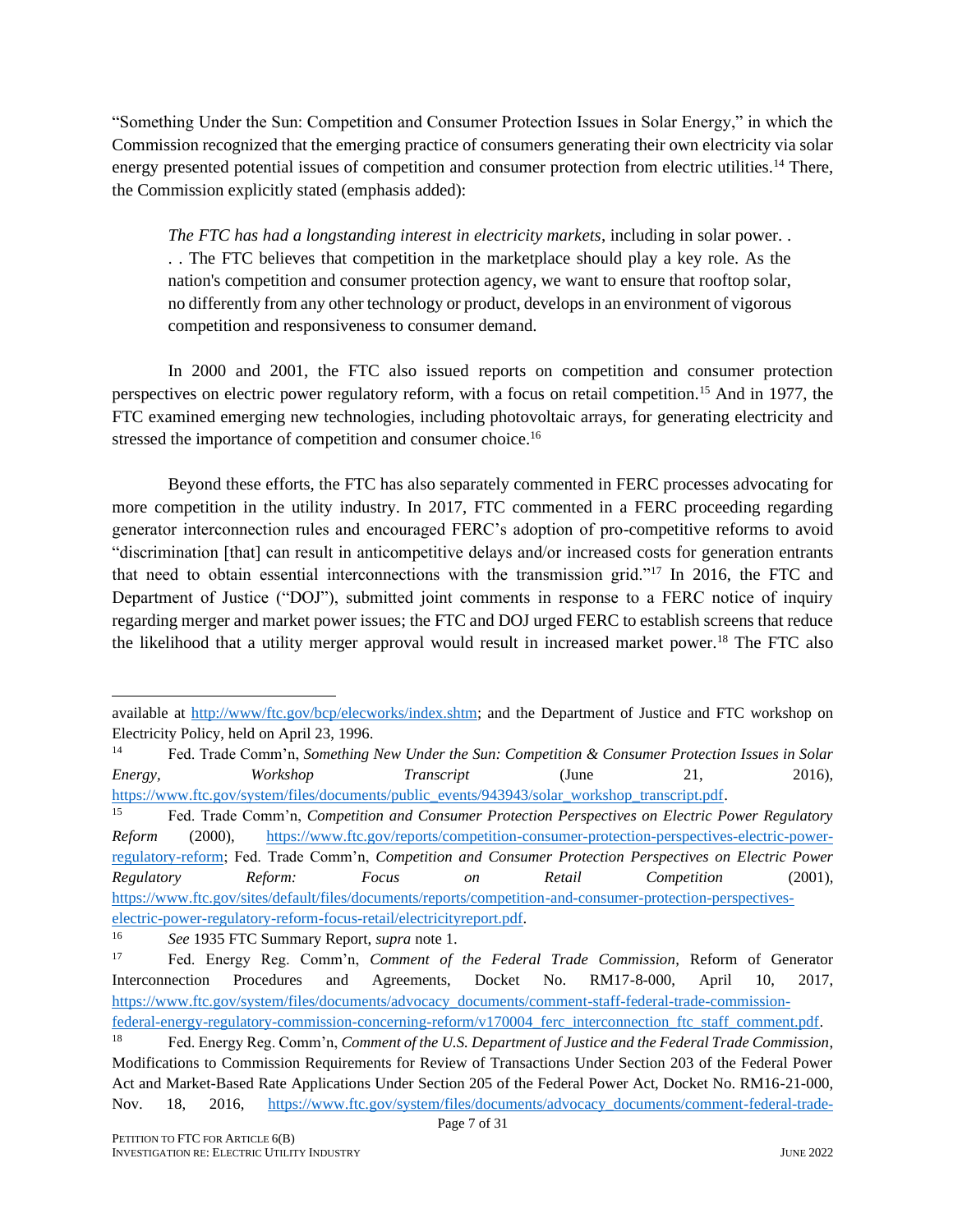engaged in other relevant FERC dockets, including integration of variable resources,<sup>19</sup> competition issues under RTO jurisdictions,<sup>20</sup> demand response compensation in wholesale energy markets,<sup>21</sup> and transmission ownership and cost allocation of public utilities. $^{22}$ 

The FTC's most recent action on mergers in the electric industry dates back to 2001 and 1997, where the Commission approved various electric utility mergers based on conditions remedying perceived unfair competitive effects.<sup>23</sup>

In short, the investigation we propose is well within the scope of practices and areas of competition concern that the FTC has engaged in. The patterns of utility abuses discussed below elucidate the necessity for the FTC to commence a new industry-wide investigation that addresses ongoing harms to consumers and competitors that the FTC has foreseen and advocated against.

[commission-us-department-justice-federal-energy-regulatory-commission](https://www.ftc.gov/system/files/documents/advocacy_documents/comment-federal-trade-commission-us-department-justice-federal-energy-regulatory-commission-ferc/v170000_ferc_market_power_comment_28_nov_2016.pdf)ferc/v170000 ferc\_market\_power\_comment\_28\_nov\_2016.pdf.

<sup>19</sup> Fed. Energy Reg. Comm'n, *Comment of the Staff of the Federal Trade Commission*, Integration of Variable Energy Resources, Docket No. RM10-11-000, March 1, 2011, [https://www.ftc.gov/sites/default/files/documents/advocacy\\_documents/ftc-staff-comment-federal-energy](https://www.ftc.gov/sites/default/files/documents/advocacy_documents/ftc-staff-comment-federal-energy-regulatory-commission-concerning-integration-variable-energy/110304fercenergyresources.pdf)[regulatory-commission-concerning-integration-variable-energy/110304fercenergyresources.pdf](https://www.ftc.gov/sites/default/files/documents/advocacy_documents/ftc-staff-comment-federal-energy-regulatory-commission-concerning-integration-variable-energy/110304fercenergyresources.pdf) (noting that

<sup>&</sup>quot;Consumers are likely to benefit not only from prices lower than they would have been without these reforms, but also from environmental benefits associated with switching to renewable energy sources.")

<sup>20</sup> Fed. Energy Reg. Comm'n, *Comment of the Federal Trade Commission*, Wholesale Competition in Regions With Organized Electric Markets, Docket No. RM07-19-000, AD07-7-000, April 17, 2008, [https://www.ftc.gov/sites/default/files/documents/advocacy\\_documents/ftc-comment-federal-energy-regulatory](https://www.ftc.gov/sites/default/files/documents/advocacy_documents/ftc-comment-federal-energy-regulatory-commission-concerning-wholesale-competition-regions-organized/v070014b.pdf)[commission-concerning-wholesale-competition-regions-organized/v070014b.pdf.](https://www.ftc.gov/sites/default/files/documents/advocacy_documents/ftc-comment-federal-energy-regulatory-commission-concerning-wholesale-competition-regions-organized/v070014b.pdf)

<sup>21</sup> Fed. Energy Reg. Comm'n, *Comment of the Federal Trade Commission*, Demand Response Compensation in Organized Wholesale Energy Markets, Docket No. RM10-17-000, 07-19-000, Oct. 1, 2010, [https://www.ftc.gov/legal-library/browse/advocacy-filings/ftc-comment-federal-energy-regulatory-commission](https://www.ftc.gov/legal-library/browse/advocacy-filings/ftc-comment-federal-energy-regulatory-commission-concerning-demand-response-compensation-organized)[concerning-demand-response-compensation-organized.](https://www.ftc.gov/legal-library/browse/advocacy-filings/ftc-comment-federal-energy-regulatory-commission-concerning-demand-response-compensation-organized)

<sup>22</sup> Fed. Energy Reg. Comm'n, *Comment of the Federal Trade Commission*, Transmission Planning and Cost Allocation by Transmission Owning and Operating Public Utilities, Docket No. RM10-23-000, [https://www.ftc.gov/legal-library/browse/advocacy-filings/ftc-comment-federal-energy-regulatory-commission](https://www.ftc.gov/legal-library/browse/advocacy-filings/ftc-comment-federal-energy-regulatory-commission-concerning-transmission-planning-cost-allocation)[concerning-transmission-planning-cost-allocation.](https://www.ftc.gov/legal-library/browse/advocacy-filings/ftc-comment-federal-energy-regulatory-commission-concerning-transmission-planning-cost-allocation)

<sup>23</sup> Fed. Trade Comm'n, *Analysis of the Complaint and Consent Order to Aid Public Comment, DTE Energy Company and MCN Energy Group Inc.*, FTC Dkt. No. C-4008 (Mar. 22, 2001), [https://www.ftc.gov/sites/default/files/documents/cases/2001/03/dteanalysis.htm;](https://www.ftc.gov/sites/default/files/documents/cases/2001/03/dteanalysis.htm) Fed. Trade Comm'n, *Analysis of the Complaint and Consent Order to Aid Public Comment*, Entergy Corporation and Entergy-Koch, LP, FTC Dkt. No. C-3998 (Jan. 31, 2001), [https://www.ftc.gov/sites/default/files/documents/cases/2001/01/entergycorpana.htm;](https://www.ftc.gov/sites/default/files/documents/cases/2001/01/entergycorpana.htm) Fed. Trade Comm'n, *Analysis of the Complaint and Consent Order to Aid Public Comment, Dominion Resources, Inc., and Consolidated Natural Gas Company*, FTC Dkt. No. C-3901 (Nov. 5, 1999), [https://www.ftc.gov/sites/default/files/documents/cases/1999/11/dominionana.htm.](https://www.ftc.gov/sites/default/files/documents/cases/1999/11/dominionana.htm)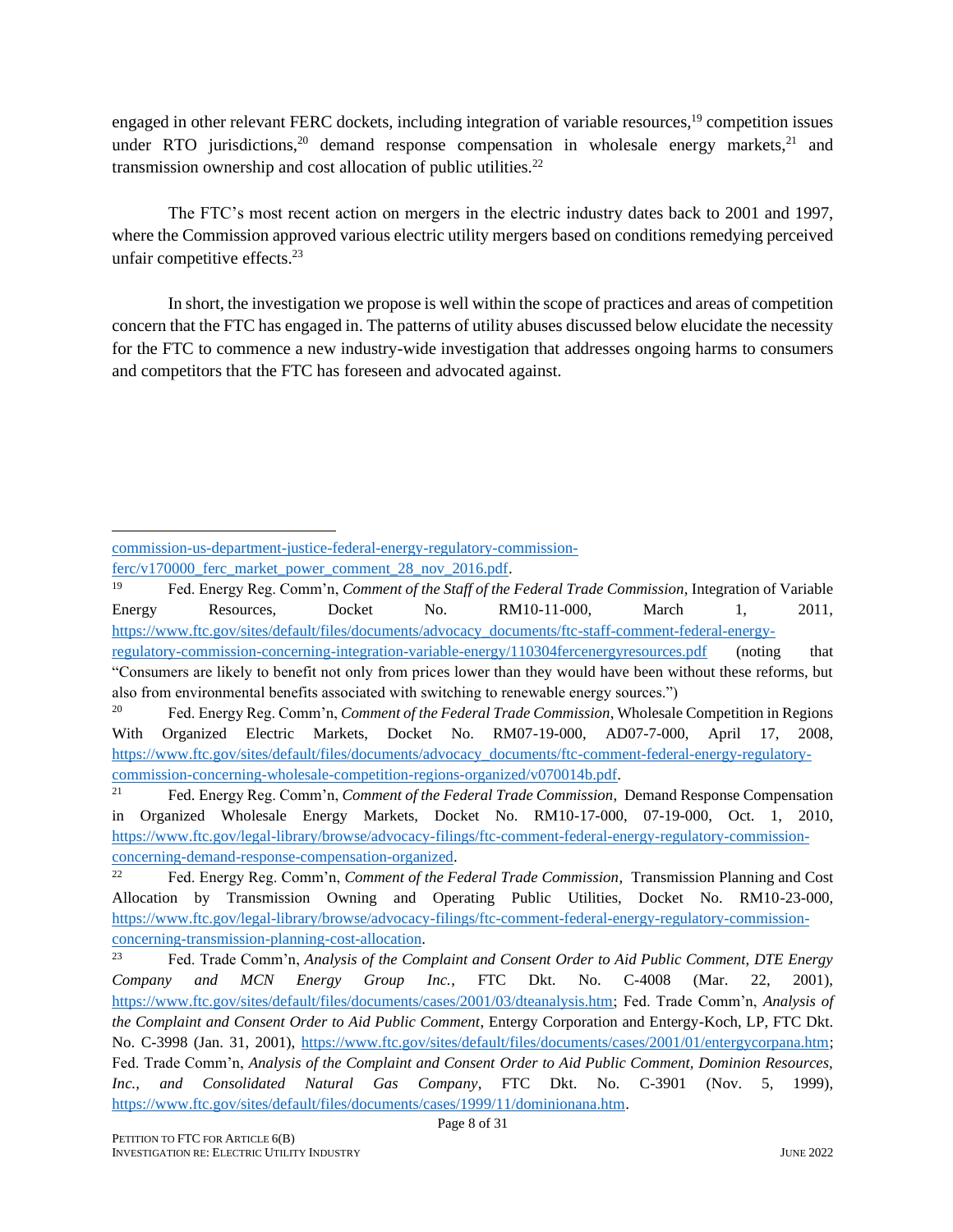#### **IV. Proposed Outcomes of Investigation**

We propose the following outcomes of an Article 6(b) investigation.

- 1. Collated data from utilities and a survey of the several areas of utility abuse toward consumers and competitors, including but not limited to the categories listed here.
- 2. A set of recommendations, including:
	- a. Recommendation of electric utility abuses that warrant enforcement action by the FTC, DOJ, FERC, state enforcement agencies, or otherwise.
	- b. Proposed legislative and/or regulatory action that examines reformed and new structures of power delivery to address utility abuses leading to consumer and competitor harms. These structures may include utility accountability mechanisms through greater regulation and legal enforcement over the *status qu*o utility system; alternative methods to address rather than suppress self-generation of renewable energy, including decentralized models of power delivery and demand management, unbundling generation, transmission and distribution in separate companies, and mandatory RTO membership or coverage; and alternative structures of power delivery, including accountable federal and local public power, co-operative, consumer-owned, peer-to-peer, transactive and de-centralized models, non-profit models, and other energy democracy models.
	- c. Proposed legislative or other reform to state action immunity defenses in antitrust law to allow for antitrust enforcement to police utilities' unfair competitive behavior.
	- d. Recommendations for FTC and/or other agencies and government bodies to address governance and procedures at the nation's RTOs and ISOs, organizations which wield immense power over competition (or lack thereof) in the nation's electricity markets. RTOs and ISOs are not subject to state regulation, and while their rates are subject to FERC oversight, FERC has exercised limited jurisdiction over governance and procedures at the RTOs and ISOs.

We also note that, in concert with the 1935 FTC investigation of utility holding companies, Congress established a special White House council that reported on the findings of the FTC investigation and made recommendations for legislative reform. We urge the FTC to coordinate with the White House on the feasibility of a similar council here, or, at minimum, to work with other agencies that have complementary electricity expertise, including but not limited to DOJ, FERC, the Department of Energy (DOE), and the national laboratories, to generate robust recommendations for systemic reform.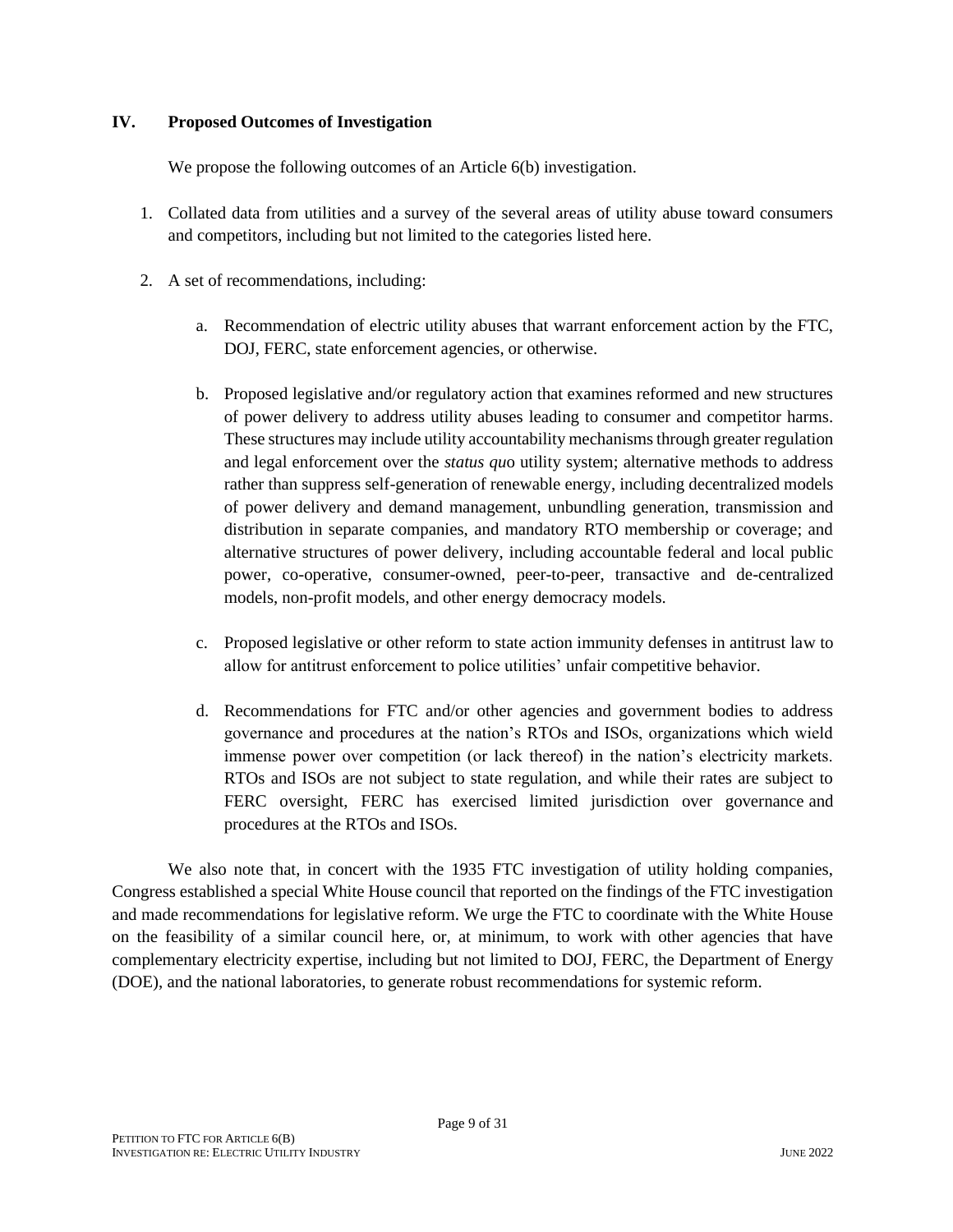#### **ADDENDUM 1 ELECTRIC UTILITIES' UNFAIR COMPETITIVE AND DECEPTIVE PRACTICES**

This addendum elucidates several categories, with illustrative examples, of unfair competitive and deceptive actions recently taken by electric utilities harming competitors and consumers. They paint a portrait of the pattern of abusive activities that warrant the FTC's Article 6 investigation. Notably, some of these examples have *not* been prosecuted or litigated, while others are being subject to legal enforcement actions. Also, these categories and examples are *not* exhaustive of utility abuses.

#### **I. Unfair Competitive Acts Harming Clean Electricity Competition**

**A. Unfair competitive acts undertaken to protect utility assets and market monopoly by obstructing the deployment of affordable, climate-safe, and resilient electricity for consumers** 

#### 1. Blocking transmission development that would enable electricity generation competition

It is well recognized—and in fact, has been recognized by the FTC in  $2017^{24}$ —that access to electricity transmission infrastructure is essential to facilitate greater competition in electric generation. Vertically integrated utilities—which exist in approximately two-thirds of states—have obvious incentives to obstruct interconnection to transmission infrastructure and alternative transmission infrastructure, thereby hindering new generation competition while gaining a competitive advantage for their own generation sources. The absence of new generation, in turn, effectively props up incumbent resources, in particular fossil fuel resources, to the detriment of hundreds of gigawatts of new wind, solar and storage waiting in interconnection queues.

Professor Ari Peskoe, who directs the Electricity Law Initiative at Harvard Law School, recently published *Is the Utility Transmission Syndicate Forever?* The paper details how utilities have evaded competition in transmission development by shifting transmission development to local projects that they control within their state-granted service territories.<sup>25</sup> This shift undermines a competitive transmission process and puts an undue burden on captive retail ratepayers, preventing them from accessing the cost reductions that competitive transmission development would unlock. Unfortunately, the problem is getting worse. Research from the Lawrence Berkeley National Laboratory suggests projects now spend about 3.5 years in interconnection queues in some grid operators in the country, as opposed to about 1.9 years in the 2000s.<sup>26</sup>

<sup>&</sup>lt;sup>24</sup> Fed. Reg. Trade Comm'n, *supra* note 17 ("FTC staff supports FERC's proposals to reform its interconnection rules to facilitate the construction of generation interconnections to the grid. . . The incentives [for utilities] to discriminate [against wind generation entrants] stem from the fact that many transmission owners also own power generation facilities that would compete against generation entrants.").

<sup>25</sup> Ari Peskoe, *supra* note 8.

<sup>26</sup> Joseph Rand et al., Berkeley Lab, *Queued Up: Characteristics of Power Plants Seeking Transmission Interconnection As of the End of 2020* (2021), [https://eta](https://eta-publications.lbl.gov/sites/default/files/queued_up_may_2021.pdf)[publications.lbl.gov/sites/default/files/queued\\_up\\_may\\_2021.pdf.](https://eta-publications.lbl.gov/sites/default/files/queued_up_may_2021.pdf)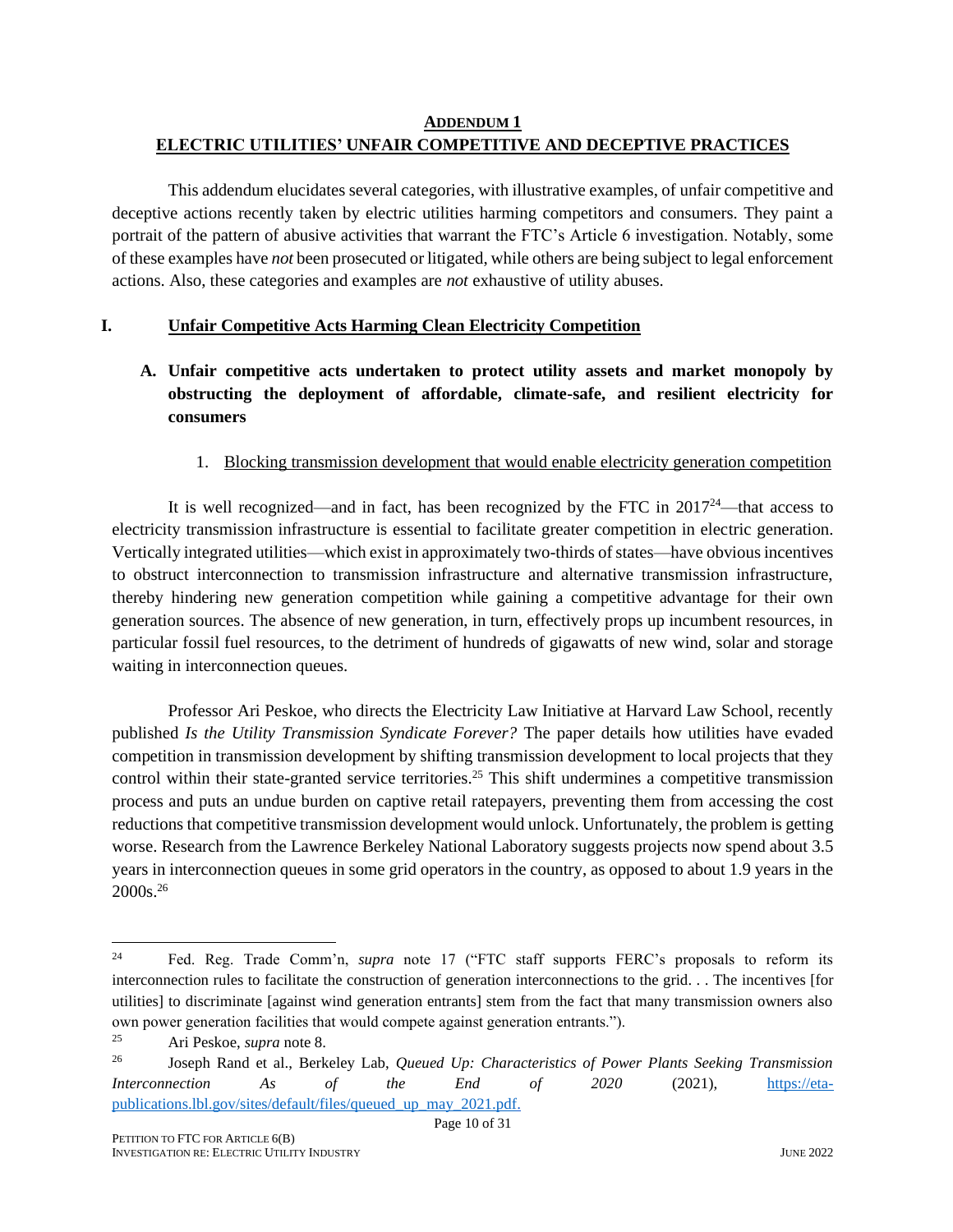<span id="page-11-0"></span>As one particularly stark example of the lengths to which an incumbent utility will go to preserve this transmission market advantage, in November 2020, it was revealed that Entergy secretly placed a consultant under the guise of a "MISO South customer" to help advance the utility's interests.<sup>27</sup> MISO, or the Midcontinent Independent System Operator, is an independent system operator responsible for operating the power grid across 15 states and the Canadian province of Manitoba.<sup>28</sup> Entergy provides electricity to 3 million utility customers in Arkansas, Louisiana, Mississippi and Texas—all states within MISO.

Renewable energy companies and clean energy advocates are working within the MISO transmission process to better connect MISO North to MISO South, allowing for renewable energy to reach all customers in the greater MISO territory. But access to low-cost renewables on the market could displace Entergy's expensive legacy coal, gas, and nuclear units in its states, and subvert Entergy's ability to justify its need to build new power plants. Regulated utilities like Entergy largely earn profits from the construction of new power plants. To undermine these transmission efforts, Entergy's consultant pretended to be a MISO South customer raising concerns about "transmission projects."<sup>29</sup> In fact, the consultant was speaking and acting on behalf of Entergy.

#### 2. Exerting influence and spending on political efforts that stifle energy competition

Utilities have spent funds to influence political outcomes that obstruct electricity competition.

For example, in 2019, financial documents detailed how Consumers Energy, a Michigan electric and gas utility, contributed \$43.5 million to a group called Citizens for Energizing Michigan's Economy ("CEME") since 2014.<sup>30</sup> Documents also revealed that Consumers Energy's Brandon Hofmeister, senior vice president of governmental, regulatory and public affairs, sits on CEME's board of directors. CEME spent the money on television, radio, internet, and print issue advertisements that praised state candidates ahead of certain primary and general elections. The Consumers Energy-funded group targeted certain lawmakers who supported policies that the utility didn't want to be enacted, such as the restoration of previous net metering rates for solar customers and increasing alternative energy suppliers in the state.

In 2021, CEME worked to influence and prevent state legislators from enacting legislation that would have eliminated a 1% cap limiting distributed energy in the investor-owned territories. The current law that caps distributed energy production at 1% of a utility's average in-state peak load for the past 5 years effectively prevents competition from the small-scale distributed energy industry, to the benefit of centralized utilities. CEME's Facebook advertisements were misleading and contained lies about solar

<sup>27</sup> Daniel Tait, Energy and Policy Institute, *Entergy Placed Undercover Consultant to Influence MISO Stakeholder Processes* (Nov. 22, 2020)[, https://www.energyandpolicy.org/entergy-undercover-consultant-influence](https://www.energyandpolicy.org/entergy-undercover-consultant-influence-miso-stakeholder/)[miso-stakeholder/.](https://www.energyandpolicy.org/entergy-undercover-consultant-influence-miso-stakeholder/)

<sup>28</sup> *About MISO,* MISO,<https://www.misoenergy.org/about/> (last visited Apr. 8, 2022).

<sup>29</sup> Tait, *supra* note [27.](#page-11-0)

<sup>30</sup> Matt Kasper, Energy and Policy Institute, *Consumers Energy contributed \$43.5 million over four years to Citizens for Energizing Michigan's Economy* (June 7, 2018), [https://www.energyandpolicy.org/consumers-energy](https://www.energyandpolicy.org/consumers-energy-contributed-43-million-dollars-to-citizens-for-energizing-michigans-economy)[contributed-43-million-dollars-to-citizens-for-energizing-michigans-economy.](https://www.energyandpolicy.org/consumers-energy-contributed-43-million-dollars-to-citizens-for-energizing-michigans-economy)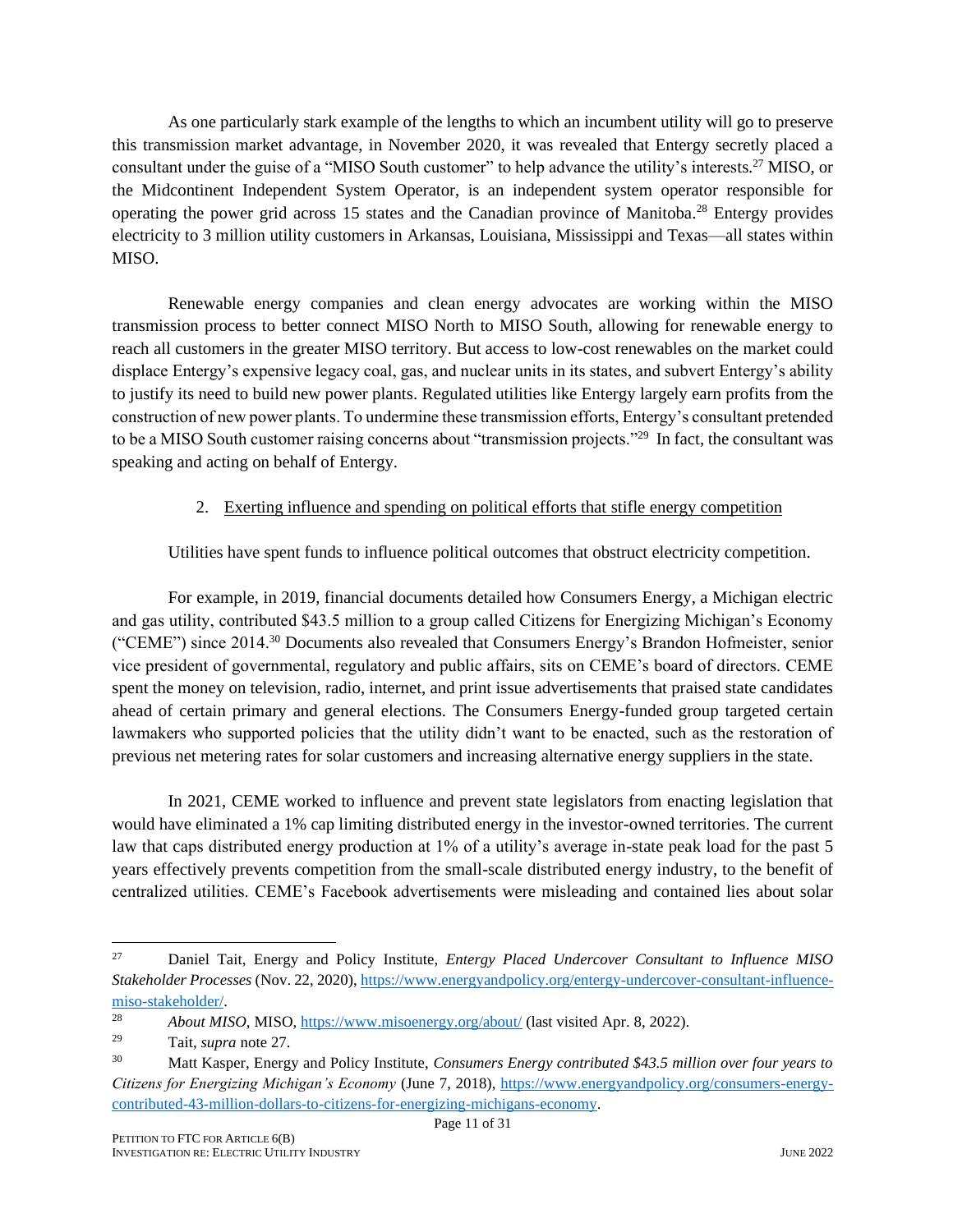energy and electric blackouts.<sup>31</sup> Fulfilling CEME's goals, the legislation did not advance in the legislature, and the 1% cap on IOU competitive energy sources remains intact.

In fact, Michigan utility DTE Energy has taken advantage of the 1% cap by recently proposing an ultimatum. The utility said it will raise the cap to 3% in its service territory but only in return for new mandatory fees and a reduction of bill credits for rooftop solar customers.<sup>32</sup> (For more examples, see Section I.A.3, *infra*.) The Michigan Public Service commission has not yet made a decision.

Separately and recently, in 2022, the Florida Senate passed legislation that targeted net metering and would harm the ability of distributed solar companies to compete in Florida. Public records obtained and reported by the Miami Herald showed that FPL wrote the legislation.<sup>33</sup> (See also Arizona utility effort to stifle distributed energy, Section I.B.3, *infra*.)

To note, some political spending activity by utilities may be legal within the context of state and federal campaign finance regulations. However, utilities have confessed to other illegal acts in similar schemes. (*See* Section II.A: Corrupt dealings, bribery, fraud, and voting interference to pass legislation benefiting utilities, *infra*). Even when not crossing the line into criminality, however, such activities merit further investigation due to the harm they cause to customers and competitors.

### 3. Imposing fees and unfair rate structures on rooftop solar energy producers that disincentivize customer solar adoption

Across the country, utilities have sought to add flat fees and discriminatory rate structures that make solar projects less attractive due to longer payback periods and decreased economic benefits.<sup>34</sup> The North Carolina Clean Energy Technology Center documents these utility-initiated actions across the country—averaging in the dozens every year.<sup>35</sup>

<sup>31</sup> *Misleading Social Media Ads Bash a Rooftop Solar Bill. They're Backed by Big Utility Companies,*  Interlochen Public Radio, Apr. 5, 2021, [https://www.interlochenpublicradio.org/news/2021-04-05/misleading](https://www.interlochenpublicradio.org/news/2021-04-05/misleading-social-media-ads-bash-a-rooftop-solar-bill-theyre-backed-by-big-utility-companies)[social-media-ads-bash-a-rooftop-solar-bill-theyre-backed-by-big-utility-companies.](https://www.interlochenpublicradio.org/news/2021-04-05/misleading-social-media-ads-bash-a-rooftop-solar-bill-theyre-backed-by-big-utility-companies)

<sup>32</sup> Tracy Samilton, *Experts Fear DTE Energy's New Proposal Will Kill Rooftop Solar for Future Residential Customers,* Mich. Radio, Feb. 7, 2022, [https://www.michiganradio.org/transportation-infrastructure/2022-02-](https://www.michiganradio.org/transportation-infrastructure/2022-02-07/experts-fear-dte-energys-new-proposal-will-kill-rooftop-solar-for-future-residential-customers) [07/experts-fear-dte-energys-new-proposal-will-kill-rooftop-solar-for-future-residential-customers.](https://www.michiganradio.org/transportation-infrastructure/2022-02-07/experts-fear-dte-energys-new-proposal-will-kill-rooftop-solar-for-future-residential-customers) 

<sup>33</sup> *Documents show FPL wrote legislation to slow rooftop solar*, Miami Herald, Feb. 7, 2022, [https://www.miamiherald.com/article256663672.html.](https://www.miamiherald.com/article256663672.html) *FPL wants to control Florida solar power*, Miami Herald, Feb. 7, 2022, [https://www.miamiherald.com/opinion/editorials/article257892308.html.](https://www.miamiherald.com/opinion/editorials/article257892308.html) 

<sup>&</sup>lt;sup>34</sup> See Greer Ryan, Center for Biological Diversity, Throwing Shade, 10 States Blocking Distributed Solar Development (2018), https://www.biologicaldiversity.org/programs/population\_and\_sustainability/ [energy/pdfs/ThrowingShade2018.pdf.](https://www.biologicaldiversity.org/programs/population_and_sustainability/%20energy/pdfs/ThrowingShade2018.pdf)

<sup>35</sup> N.C. Clean Energy Center, *50 States of Solar, Executive Summary* (2022)[, https://nccleantech.ncsu.edu/wp](https://nccleantech.ncsu.edu/wp-content/uploads/2022/01/Q4-21-Solar-Exec-Summary-Final.pdf)[content/uploads/2022/01/Q4-21-Solar-Exec-Summary-Final.pdf;](https://nccleantech.ncsu.edu/wp-content/uploads/2022/01/Q4-21-Solar-Exec-Summary-Final.pdf)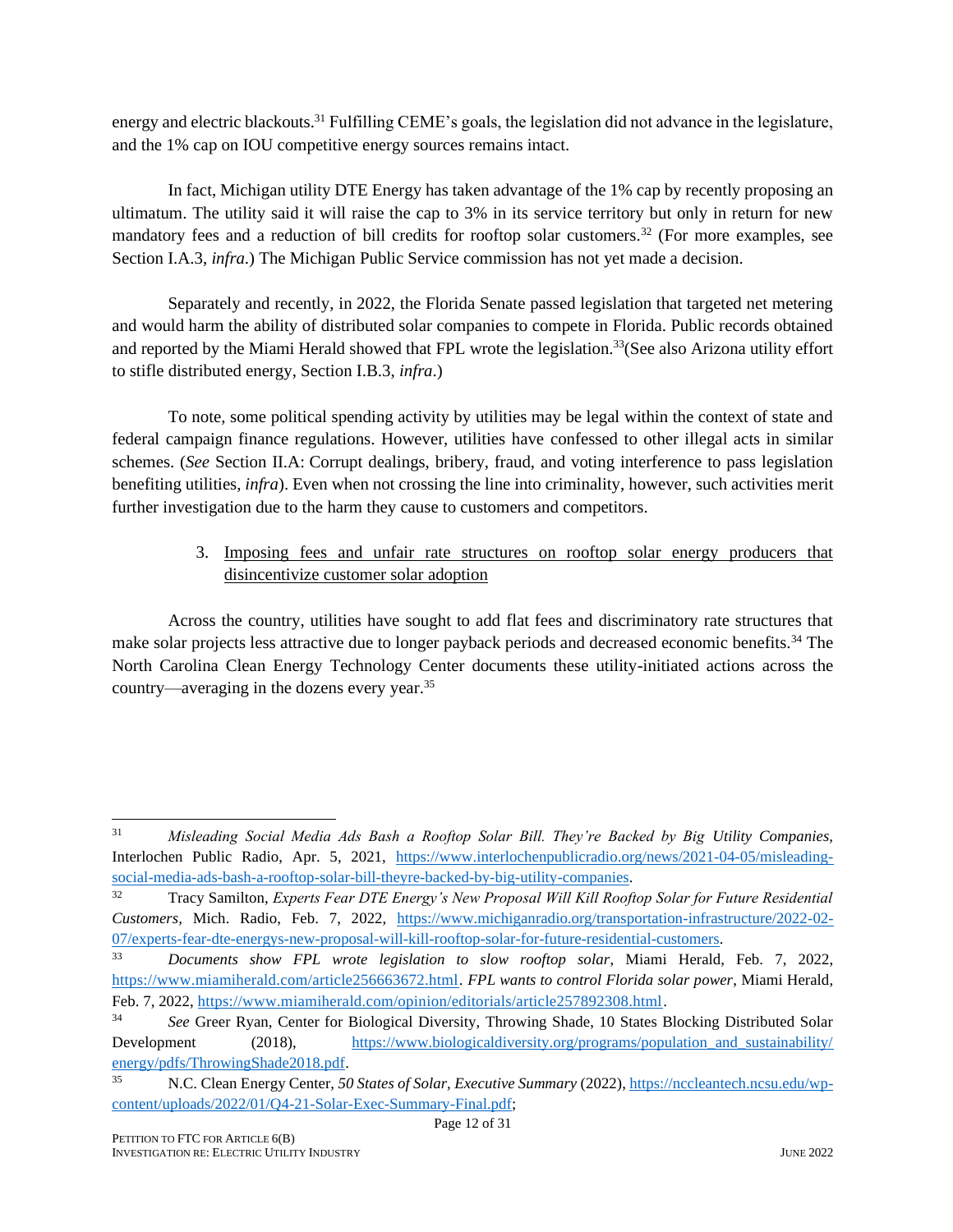Flat fees have typically come in the form of: (1) fixed charges, which are monthly flat fees that utilities impose on rooftop solar adopters<sup>36</sup>; (2) minimum bills, which apply if a solar generator's net energy consumption is below a certain threshold<sup>37</sup>; and (3) stand-by fees, where utilities impose stand-by fees on solar generators to cover the cost of acting as a "backup" source of power.<sup>38</sup> State utility commissions must approve such fees as a general practice, and some have done so to varying degrees. (See Addendum 2, *infra*, for discussion on state utility commissions.)

As a recent example where discriminatory fees were not state-sanctioned, Pepco—a subsidiary of energy giant Exelon—has sought to charge new solar customers an average of close to \$10,000 each for vague system "upgrades."<sup>39</sup> In a recent proceeding before the D.C. Public Service Commission, D.C.'s Department of Energy and Environment has raised concerns about whether these upgrade fees are justified, and how they are allocated among customers.<sup>40</sup> An investigation of this unfair competitive behavior has yet to be commenced.

Separately, unfair rate structures have been adopted through three different tactics that tilt electricity generation compensation against solar producers: (1) utilities can lower overall compensation for solar energy, either by capping the availability of net metering or adopting below-retail tariff rates; (2) utilities can implement variable rate structures, which make it difficult for solar installers to predict their payback period; (3) utilities can institute demand charges, which are fees based on a user's peak electricity usage, rather than total electricity usage. The result is a monthly fee that eats into the solar adopter's return on exported energy.

<sup>&</sup>lt;sup>36</sup> Some recent examples include: Lincoln Electric System (Nebraska), where Nebraska regulators approved a fixed charge increase from \$21 to \$26; Otter Tail Power (North Dakota), where regulators authorized a 75% fixed charge increase from \$8 to \$14; and Duke Energy Progress (Kentucky), where regulators approved a fixed charge increase from just under \$5 to around \$11. See AUTUMN PROUDLOVE AT AL., NC CLEAN ENERGY TECHNOLOGY CENTER, 50 STATES OF SOLAR: Q4 2018 QUARTERLY REPORT & 2018 ANNUAL REVIEW 38 (Jan. 2019).

<sup>&</sup>lt;sup>37</sup> For example, Duke Energy (South Carolina), where Duke Energy filed a net metering successor tariff that included a monthly minimum bill of \$30, coupled with a shift to time-varying rates for solar generators. *See* Julian Spector, *Duke Energy's SC Net-Metering Replacement Won a Crucial Ally: Rooftop Solar Companies*, GREENTECHMEDIA (Sept. 16, 2020), [https://www.greentechmedia.com/articles/read/duke-energys-new-net](https://www.greentechmedia.com/articles/read/duke-energys-new-net-metering-replacement-won-a-crucial-ally-rooftop-solar-companies)[metering-replacement-won-a-crucial-ally-rooftop-solar-companies.](https://www.greentechmedia.com/articles/read/duke-energys-new-net-metering-replacement-won-a-crucial-ally-rooftop-solar-companies) *See also* Josh Cornfeld & Shayle Kann, *Why a Minimum Bill May Be a Solution to Net Metering Battles*, GREENTECHMEDIA (Jul. 24, 2014), [https://www.greentechmedia.com/articles/read/why-the-massachusetts-net-metering-compromise-could-be-a](https://www.greentechmedia.com/articles/read/why-the-massachusetts-net-metering-compromise-could-be-a-model-for-other-st)[model-for-other-st.](https://www.greentechmedia.com/articles/read/why-the-massachusetts-net-metering-compromise-could-be-a-model-for-other-st)

For example, Alabama Power (Alabama) charges a \$5/kW/month stand-by fee to rooftop solar generators, which is the highest backup fee of any regulated utility in the country. Julia Simon, *To Some Solar Users, Power Company Fees Are An Unfair Charge*, NPR (June 2, 2019), [https://www.npr.org/2019/06/02/728761703/to-some](https://www.npr.org/2019/06/02/728761703/to-some-solar-users-power-company-fees-are-an-unfair-charge)[solar-users-power-company-fees-are-an-unfair-charge.](https://www.npr.org/2019/06/02/728761703/to-some-solar-users-power-company-fees-are-an-unfair-charge)

<sup>39</sup> *See* RM40-2020, Chesapeake Solar & Storage Association Residential Solar Interconnection Study Report (Feb. 22, 2022), [https://edocket.dcpsc.org/apis/api/Filing/download?attachId=145944&guidFileName=52fa3e11-](https://edocket.dcpsc.org/apis/api/Filing/download?attachId=145944&guidFileName=52fa3e11-820d-41bb-9ebd-14e4151f4e96.PDF) [820d-41bb-9ebd-14e4151f4e96.PDF](https://edocket.dcpsc.org/apis/api/Filing/download?attachId=145944&guidFileName=52fa3e11-820d-41bb-9ebd-14e4151f4e96.PDF)

<sup>40</sup> *See* RM40-2020, District Department of Energy and Environment by Office of the Attorney General Comments (Mar. 28, 2022), [https://edocket.dcpsc.org/apis/api/Filing/download?attachId=147654](https://edocket.dcpsc.org/apis/api/Filing/download?attachId=147654%20&guidFileName=e215ae5a-6e3e-4c76-8644-76b6e2a49f91.pdf)  [&guidFileName=e215ae5a-6e3e-4c76-8644-76b6e2a49f91.pdf.](https://edocket.dcpsc.org/apis/api/Filing/download?attachId=147654%20&guidFileName=e215ae5a-6e3e-4c76-8644-76b6e2a49f91.pdf)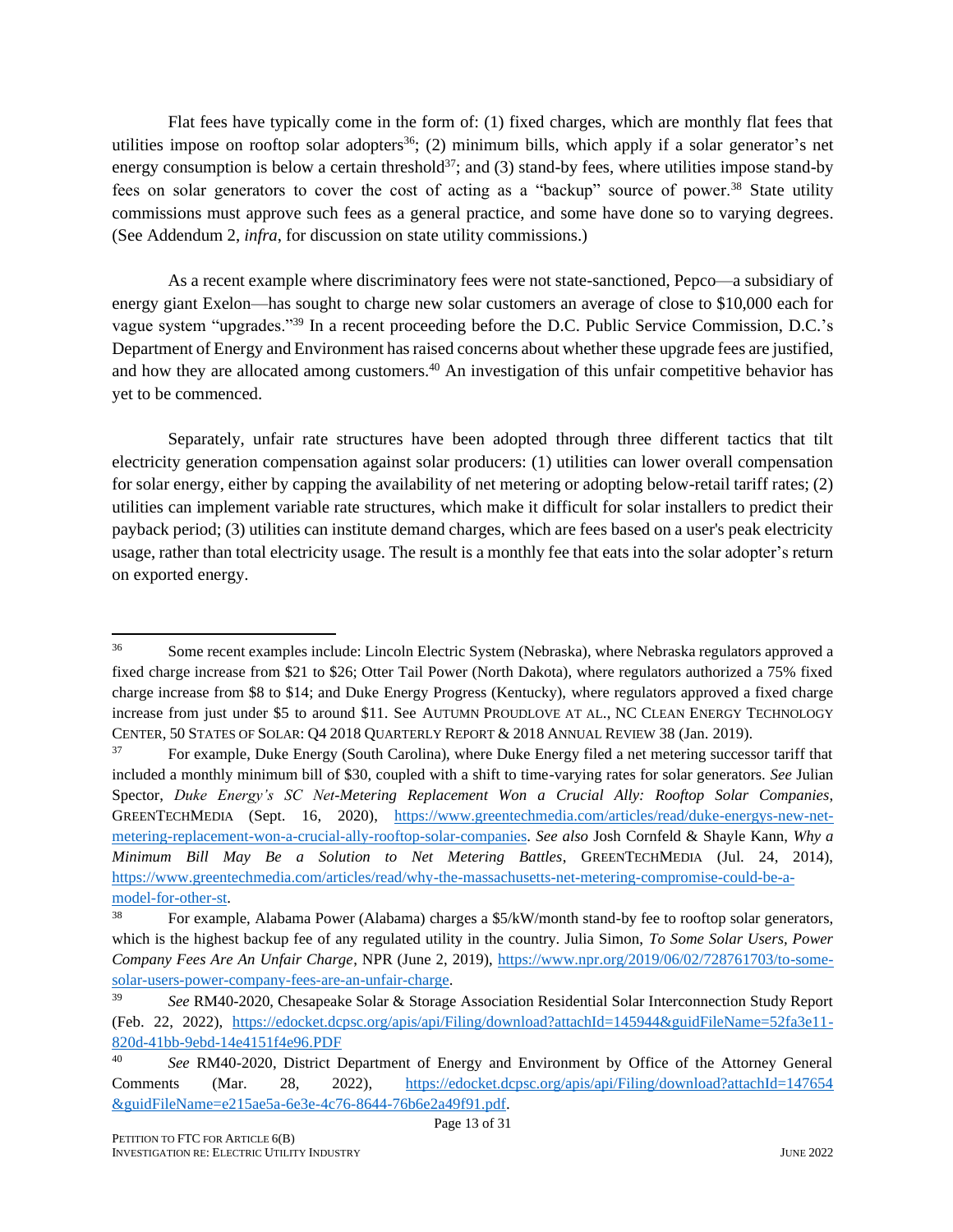A recent example under litigation is a 2015 discriminatory rate structure enacted by the selfregulating Arizona power utility Salt River Project ("SRP"). SRP raised electricity rates for solar customers by 65%, after which the solar rooftop system applications of one solar leasing company plummeted by 96%.<sup>41</sup> The utility's rate hike resulted in the unfair competitive effect of disincentivizing potential solar customers from adopting competitive technologies.

In response to a lawsuit by solar customers challenging the rate hike on antitrust grounds, SRP moved to dismiss on the basis of state action immunity, which requires a defendant to demonstrate that its activity is state authorized. In *Ellis v. Salt River Project*, 24 F.4th 1262 (9th Cir. 2022), the Ninth Circuit held that the self-regulating utility is not entitled to antitrust protection under the state action immunity defense because its unfair competitive actions contravene Arizona state policies encouraging competition. Critically, the Court also reversed the lower court's decision that Mr. Ellis had not pled adequate antitrust injury, finding instead that the utility *can* be liable under antitrust laws for actions taken to reduce solarenergy competition. *Id.* at \*23-24. The merits of the antitrust claim have been remanded to the district court. Importantly, SRP also supported the introduction of new state legislation, House Bill 2101 and its companion Senate Bill 1631, that repeals Arizona's pro-competition law and thus resuscitates the state action immunity defense in the *Ellis* case.<sup>42</sup> The proposed legislation, widely supported by utilities, also bars federal antitrust suits against all IOUs in the state.<sup>43</sup> That legislation is pending in the Arizona legislature.

*Ellis* raises two important points for the purpose of this Petition. First, the Salt River Project solar tax is a textbook example of rate structures that utilities impose to discriminate against solar customers and should be examined broadly across the industry as a category of unfair competitive behavior that leads to concrete anti-competitive effects. Second, the case raises important questions about whether utility actions taken to restrain rooftop solar development are immune from review under the state action immunity defenses.

Importantly, these examples are rampant across the utility industry and paint a portrait of successive generations of utility attacks on rooftop solar customers, who are also competitors—and thus raise novel antitrust arguments that have yet to be pursued.

<sup>41</sup> *SolarCity Corp. v. Salt River Project*, 859 F.3d 720 (9th Cir. 2017); *Salt River Project v. Telsa Energy Operations* (2018) (No. 17-368).

<sup>&</sup>lt;sup>42</sup> State of Arizona, House of Representatives,  $55<sup>th</sup>$  Legislature, 2022, AZ HB 2101, [https://www.azleg.gov/legtext/55leg/2R/bills/HB2101P.pdf.](https://www.azleg.gov/legtext/55leg/2R/bills/HB2101P.pdf)

<sup>43</sup> Laurie Roberts, Opinion, *Want to Quit APS? Legislators are Backing a Plan to Make Sure That Can Never Happen,* AZ Central, Feb. 10, 2022, [https://www.azcentral.com/story/opinion/op](https://www.azcentral.com/story/opinion/op-ed/laurieroberts/2022/02/10/arizona-utilities-team-up-legislators-block-competition/6740768001/)[ed/laurieroberts/2022/02/10/arizona-utilities-team-up-legislators-block-competition/6740768001/;](https://www.azcentral.com/story/opinion/op-ed/laurieroberts/2022/02/10/arizona-utilities-team-up-legislators-block-competition/6740768001/) William Driscoll, *Arizona Senate controls the fate of Phoenix anti-solar rate*, March 2, 2022, [https://pv-magazine](https://pv-magazine-usa.com/2022/03/02/arizona-senate-controls-the-fate-of-phoenix-anti-solar-rate/)[usa.com/2022/03/02/arizona-senate-controls-the-fate-of-phoenix-anti-solar-rate/.](https://pv-magazine-usa.com/2022/03/02/arizona-senate-controls-the-fate-of-phoenix-anti-solar-rate/)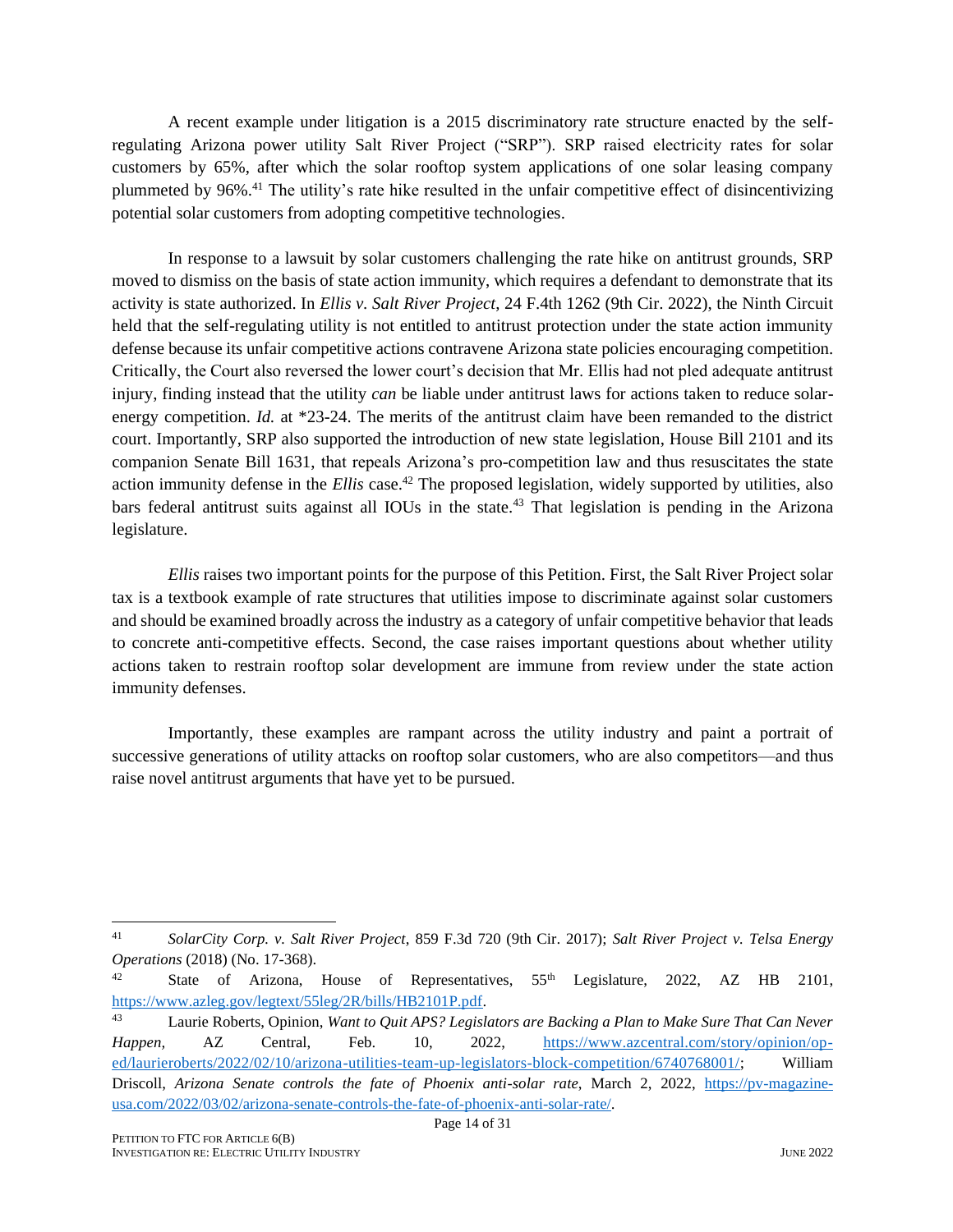#### 4. Exercising utility authority over distribution grids to deny or delay distributed energy deployment

In addition to solar fees and discriminatory rate structures, utilities are also using the softer barrier of delaying interconnection for solar customers to pose formidable barriers to solar adoption. Delays in the interconnection process involve onerous connection times, insurance requirements, permitting, fees, and additional inspection requirements that make installing rooftop solar more difficult. Critically, most of these interconnection barriers are not overseen or actively regulated by utility commissions.

A national survey of solar developers published by the Institute for Local Self-Reliance in December 2021 revealed that nearly three-quarters of solar developers experience delays in interconnecting projects to the electric grid, and 85% of survey respondents specifically named utility noncompliance with interconnection procedures as a problem.<sup>44</sup> The delays can increase the cost of distributed solar projects by increasing financing risk, threatening hardware purchase agreements, and causing customers to back out of long-delayed projects. In a rare rebuke by state regulators in Minnesota, investor-owned utility Xcel Energy was fined \$1 million for failing to keep pace with a backlog of thirdparty developed projects.<sup>45</sup> Two years, later, the situation has not improved.<sup>46</sup>

Pepco—an Exelon subsidiary—is a prime example of a utility seeking to undermine the District of Columbia's ambitious distributed energy buildout goals. Recently, the D.C. Attorney General was forced to file a formal complaint with the Public Service Commission over Pepco's multi-faceted campaign to undermine and delay rooftop and community solar projects.<sup>47</sup> The Complaint details how Pepco is, *inter alia*, systematically delaying community solar projects by unlawfully requiring installation of Pepco meters; engaging in widespread billing errors that undercount solar generation and mis-allocate generation belonging to community solar participants; and failing to properly compensate community solar projects for unsubscribed generation.<sup>48</sup> Pepco is also unjustifiably requiring new customers to downsize their proposed systems.<sup>49</sup>

<sup>44</sup> Katie Kienbaum & Josh Farrell, Inst. For Local Self-Reliance, *2021 Local Solar Developer Survey* (2021), [https://ilsr.org/wp-content/uploads/2021/12/ILSR-Local-Solar-Developer-Survey-2021-web-res.pdf.](https://ilsr.org/wp-content/uploads/2021/12/ILSR-Local-Solar-Developer-Survey-2021-web-res.pdf)

<sup>45</sup> Mike Hughlett, *State Regulators Fine Xcel Energy \$1M over Dispute with Solar Developers,* Star Tribune, Jan. 21, 2021, [https://www.startribune.com/state-regulators-fine-xcel-energy-1m-over-dispute-with-solar](https://www.startribune.com/state-regulators-fine-xcel-energy-1m-over-dispute-with-solar-developers/600013483/)[developers/600013483/.](https://www.startribune.com/state-regulators-fine-xcel-energy-1m-over-dispute-with-solar-developers/600013483/)

<sup>46</sup> Frank Jossi, *Long Waits to Connect to Xcel's Grid are Stalling Minnesota Solar Projects*, Energy News Network, Sept. 20, 2021, [https://energynews.us/2021/09/20/long-waits-to-connect-to-xcels-grid-are-stalling](https://energynews.us/2021/09/20/long-waits-to-connect-to-xcels-grid-are-stalling-minnesota-solar-projects/)[minnesota-solar-projects/.](https://energynews.us/2021/09/20/long-waits-to-connect-to-xcels-grid-are-stalling-minnesota-solar-projects/)

<sup>47</sup> *See* D.C. Office of the Attorney General, *AG Racine Takes Enforcement Action Against Pepco for Systemically Mishandling DC Solar Energy Programs & Overcharging Thousands of DC Households on Their Electric Bills* (Mar. 23, 2022), [https://oag.dc.gov/release/ag-racine-takes-enforcement-action-against-pepco.](https://oag.dc.gov/release/ag-racine-takes-enforcement-action-against-pepco)

<sup>48</sup> *See* Joint Complaint and Petition for Investigation into Pepco's Community Renewable Energy Facility Practices, GD-2022-01-E (D.C. Pub. Serv. Commn Mar. 23, 2022), [https://edocket.dcpsc.org/apis/api/Filing/download?attachId=147448&guidFileName=c21ed028-fde4-4db9-981e](https://edocket.dcpsc.org/apis/api/Filing/download?attachId=147448&guidFileName=c21ed028-fde4-4db9-981e-f729d69b5556.pdf)[f729d69b5556.pdf](https://edocket.dcpsc.org/apis/api/Filing/download?attachId=147448&guidFileName=c21ed028-fde4-4db9-981e-f729d69b5556.pdf) 

<sup>49</sup> *See* RM40-2020, Chesapeake Solar & Storage Association Residential Solar Interconnection Study Report (Feb. 22, 2022), [https://edocket.dcpsc.org/apis/api/Filing/download?attachId=145944&guidFileName=52fa3e11-](https://edocket.dcpsc.org/apis/api/Filing/download?attachId=145944&guidFileName=52fa3e11-820d-41bb-9ebd-14e4151f4e96.PDF) [820d-41bb-9ebd-14e4151f4e96.PDF.](https://edocket.dcpsc.org/apis/api/Filing/download?attachId=145944&guidFileName=52fa3e11-820d-41bb-9ebd-14e4151f4e96.PDF)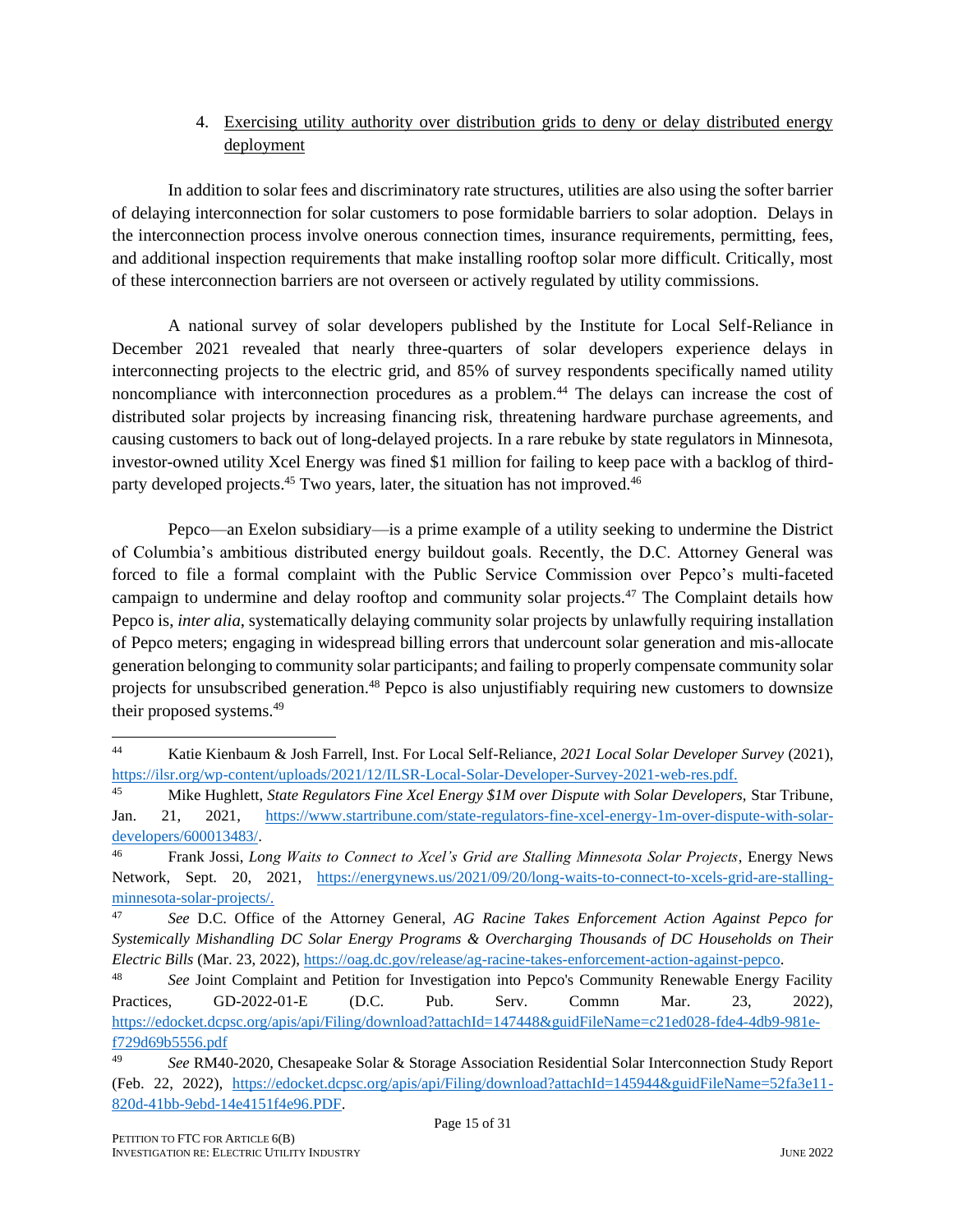Interconnection costs, another project barrier that is generally at the utility's discretion, have risen sharply in New England in recent years. In addition to seeing fees nearly three times higher than in the past, developers have been faced with charges associated with transmission network access, even though their projects interconnect to the lower-voltage distribution system.<sup>50</sup>

#### 5. Blocking access to data essential for communities to evaluate public power and other alternative business models to IOUs that would enable competition

Utilities also engage in practices that obstruct communities from accessing data in order to evaluate alternative power ownership structures outside the IOU. As a prime example, in 2017, the city of Decorah, Iowa, was exploring whether to form a municipal electric utility. To evaluate the potential costs and benefits, the city requested customer, infrastructure, and rate data from Alliant Energy, IOU serving the community. Alliant denied the request, forcing the city to perform its analysis without the data.<sup>51</sup> Nonetheless, the analysis suggested that a public takeover could be cost-effective and better align with the city's clean energy and climate goals.<sup>52</sup>

Instead of sharing its data, Alliant Energy instead published its own feasibility study suggesting that municipalization was not cost-effective.<sup>53</sup> The study, using data withheld from the community, also baked in assumptions of limited rate increase (3% or less) in subsequent years. Alliant spent heavily to market the study results to the community. In May 2018, the vote for a public takeover failed by three votes.<sup>54</sup>

Ten months later, Alliant notified customers of an intent to raise rates by over 24%.<sup>55</sup> In an ongoing investigation before state regulators, the utility has yet to satisfactorily lay out how it will comply with a request to provide accurate information to customers about pending rate increases.<sup>56</sup> In May 2021, a new Municipal Electric Utility Task Force of the city of Decorah again requested utility data necessary to

<sup>50</sup> Lisa Prevost, *New England's Solar Growth is Creating Tension over Who Pays for Grid Updates*, Energy News Network, Apr. 5, 2021, [https://energynews.us/2021/04/05/new-englands-solar-growth-is-creating-tension](https://energynews.us/2021/04/05/new-englands-solar-growth-is-creating-tension-over-who-pays-for-grid-upgrades/)[over-who-pays-for-grid-upgrades/.](https://energynews.us/2021/04/05/new-englands-solar-growth-is-creating-tension-over-who-pays-for-grid-upgrades/)

<sup>51</sup> *Alliant offers alternatives to city's information* request, Decorah News, May 17, 2017,

[https://decorahnewspapers.com/Content/News/Local-News/Article/Alliant-offers-alternatives-to-city-s](https://decorahnewspapers.com/Content/News/Local-News/Article/Alliant-offers-alternatives-to-city-s-information-request/2/10/42879)[information-request/2/10/42879.](https://decorahnewspapers.com/Content/News/Local-News/Article/Alliant-offers-alternatives-to-city-s-information-request/2/10/42879)

<sup>52</sup> Decorah Power, *Municipal Utility Feasibility Study* (January 2018), [https://www.decorahia.org/wp](https://www.decorahia.org/wp-content/uploads/2018/02/Decorah-Power-Report_FINAL-_01-16-18.pdf)[content/uploads/2018/02/Decorah-Power-Report\\_FINAL-\\_01-16-18.pdf.](https://www.decorahia.org/wp-content/uploads/2018/02/Decorah-Power-Report_FINAL-_01-16-18.pdf)

<sup>53</sup> *Alliant feasibility study says municipal utility not a good idea*, Decorah News, Feb. 7, 2018, [https://decorahnewspapers.com/Content/Home/Home/Article/Alliant-feasibility-study-says-municipal-utility-not-a](https://decorahnewspapers.com/Content/Home/Home/Article/Alliant-feasibility-study-says-municipal-utility-not-a-good-idea/-2/-2/44735)[good-idea/-2/-2/44735.](https://decorahnewspapers.com/Content/Home/Home/Article/Alliant-feasibility-study-says-municipal-utility-not-a-good-idea/-2/-2/44735)

<sup>54</sup> Peter Maloney, *Decorah, Iowa, city council votes to create municipalization task force*, American Public Power Association, Dec. 10, 2020[, https://www.publicpower.org/periodical/article/decorah-iowa-city-council-votes](https://www.publicpower.org/periodical/article/decorah-iowa-city-council-votes-create-municipalization-task-force)[create-municipalization-task-force.](https://www.publicpower.org/periodical/article/decorah-iowa-city-council-votes-create-municipalization-task-force)

<sup>55</sup> Alliant 2019 Rate Case[, https://energydistrict.org/resources/advocacy/alliant-2019-rate-case/;](https://energydistrict.org/resources/advocacy/alliant-2019-rate-case/) Iowa Utilities Board, Electric Rate Case, Dkt. No. RPU-2019-0001, [https://efs.iowa.gov/efs/ShowDocketSummary.do?docketNumber=RPU-2019-0001.](https://efs.iowa.gov/efs/ShowDocketSummary.do?docketNumber=RPU-2019-0001)

<sup>56</sup> Iowa Utilities Board, Dkt No. C-2021-0179.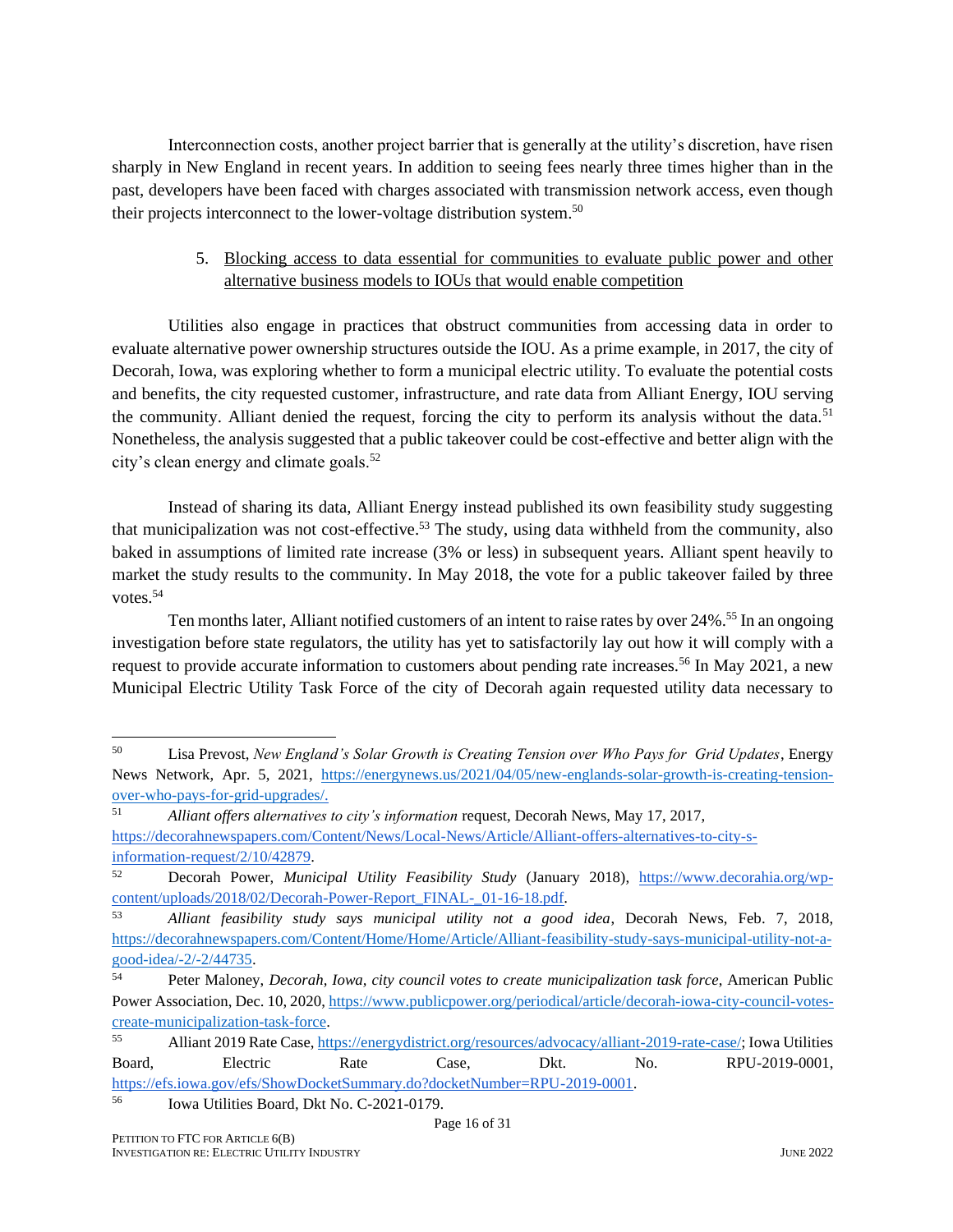evaluate a potential municipal utility. Again, the utility refused, even after the city clarified the reasons for its request. A November 2021 petition to the Iowa Utilities Board is pending resolution.<sup>57</sup>

#### **B. Unfair competitive mergers that lead to higher prices, fewer choices, and less renewable energy and energy efficiency innovation for consumers**

In the early 2000s, the FTC engaged in conditioning various utility mergers on unfair competitive guardrails.<sup>58</sup> In the last two decades, however, utilities have pursued mergers, and some of the outcomes have ultimately harmed consumers and competitors, despite utility promises of consumer benefit. The FTC should consider prosecuting electric utility merger cases as they arise, particularly in light of further consolidation that can exacerbate the abusive patterns described here.

As an overarching pattern, companies pursuing utility mergers often promise significant financial benefits, to investors and to customers. However, several studies of merger performance suggest that the promised benefits rarely accrue, other than the payout to investors.<sup>59</sup> An analysis of U.S. utility mergers from 1994-2003 found that promised efficiency gains rarely materialize:

<span id="page-17-0"></span>We find clear evidence that acquiring firms do not exhibit superior efficiency prior to merger, nor are acquired firms underperformers. Indeed, much the reverse appears to be the case. Buying firms have poor performance records prior to merger, and appear to seek out and acquire better performing target firms. Even more notably, target firms' postmerger efficiency is not merely not improved, but it actually declines. Acquiring firms record little or no gain to offset these efficiency losses by the acquired firms. <sup>60</sup>

For example, the Pepco-Exelon merger, like most utility mergers, promised a big payout for investors, but a paltry one for customers. When it was proposed in Washington, D.C. in 2014, the utility promised a \$1.1 billion return for investors, but just \$100 million in customer benefits.<sup>61</sup> In 2021, five years after the merger was completed, Pepco obtained a \$108 million rate increase from the Washington,

<sup>57</sup> *Ibid*.; Decorah Iowa, *Letter to Iowa Utilities Board re: Customer and Stakeholder Transparency Request*, Nov. 15, 2021, [https://bit.ly/3qXW32k.](https://bit.ly/3qXW32k) 

<sup>58</sup> Fed. Trade Comm'n, *Analysis of the Complaint and Consent Order to Aid Public Comment, DTE Energy Company and MCN Energy Group Inc.*, FTC Dkt. No. C-4008 (Mar. 22, 2001), [https://www.ftc.gov/sites/default/files/documents/cases/2001/03/dteanalysis.htm;](https://www.ftc.gov/sites/default/files/documents/cases/2001/03/dteanalysis.htm) Fed. Trade Comm'n, *Analysis of the Complaint and Consent Order to Aid Public Comment*, Entergy Corporation and Entergy-Koch, LP, FTC Dkt. No. C-3998 (Jan. 31, 2001), [https://www.ftc.gov/sites/default/files/documents/cases/2001/01/entergycorpana.htm;](https://www.ftc.gov/sites/default/files/documents/cases/2001/01/entergycorpana.htm) Fed. Trade Comm'n, *Analysis of the Complaint and Consent Order to Aid Public Comment, Dominion Resources, Inc., and Consolidated Natural Gas Company*, FTC Dkt. No. C-3901 (Nov. 5, 1999), [https://www.ftc.gov/sites/default/files/documents/cases/1999/11/dominionana.htm.](https://www.ftc.gov/sites/default/files/documents/cases/1999/11/dominionana.htm)

<sup>59</sup> John Farrell, Inst. For Local Self-Reliance, *Mergers and Monopoly: How Concentration Changes the Electricity Business* (2017), [https://ilsr.org/electricity-mergers-and-monopoly/.](https://ilsr.org/electricity-mergers-and-monopoly/)

<sup>60</sup> John Kwoka & Michael Pollit, *Industry Restructuring, Mergers, and Efficiency: Evidence from Electric Power* (2007), [https://www.eprg.group.cam.ac.uk/wp-content/uploads/2008/11/eprg07081.pdf.](https://www.eprg.group.cam.ac.uk/wp-content/uploads/2008/11/eprg07081.pdf)

<sup>61</sup> Farrell, *supra* not[e 59.](#page-17-0)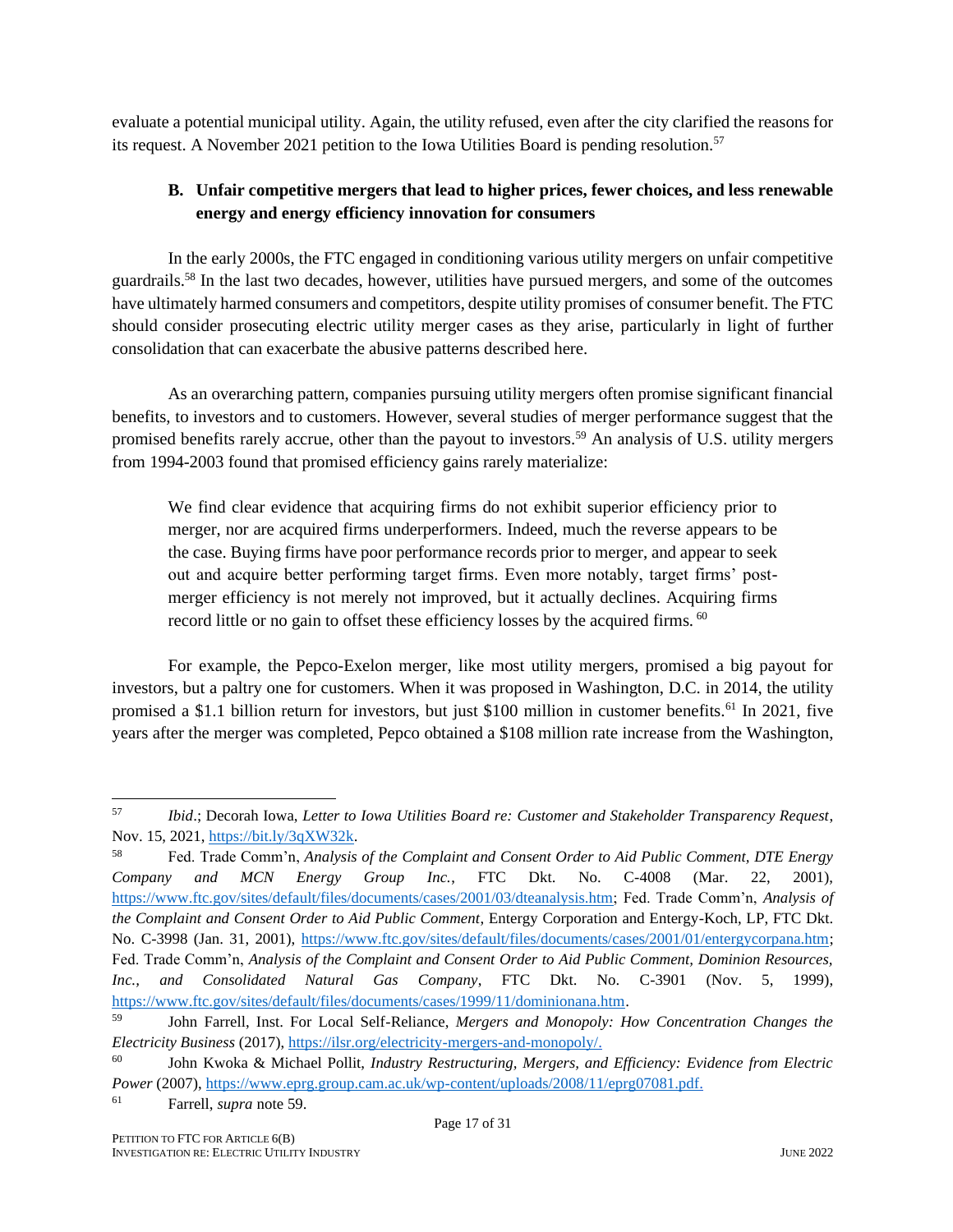D.C. Public Service Commission, eliminating all promised customer benefits.<sup>62</sup> The merger came on the heels of Exelon's takeover of Constellation Energy a few years before. That merger was quickly followed by "rate increases of \$53 million, \$34 million, and \$22 million" in the three years following the merger  $(2012-2014).$ <sup>63</sup>

Several state regulators have recognized the risks of consolidation to customers, and denied merger attempts, but a broader investigation using the FTC's expertise and perspective is necessary. For example, in Hawaii, regulators denied a potential merger between NextEra and Hawaiian Electric Company, noting the asymmetry of benefits for investors compared to customers, and the ephemeral nature of the promised benefits.<sup>64</sup> Similarly, in December 2021, the New Mexico Public Regulation Commission denied Connecticut-based Avangrid's proposed \$8 billion acquisition of PNM Resources. Renewable energy advocates opposed the merger because it would saddle ratepayers with dirty energy debt instead of transitioning to renewable energy.<sup>65</sup>

#### **II. Unfair and Deceptive Acts Harming Consumer Protection**

Among the unique features of regulated utilities is that their activities are funded by ratepayers. Regulators rely on just and reasonable rate principles to determine which utility expenses warrant rate recovery, and which should be borne instead by a utility's shareholders as part of the rate-of-return, or profit, that a utility earns from its capital investments. In a utility rate case, the company is required to accurately disclose its expenses to allow regulators to make these determinations.

The ever-increasing size and political power of these private companies has made the policing of these processes increasingly difficult. Rate cases often cover hundreds of millions of dollars in expenditures, and utilities frequently misclassify their expenses. These companies have also become powerful political players in state capitals, wielding their outsized influence to their advantage in myriad ways that state regulators are generally not equipped to police. The proliferation of dark money spending by corporations is also causing ratepayers to lose faith in their utilities and the regulated monopoly system.

Accordingly, an Article 6(b) investigation into the political power of utilities and the means by which they influence policy that harms ratepayers and competition is thus warranted. To note, while some of the examples below are being investigated by the Department of Justice, they are illustrative of a pattern and practice that can best be addressed through an industry-wide investigation that the FTC is uniquely situated to undertake—particularly in light of the antitrust laws' purposes to protect democracy against consolidated corporate interests. Again, the examples below are not exhaustive of utility practices of unfair

<sup>62</sup> Press Release, DC Office of the People's Counsel, *PSC Order Granting Pepco a \$108.6 Million Rate Increase Through 2023 is Appalling and Harmful to Ratepayers* (June 4, 2021), [https://opc](https://opc-dc.gov/images/pdf/press_release/PR_PepcoRateCaseReact_6-4-2021.pdf)[dc.gov/images/pdf/press\\_release/PR\\_PepcoRateCaseReact\\_6-4-2021.pdf.](https://opc-dc.gov/images/pdf/press_release/PR_PepcoRateCaseReact_6-4-2021.pdf)

<sup>63</sup> Farrell, *supra* not[e 59.](#page-17-0)

<sup>64</sup> Herman Trabish, *NextEra Merger Dead, Hawaii Turns to Realizing a 100% Renewables Future,* Utility Dive, July 25, 2016, [https://www.utilitydive.com/news/nextera-merger-dead-hawaii-turns-to-realizing-a-100](https://www.utilitydive.com/news/nextera-merger-dead-hawaii-turns-to-realizing-a-100-renewables-future/423141/) [renewables-future/423141/.](https://www.utilitydive.com/news/nextera-merger-dead-hawaii-turns-to-realizing-a-100-renewables-future/423141/)

<sup>65</sup> *PNM Avangrid Merger: Not in the Public Interest*, New Energy Economy, <https://www.newenergyeconomy.org/copy-of-produced-water-amendment> (last visited Apr. 8, 2022).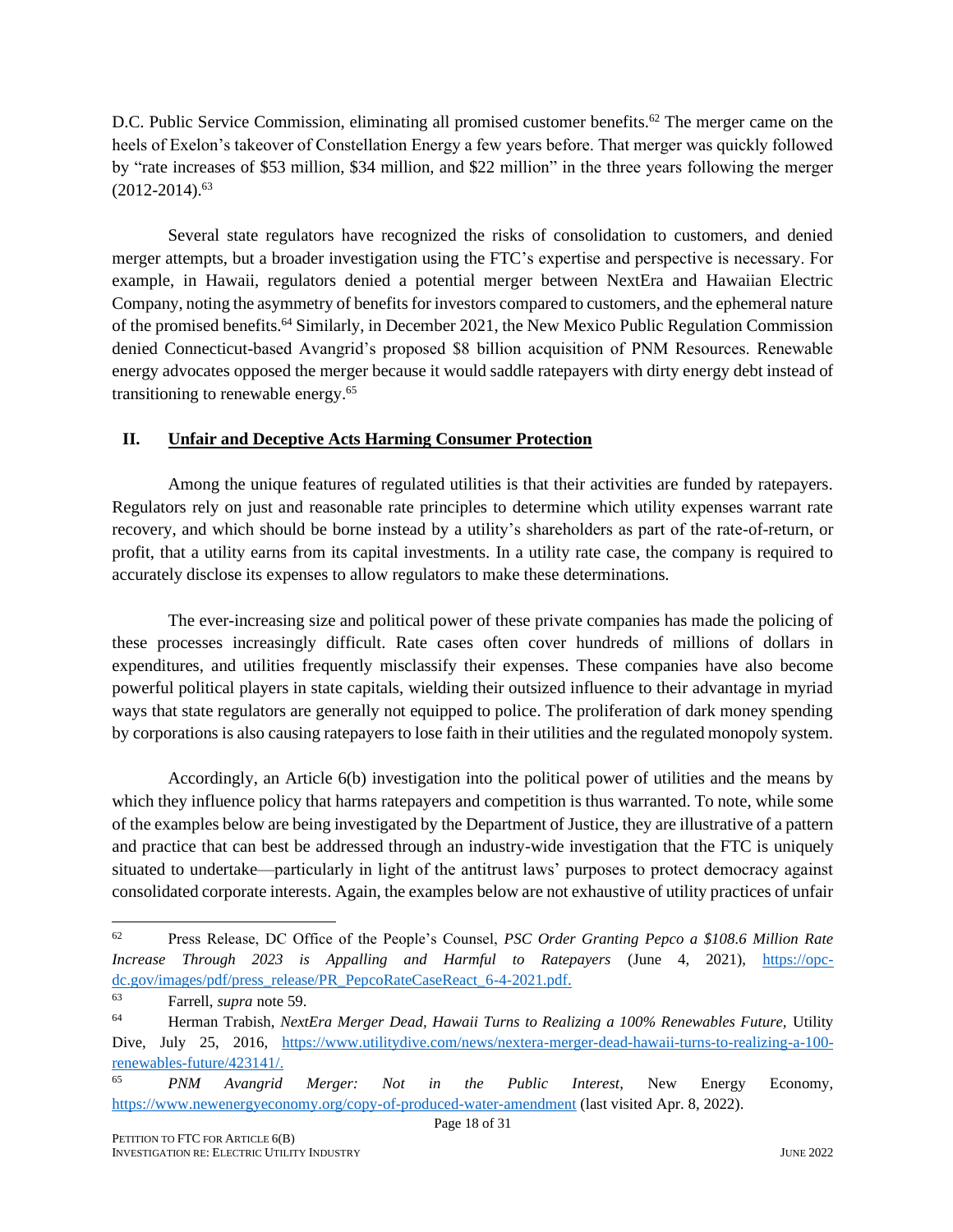and deceptive acts. While these practices ultimately harm consumers, they also contour a deeper problem about the influence of corporate utilities on the country's democracy and the obstruction of free and fair elections.

### **A. Corrupt dealings, bribery, fraud, and voting interference to pass legislation benefiting utilities**

#### 1. Paying bribes for bailouts of coal and nuclear power plants

In July 2020, Ohio Speaker of the House Larry Householder and several lobbyists were indicted on charges of participating in a racketeering conspiracy that involved \$60 million in bribe payments from utility FirstEnergy in exchange for enacting a new law that provided a \$1 billion ratepayer-funded bailout for several nuclear and coal plants owned by a bankrupt FirstEnergy subsidiary.<sup>66</sup> FirstEnergy's regulated distribution companies serve 6 million customers in the Midwest and Mid-Atlantic regions.

Rep. Householder used a portion of the \$60 million provided by FirstEnergy to elect a slate of Householder-backed candidates to the Ohio House of Representatives. Those legislators then elected him as the new Ohio House Speaker in January 2019 after a fierce leadership battle.<sup>67</sup> Rep. Householder and the rest of the racketeering operation then used tens of millions of dollars secretly provided by FirstEnergy to ram through House Bill 6, a law that bailed out FirstEnergy's nuclear and coal plants that were economically struggling, as well as other coal plants in which FirstEnergy subsidiaries held partial ownership. American Electric Power has admitted that it also contributed money to entities involved in the corruption scandal, as the utility also benefited from House Bill 6.<sup>68</sup> The law also undid Ohio's standards requiring utilities to use renewable energy for a modest portion of their generation and help customers save electricity via energy efficiency measures.<sup>69</sup>

On July 22, 2021, FirstEnergy admitted as part of a deferred prosecution agreement with federal prosecutors that it paid more than \$59 million to a dark money group called Generation Now, which pleaded guilty to racketeering charges in the Householder case.<sup>70</sup> FirstEnergy further admitted that a once-

<sup>66</sup> Press Release, U.S. Attorney's Office, Southern District of Ohio, Ohio House Speaker, Former Chair of Ohio Republican Party, 3 Other Individuals  $& 501(c)(4)$  Entity Charged in Federal Public Corruption Racketeering Conspiracy Involving \$60 Million (July 21, 2020), [https://www.justice.gov/usao-sdoh/pr/ohio-house-speaker](https://www.justice.gov/usao-sdoh/pr/ohio-house-speaker-former-chair-ohio-republican-party-3-other-individuals-501c4-entity)[former-chair-ohio-republican-party-3-other-individuals-501c4-entity.](https://www.justice.gov/usao-sdoh/pr/ohio-house-speaker-former-chair-ohio-republican-party-3-other-individuals-501c4-entity)

<sup>67</sup> Sharon Coolidge et al., *Ohio House Speaker Larry Householder Arrested in \$60 Million Bribery Case*, USA Today, July 21, 2020, [https://www.usatoday.com/story/news/politics/2020/07/21/ohio-house-speaker-larry](https://www.usatoday.com/story/news/politics/2020/07/21/ohio-house-speaker-larry-householder-arrested-bribery-case-source/5478219002/)[householder-arrested-bribery-case-source/5478219002/.](https://www.usatoday.com/story/news/politics/2020/07/21/ohio-house-speaker-larry-householder-arrested-bribery-case-source/5478219002/)

<sup>68</sup> Dave Anderson & David Pomerantz, AEP Contributed to Dark Money Group that Gave Money to Generation Now, Energy and Policy Institute (July 24, 2020), [https://www.energyandpolicy.org/aep-generation](https://www.energyandpolicy.org/aep-generation-now/)[now/.](https://www.energyandpolicy.org/aep-generation-now/)

<sup>69</sup> Stephen Abbot & Rushad Nanavatty, *HB6 is a Terrible Deal for Ohio*, RMI (Dec. 22, 2020), [https://rmi.org/hb6-is-a-terrible-deal-for-ohio/.](https://rmi.org/hb6-is-a-terrible-deal-for-ohio/)

<sup>70</sup> Forfeiture Allegation, United States v. FirstEnergy Corp., No. 1:21-cr-00086 (S.D. Ohio 2021), ECF No. 1, [https://www.documentcloud.org/documents/21018028-usa-vs-firstenergy-corporation-court-filings-2021;](https://www.documentcloud.org/documents/21018028-usa-vs-firstenergy-corporation-court-filings-2021) Deferred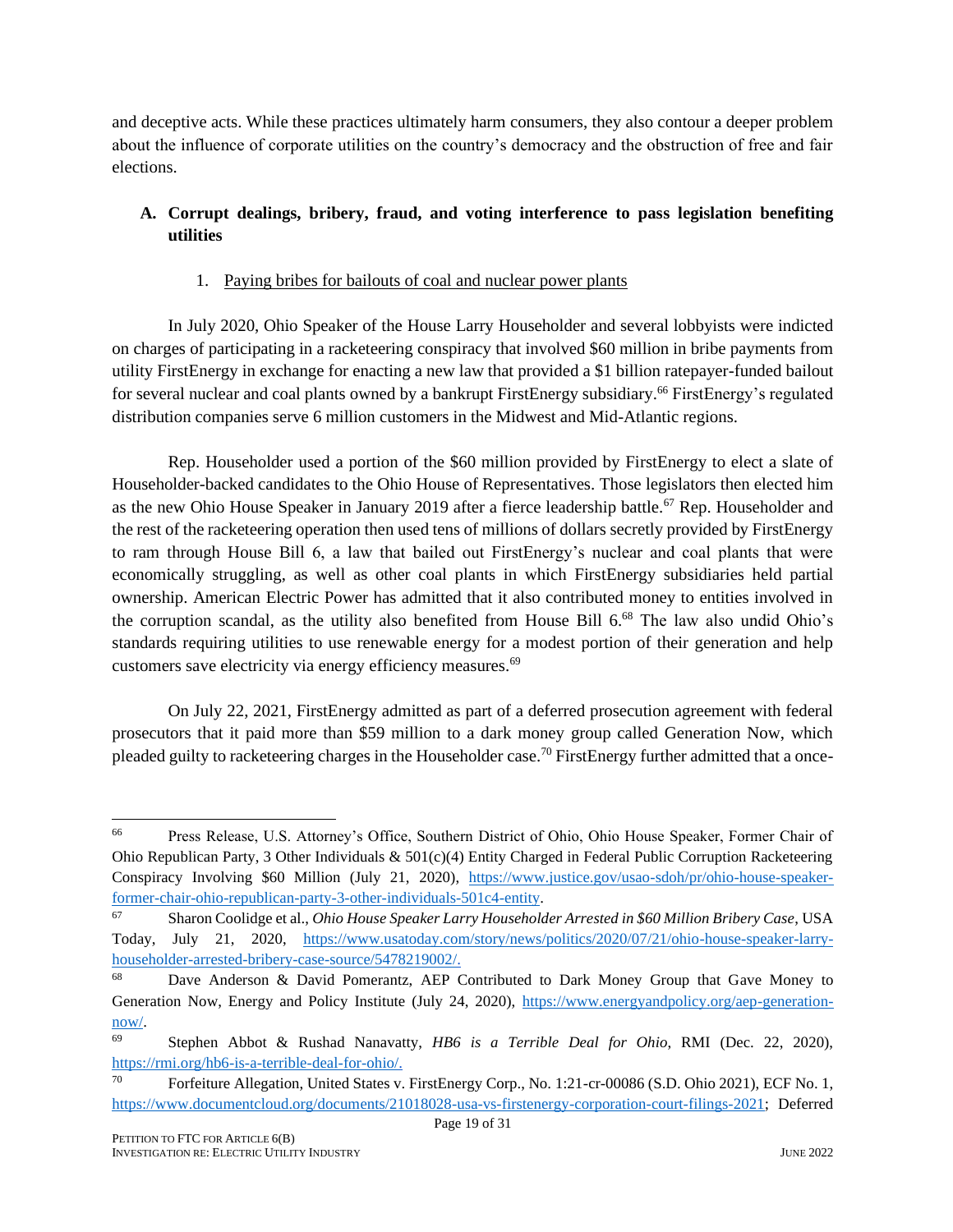secret \$4.3 million payment influenced official actions Samuel Randazzo took as the chairman of the Public Utilities Commission throughout 2019 and 2020. FirstEnergy only disclosed the payment after the FBI raided Randazzo's house.<sup>71</sup>

FirstEnergy also admitted its customers have paid for lobbying expenses and vendor payments. The full extent of this misuse of ratepayer money remains unclear, and refunds have yet to materialize.<sup>72</sup>

#### 2. Doling political favors for utility-friendly legislation

In July 2020, Exelon's Commonwealth Edison Company ("ComEd"), the largest electric utility in Illinois, agreed to pay \$200 million to resolve a federal criminal investigation into a years-long bribery scheme as part of a three-year deferred prosecution agreement.<sup>73</sup> According to the agreement with the Department of Justice, ComEd admitted that it arranged jobs, vendor subcontracts, and payments associated with those jobs and subcontracts for various associates of then-Illinois House Speaker Michael Madigan to influence and reward the official for his efforts to pass legislation favorable to ComEd.<sup>74</sup>

The prosecution agreement specifically mentioned the 2011 Energy Infrastructure Modernization Act ("EIMA"), and the 2016 Future Energy Jobs Act ("FEJA"), as well as the "favorable rate structure" promised to ComEd. ComEd customers may have paid hundreds of millions of dollars more than they would have had to if it was not for 2011 legislation that created formula rates. The law's annual rate-setting timeline also does not allow regulators or other stakeholders to thoroughly examine company filings. Since the first formula rate case, ComEd has added more than \$5.1 billion to its rate base.<sup>75</sup> A major component of FEJA was the ratepayer-funded bailout of the Quad Cities and Clinton nuclear power plants owned by ComEd's parent company Exelon.<sup>76</sup> The indictment of Michael Madigan and others further detailed that ComEd benefited from its cozy relationship with Madigan. While the recent indictment mentions EIMA

Prosecution Agreement, United States v. FirstEnergy Corp., No. 1:21-cr-00086 (S.D. Ohio 2021), ECF No. 3, [https://www.documentcloud.org/documents/21018028-usa-vs-firstenergy-corporation-court-filings-2021.](https://www.documentcloud.org/documents/21018028-usa-vs-firstenergy-corporation-court-filings-2021)

<sup>71</sup> Dave Anderson, *FirstEnergy Attributed Ohio Utility Regulator's Actions to \$4.3 Million Payment,* Energy and Policy Institute (Mar. 3, 2021)[, https://www.energyandpolicy.org/samuel-randazzo-firstenergy/.](https://www.energyandpolicy.org/samuel-randazzo-firstenergy/)

<sup>72</sup> Andrew Tobias, *FirstEnergy Says it Charged Customers for Improper Expenses, Pledges to End its Dark Money Political Spending*, Cleveland.com, Feb 18, 2021, [https://www.cleveland.com/business/2021/02/firstenergy](https://www.cleveland.com/business/2021/02/firstenergy-says-it-charged-customers-for-improper-expenses-pledges-to-end-its-dark-money-political-spending.html)[says-it-charged-customers-for-improper-expenses-pledges-to-end-its-dark-money-political-spending.html.](https://www.cleveland.com/business/2021/02/firstenergy-says-it-charged-customers-for-improper-expenses-pledges-to-end-its-dark-money-political-spending.html)

<sup>73</sup> Press Release, U.S. Attorney's Office, Northern District of Illinois, Commonwealth Edison Agrees to Pay \$200 Million to Resolve Federal Criminal Investigation Into Bribery Scheme (July 17, 2020), [https://www.justice.gov/usao-ndil/pr/commonwealth-edison-agrees-pay-200-million-resolve-federal-criminal](https://www.justice.gov/usao-ndil/pr/commonwealth-edison-agrees-pay-200-million-resolve-federal-criminal-investigation)[investigation.](https://www.justice.gov/usao-ndil/pr/commonwealth-edison-agrees-pay-200-million-resolve-federal-criminal-investigation) 

<sup>74</sup> Tony Arnold & Dave McKinney, *ComED Charged with Bribery for Steering Jobs, Other Benefits for Speaker Michael Madigan. Speaker Denies the Feds' Claim*, WBEZ Chicago, July 17, 2020, [https://www.wbez.org/stories/comed-avoids-prosecution-in-sprawling-corruption-probe-over-its-springfield-](https://www.wbez.org/stories/comed-avoids-prosecution-in-sprawling-corruption-probe-over-its-springfield-lobbying-activities/67133f96-6dc0-4e62-81cf-a9ebc6edad9c)

[lobbying-activities/67133f96-6dc0-4e62-81cf-a9ebc6edad9c;](https://www.wbez.org/stories/comed-avoids-prosecution-in-sprawling-corruption-probe-over-its-springfield-lobbying-activities/67133f96-6dc0-4e62-81cf-a9ebc6edad9c) Indictment, United States v. Madigan, No. 1:22-cr-00115 (N.D. Ill. 2021), [https://www.justice.gov/usao-ndil/press-release/file/1479536/download.](https://www.justice.gov/usao-ndil/press-release/file/1479536/download)

<sup>75</sup> *Report: Guaranteed Profits, Broken Promises*, Illinois PIRG (Dec. 1, 2020), [https://illinoispirg.org/reports/ilp/guaranteed-profits-broken-promises.](https://illinoispirg.org/reports/ilp/guaranteed-profits-broken-promises)

<sup>76</sup> Jeff St. John, *ComEd Agrees to \$200M Fine on Federal Bribery Charge*, Green Tech Media, July 17, 2020, <https://www.greentechmedia.com/articles/read/comed-agrees-to-200m-fine-on-federal-bribery-charge>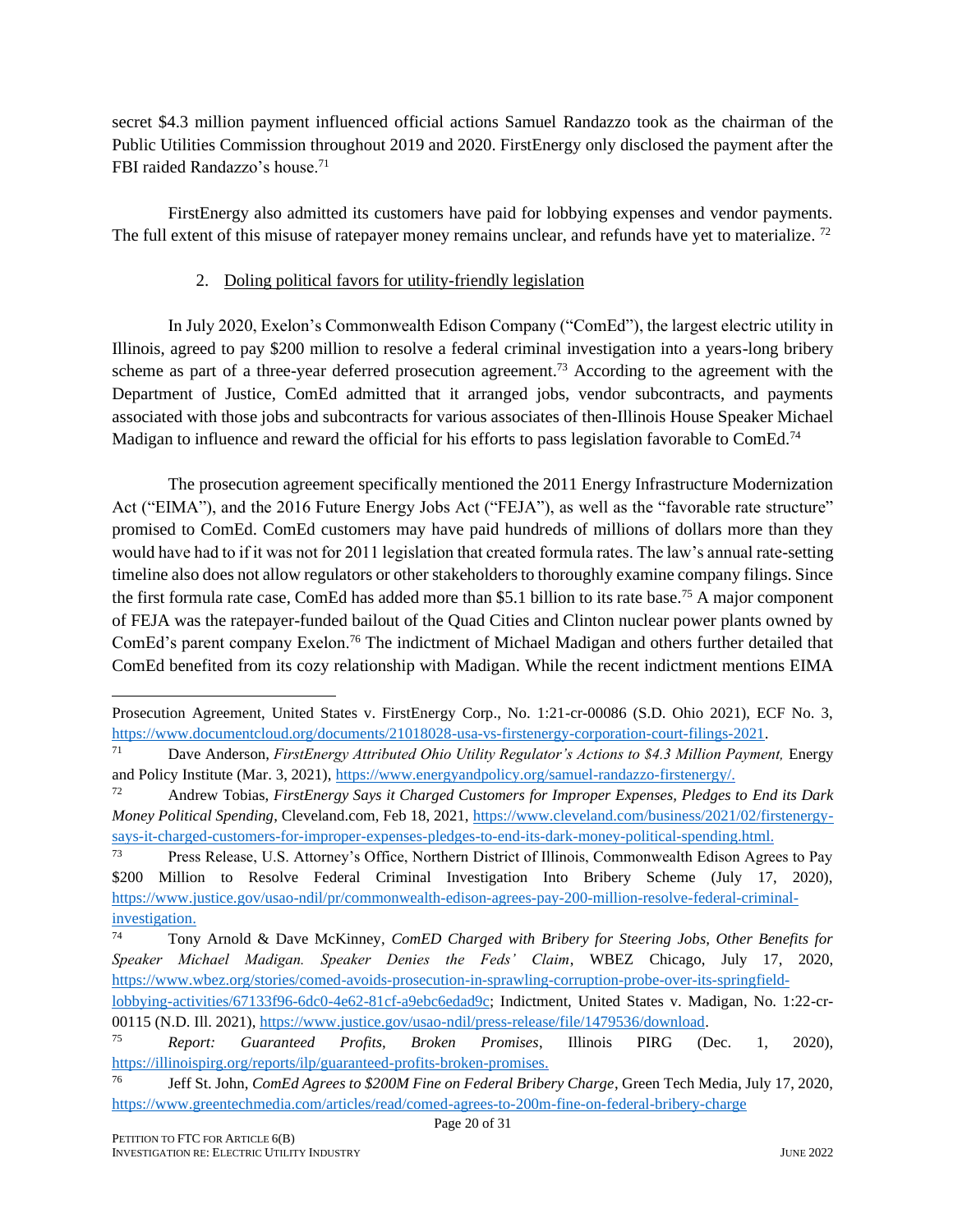and FEJA, it also explained that when the Illinois Commerce Commission interpreted the language of EIMA in a "manner adverse to ComEd" the General Assembly passed legislation, known as Senate Bill 9, to overrule the utility regulators. Madigan supported the legislation.<sup>77</sup>

An analysis of ComEd grants has found nearly \$350,000 to a dozen non-profit groups that formally and repeatedly lobbied for utility-backed legislation in Illinois. Some of these charitable groups are overseen by board members who are ComEd executives.<sup>78</sup> The same report found more than two dozen ComEd contractors also submitted documents to House and Senate committees showing their support for utility legislation. Exelon used the same technique when fighting for merger approval with the local utility Pepco in Maryland and Washington, D.C., extracting political support in the proceedings in exchange for grants to local charities. In addition, the merger in Washington, only succeeded after Pepco made a \$25 million dollar "naming rights agreement"—allowing D.C. Mayor Muriel Bowser facing a hard deadline to complete a land deal to build the D.C. United Soccer Stadium.<sup>79</sup>

#### 3. Creating "Ghost-Candidates" to keep political allies in power

In December 2021, reporters revealed that utility Florida Power and Light ("FPL") and its parent company NextEra paid millions of dollars to political consultants who used the money to set up  $501(c)(4)$ "dark-money" organizations.<sup>80</sup> The records showed that FPL executives, including the CEO, coordinated closely with the consultants.<sup>81</sup> FPL generates, transmits, and distributes electricity to 11 million people in Florida. With the Florida Senate hanging in the balance in the 2020 election, those utility-funded darkmoney groups engineered a brazen scheme to siphon votes from Democrats to third-party "ghost candidates" in three of Florida's 2020 legislative elections, all of which were won by Republicans, two by razor-thin margins.<sup>82</sup> One of the elections involved one of Florida's most prominent climate advocates,

<sup>77</sup> Indictment, United States v. Madigan, No. 1:22-cr-00115 (N.D. Ill. 2021), [https://www.justice.gov/usao](https://www.justice.gov/usao-ndil/press-release/file/1479536/download)[ndil/press-release/file/1479536/download.](https://www.justice.gov/usao-ndil/press-release/file/1479536/download)

<sup>78</sup> Dave McKinney, *Multiple Charities Supported by ComEd Lobbied for Bills Favorable to the Utility Giant*, WBEZ Chicago, May 26, 2021, [https://www.wbez.org/stories/multiple-charities-supported-by-comed-lobbied-for](https://www.wbez.org/stories/multiple-charities-supported-by-comed-lobbied-for-bills-favorable-to-the-utility-giant/9cfecb6a-3753-404c-a40e-06ff60f40412)[bills-favorable-to-the-utility-giant/9cfecb6a-3753-404c-a40e-06ff60f40412.](https://www.wbez.org/stories/multiple-charities-supported-by-comed-lobbied-for-bills-favorable-to-the-utility-giant/9cfecb6a-3753-404c-a40e-06ff60f40412)

<sup>79</sup> Patrick Madden, *Was Pepco's \$25M Deal for DC United Naming Rights a Case of 'Pay-To-Play?'*, WAMU88.5, 2016, Jan.8, 2016,

[https://wamu.org/story/16/01/08/was\\_pepcos\\_25m\\_deal\\_for\\_dc\\_united\\_naming\\_rights\\_evidence\\_of\\_pay\\_to\\_play/.](https://wamu.org/story/16/01/08/was_pepcos_25m_deal_for_dc_united_naming_rights_evidence_of_pay_to_play/)

<sup>80</sup> Jason Garcia & Annie Martin, *Florida Power & Light Execs Worked Closely with Consultants Behind 'Ghost' Candidate Scheme, Records Reveal | Special Report,* Orlando Sentinel, Dec. 2, 2021, [https://www.orlandosentinel.com/politics/os-ne-florida-power-and-light-senate-ghost-candidates-20211202](https://www.orlandosentinel.com/politics/os-ne-florida-power-and-light-senate-ghost-candidates-20211202-szjhv7ox6vcmphm6pgd437y52i-htmlstory.html) [szjhv7ox6vcmphm6pgd437y52i-htmlstory.html.](https://www.orlandosentinel.com/politics/os-ne-florida-power-and-light-senate-ghost-candidates-20211202-szjhv7ox6vcmphm6pgd437y52i-htmlstory.html)

<sup>81</sup> Jason Garcia & Annie Martin, *Operative Pitched Secretive political Spending Plan to FPL Exec's Email Alias, Records Reveal,* Orlando Sentinel, Dec. 17, 2021, [https://www.orlandosentinel.com/politics/os-ne-florida](https://www.orlandosentinel.com/politics/os-ne-florida-power-and-light-matrix-dark-money-20211217-v64274eytjeb5hnstdognvqds4-story.html)[power-and-light-matrix-dark-money-20211217-v64274eytjeb5hnstdognvqds4-story.html.](https://www.orlandosentinel.com/politics/os-ne-florida-power-and-light-matrix-dark-money-20211217-v64274eytjeb5hnstdognvqds4-story.html)

<sup>82</sup> Jason Garcia & Annie Martin, *Dark Money Behind Florida 'Ghost' Candidates has Ties to Alabama Political Players, Records Suggest,* Orlando Sentinel, Aug. 11, 2021, [https://www.orlandosentinel.com/politics/os](https://www.orlandosentinel.com/politics/os-prem-ne-senate-ghost-candidates-alabama-consultants-20210805-drvbnrih6vfotgidwcw6bg5s4q-story.html)[prem-ne-senate-ghost-candidates-alabama-consultants-20210805-drvbnrih6vfotgidwcw6bg5s4q-story.html.](https://www.orlandosentinel.com/politics/os-prem-ne-senate-ghost-candidates-alabama-consultants-20210805-drvbnrih6vfotgidwcw6bg5s4q-story.html)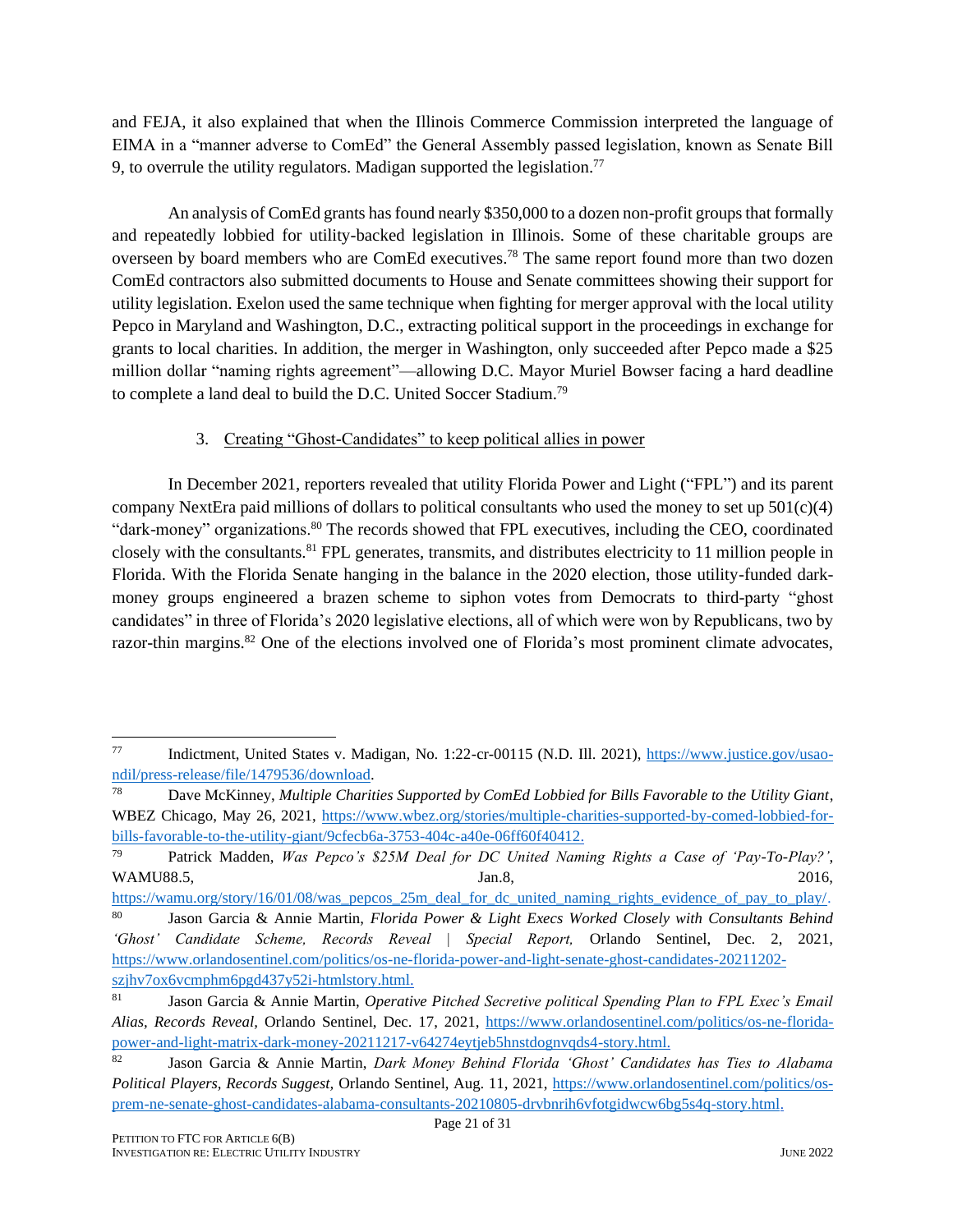former state Senator José Javier Rodríguez.<sup>83</sup> Sen. Rodríguez lost his election by 32 votes.<sup>84</sup> The Florida Senate is also responsible for confirming the Governor's nominees to the Public Service Commission, which regulates FPL and other electric, gas, and water utilities.<sup>85</sup>

### **B. Clandestine election spending for elected officials, including utility regulators, who represent and enrich utility interests**

Utilities have interfered in foundational democratic election practices through clandestine spending on elected positions that can serve to enrich utility interests.

As a prime example, in 2019, in response to Arizona Corporation Commissioner ("ACC") Sandra Kennedy's subpoena, Pinnacle West's Arizona Public Service ("APS") revealed how the utility sought to influence commission elections. APS is the largest investor-owned utility in Arizona, where, unlike in most other states, the regulators are elected and not appointed. The commissioners in turn set rates and policies for APS and other regulated utilities. One disclosure showed that in 2014, Pinnacle West gave \$12.9 million to 16 different political groups. The company said in its letter to the commission that \$10.7 million went to groups that contributed to ACC elections that year.<sup>86</sup> The 2014 ACC election was contentious and pitted candidates with different views on how APS and other utilities should treat solar customers against one another. The candidates that APS secretly funded, Tom Forese and Doug Little, won their elections. In the ensuing years, the ACC debated an APS rate application that included a policy regarding the treatment of rooftop solar customers. The ACC voted 4-1 in 2017 to approve of the rate increase on customers and the change in solar policy - Forese and Little voted in favor.<sup>87</sup>

In 2018, two Georgia Public Service Commission ("PSC") incumbents, Tricia Pridemore and Chuck Eaton, were up for election. Southern Company's Georgia Power had benefited from a PSC decision in December 2017 that allowed the utility to continue charging customers for the costs to build

<sup>83</sup> Jon Skolnik, *Mystery of Florida's "Ghost" Candidates Grows: Major Energy Company Linked to GOP Scheme*, Salon, Dec. 11, 2021, [https://www.salon.com/2021/12/11/mystery-of-floridas-ghost-candidates-grows](https://www.salon.com/2021/12/11/mystery-of-floridas-ghost-candidates-grows-major-energy-company-linked-to-scheme/)[major-energy-company-linked-to-scheme/.](https://www.salon.com/2021/12/11/mystery-of-floridas-ghost-candidates-grows-major-energy-company-linked-to-scheme/)

<sup>84</sup> Patricia Mazzei, *How a Sham Candidate Helped Flip a Florida Election*, N.Y. Times, Mar. 19, 2021, [https://www.nytimes.com/2021/03/19/us/florida-senate-race-fraud.html.](https://www.nytimes.com/2021/03/19/us/florida-senate-race-fraud.html)

<sup>85</sup> *3/29/21 Florida Public Service Commission Nominating Council,* The Florida Channel (Mar. 9, 2021), [https://thefloridachannel.org/videos/3-29-21-florida-public-service-commission-nominating-council/.](https://thefloridachannel.org/videos/3-29-21-florida-public-service-commission-nominating-council/)

<sup>86</sup> Ryan Randazzo, *APS Acknowledges Spending Millions to Elect Corporation Commission Members, After Years of Questions,* AZ Central, Mar. 29, 2019, [https://www.azcentral.com/story/money/business/energy/2019/03/29/arizona-public-service-admits-spending-](https://www.azcentral.com/story/money/business/energy/2019/03/29/arizona-public-service-admits-spending-millions-2014-corporation-commission-races/3317121002/)

[millions-2014-corporation-commission-races/3317121002/;](https://www.azcentral.com/story/money/business/energy/2019/03/29/arizona-public-service-admits-spending-millions-2014-corporation-commission-races/3317121002/) Joe Smyth, *APS Political Spending Soared Under Don Brandt. Will that Change with a New CEO?,* Energy and Policy Institute (Aug. 30, 2019), [https://www.energyandpolicy.org/aps-political-spending-soared-under-don-brandt-will-that-change-with-a-new](https://www.energyandpolicy.org/aps-political-spending-soared-under-don-brandt-will-that-change-with-a-new-ceo/)[ceo/.](https://www.energyandpolicy.org/aps-political-spending-soared-under-don-brandt-will-that-change-with-a-new-ceo/)

<sup>87</sup> Press Release, Arizona Corporation Commission, Commission Approves APS Rate Case Which Offers Rate Options, Low-income Assistance, and Incentivizes the Use of New Technology (Aug. 16, 2017), [https://azcc.gov/docs/default-source/news-release-files/2017/2017-08-16-commission-approves-aps-rate](https://azcc.gov/docs/default-source/news-release-files/2017/2017-08-16-commission-approves-aps-rate-application.pdf?sfvrsn=49494a6a_2)[application.pdf?sfvrsn=49494a6a\\_2.](https://azcc.gov/docs/default-source/news-release-files/2017/2017-08-16-commission-approves-aps-rate-application.pdf?sfvrsn=49494a6a_2)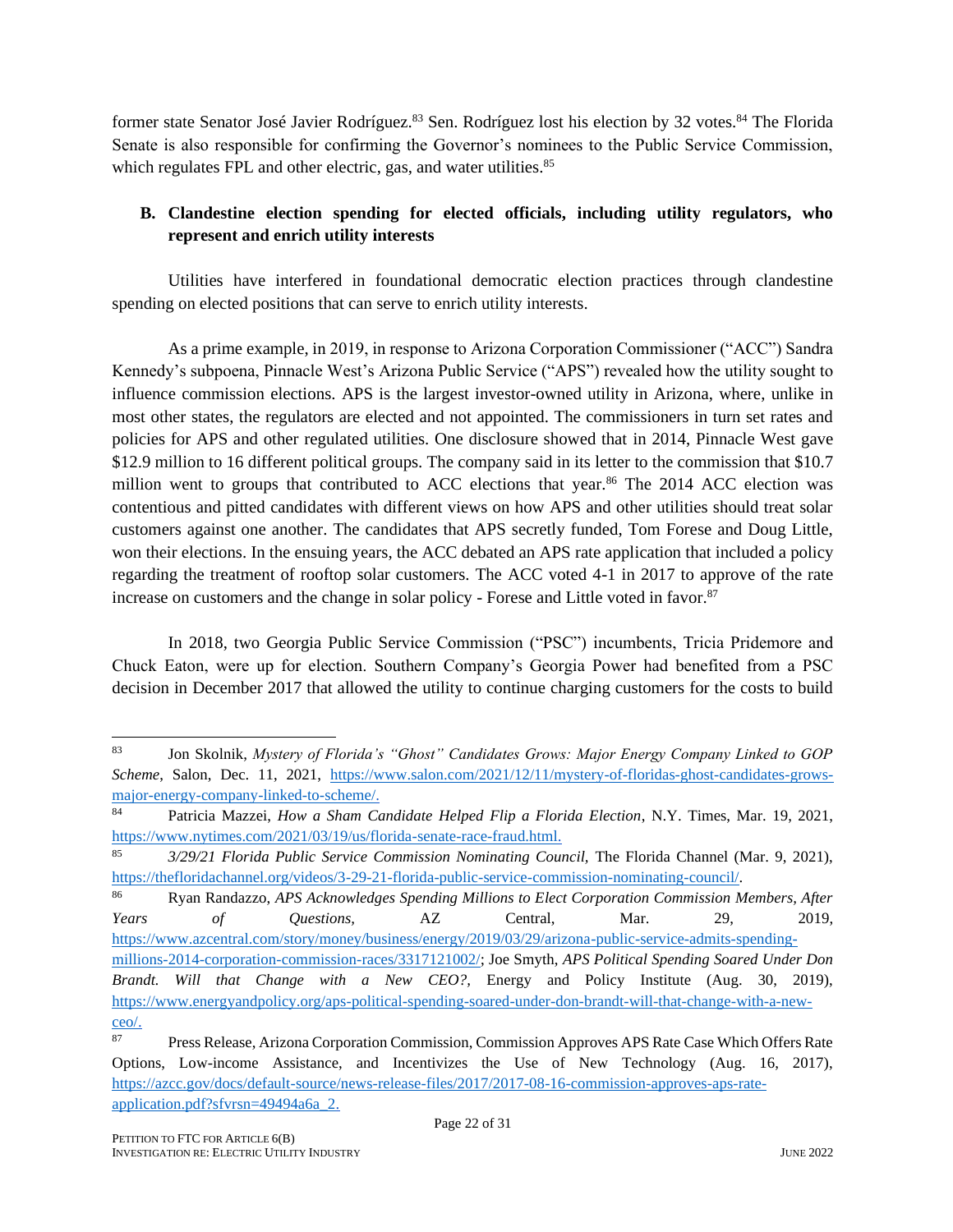the new Vogtle nuclear power plant units.<sup>88</sup> Plant Vogtle was and remains billions of dollars over budget and years behind schedule. Lindy Miller, who challenged Eaton, called Vogtle "a bad deal for Georgia" while Dawn Randolph, who challenged Pridemore, said she would not support the continued construction of the nuclear expansion project.<sup>89</sup>

Georgia law prohibits the regulated utilities like Georgia Power from making direct contributions to their regulators at the PUC; however, Pridemore's and Eaton's campaigns received thousands of dollars from people or companies associated with Georgia Power.<sup>90</sup> Both Pridemore and Eaton narrowly defeated Randolph and Miller, with Eaton winning in a statewide runoff.<sup>91</sup> The advocacy arm of the Nuclear Energy Institute, which includes Georgia Power and Southern Company as members, contributed \$1 million to "Georgians for a Brighter Future" to help Eaton secure victory in the runoff.<sup>92</sup> A year later, the PSC voted again to raise Georgia Power customer rates by about \$1.8 billion over the next three years and allowed the company to continue making up to about  $12\%$  in annual profit.<sup>93</sup> This activity may have been legal within the context of state and federal campaign finance regulations; whether it was or not, similar ongoing activities merit further investigation due to the harm caused to customers and competitors.

#### **C. Masking a utility-led campaign enriching utilities as being led by public or grassroots efforts**

#### 5. Paying actors to support a gas plant proposal

In May 2018, reporters revealed that Entergy's sub-contractors paid actors to feign public support in front of the New Orleans City Council for the company's controversial \$210 million gas-fired power

<sup>88</sup> Anastachiah Ondieki, *Georgia Power's Vogtle Gets Approval to Continue with New Conditions*, Atlanta Journal-Constitution, Dec. 21, 2017, [https://www.ajc.com/news/plant-vogtle-construction-approval-depends](https://www.ajc.com/news/plant-vogtle-construction-approval-depends-federal-tax-breaks/y2lZawiCIui2p5KC6OfXwN/)[federal-tax-breaks/y2lZawiCIui2p5KC6OfXwN/.](https://www.ajc.com/news/plant-vogtle-construction-approval-depends-federal-tax-breaks/y2lZawiCIui2p5KC6OfXwN/)

<sup>89</sup> Heather Pohnan, *Where the 2018 Candidates Stand on Energy: Democratic Nominee for Georgia PSC District 5 – Dawn Randolph,* Cleanergy.org Blog (Sept. 5, 2018), [https://cleanenergy.org/blog/where-the-2018](https://cleanenergy.org/blog/where-the-2018-candidates-stand-on-energy-democratic-nominee-for-georgia-psc-district-5-dawn-randolph/) [candidates-stand-on-energy-democratic-nominee-for-georgia-psc-district-5-dawn-randolph/;](https://cleanenergy.org/blog/where-the-2018-candidates-stand-on-energy-democratic-nominee-for-georgia-psc-district-5-dawn-randolph/) Dave Schechter, *Lindy Miller Campaigns to Make Georgia History*, Atlanta Jewish Times, May 9, 2018, [https://www.atlantajewishtimes.com/lindy-miller-campaigns-to-make-georgia-history/.](https://www.atlantajewishtimes.com/lindy-miller-campaigns-to-make-georgia-history/)

<sup>90</sup> Daniel Tait, *Big-Dollar Contributors with Ties to Georgia Power and Southern Company Bet on Pridemore, Eaton for Georgia PSC*, Energy and Policy Institute (May 1, 2018), [https://www.energyandpolicy.org/big-dollar](https://www.energyandpolicy.org/big-dollar-contributors-with-ties-to-georgia-power-southern-company-bet-on-pridemore-eaton-for-georgia-psc/)[contributors-with-ties-to-georgia-power-southern-company-bet-on-pridemore-eaton-for-georgia-psc/;](https://www.energyandpolicy.org/big-dollar-contributors-with-ties-to-georgia-power-southern-company-bet-on-pridemore-eaton-for-georgia-psc/) Iulia Gheorghiu, *Vogtle in Sight as Money Pours into Georgia Regulator Race*, Utility Dive, Nov. 2, 2018, [https://www.utilitydive.com/news/vogtle-in-sight-as-money-pours-into-georgia-regulator-race/540908/.](https://www.utilitydive.com/news/vogtle-in-sight-as-money-pours-into-georgia-regulator-race/540908/)

<sup>91</sup> *Georgia Public Service Commission Election, 2018,* Ballotpedia, [https://ballotpedia.org/Georgia\\_Public\\_Service\\_Commission\\_election,\\_2018](https://ballotpedia.org/Georgia_Public_Service_Commission_election,_2018) (last visited Apr. 8, 2022).

<sup>92</sup> Mary Landers, *Pro-nuclear Group Dumps \$1 Million into PSC Runoff*, Savannahnow, Nov. 27, 2018, [https://www.savannahnow.com/story/news/2018/11/27/pro-nuclear-group-increases-donation-to-1-million-in-ga](https://www.savannahnow.com/story/news/2018/11/27/pro-nuclear-group-increases-donation-to-1-million-in-ga-psc-runoff/7984935007/)[psc-runoff/7984935007/.](https://www.savannahnow.com/story/news/2018/11/27/pro-nuclear-group-increases-donation-to-1-million-in-ga-psc-runoff/7984935007/)

Page 23 of 31 <sup>93</sup> Emma Hurt, *Georgia Power Customers to See Monthly Bills Rise, Starting Next Year*, WABE, Dec. 18, 2019, [https://www.wabe.org/georgia-power-customers-to-see-monthly-bills-rise-starting-next-year/.](https://www.wabe.org/georgia-power-customers-to-see-monthly-bills-rise-starting-next-year/)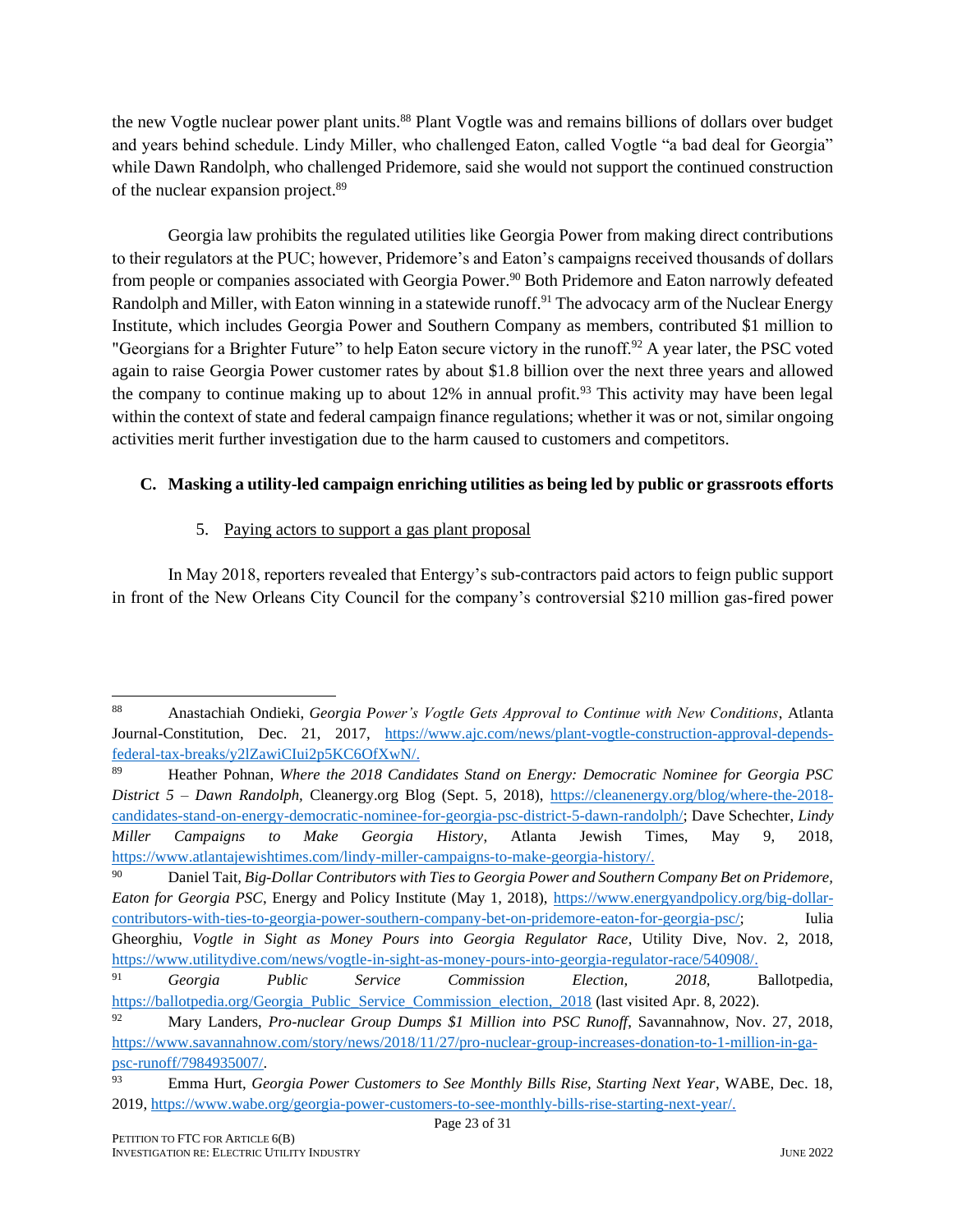plant proposal. New Orleans is one of the only cities in the United States to regulate an investor-owned energy utility when there is also a state-level agency in place.<sup>94</sup>

An independent investigation released in October 2018, and with which Entergy did not fully cooperate, concluded that the utility company "knew or should have known" about the astroturfing refuting the results of Entergy's internal investigation that it released earlier that year. In October 2017, two weeks before a City Council hearing, Entergy New Orleans' then-CEO Charles Rice Jr., sent a text message to Yolanda Pollard, a communications manager for Entergy, asking how many people the company's contractor, The Hawthorn Group, could recruit for the meeting. Pollard said Hawthorn had secured "50 people and 10 speakers." The independent investigators stated, "The information recovered and reviewed to date . . . indicates that payment (and the obligation to pay) for these 'supporters' went from Entergy, through Entergy's vendors, and onto these individuals in order to secure attendance and participation as speakers on Entergy's behalf at public hearings that occurred on October 16, 2017, and February 21, 2018."

Entergy also mobilized recipients of its foundation to support the gas plant. Nine of the organizations that testified at the council's hearing on Entergy's behalf in October 2017 received charitable donations by the Entergy Charitable Foundation. Some of those organizations disclosed the donations by Entergy at the gas plant hearings, but others did not. $95$ 

Community organizations requested that the City Council reject the gas plant and instead force Entergy to prioritize the transmission and distribution system and analyze the combination of energy efficiency and renewable energy resources that could meet the city's needs.<sup>96</sup>

### 6. "Goodwill" giving to charities that receive utility donations in exchange for supporting utility positions

Throughout 2019, various Michigan organizations began attempts to influence the state Public Service Commission ("PSC") as the regulators faced dockets regarding DTE Electric's rate case application and integrated resource plan. The rate increase proposal included a change to the utility's compensation policy for rooftop solar customers. DTE's proposal would have significantly reduced the rate at which a customer would be compensated for the electricity their solar panels send back to the grid and have added a fee on customers who install rooftop solar—two policies that restrict the growth of

<sup>94</sup> Michael Isaac Stein, *Actors Were Paid to Support Entergy's Power Plant at New Orleans City Council Meetings,* The Lens, May 4, 2018, [https://thelensnola.org/2018/05/04/actors-were-paid-to-support-entergys-power](https://thelensnola.org/2018/05/04/actors-were-paid-to-support-entergys-power-plant-at-new-orleans-city-council-meetings/)[plant-at-new-orleans-city-council-meetings/.](https://thelensnola.org/2018/05/04/actors-were-paid-to-support-entergys-power-plant-at-new-orleans-city-council-meetings/)

<sup>95</sup> Daniel Tait & David Pomerantz, *Entergy Paid Actor Scandal Widens, Nonprofits Used to Support Gas Plant, Energy and Policy Institute (May 11, 2018), [https://www.energyandpolicy.org/entergy-paid-actor-scandal](https://www.energyandpolicy.org/entergy-paid-actor-scandal-widens/)*[widens/.](https://www.energyandpolicy.org/entergy-paid-actor-scandal-widens/)

<sup>96</sup> Forest Bradly-Wright, Guest Column, *Entergy Misleads Council, Public on Power Plant,* Nola.com, Feb. 18, 2018, [https://www.nola.com/article\\_7472ec54-0b89-5aaa-99d5-06ae81839e3c.html.](https://www.nola.com/article_7472ec54-0b89-5aaa-99d5-06ae81839e3c.html)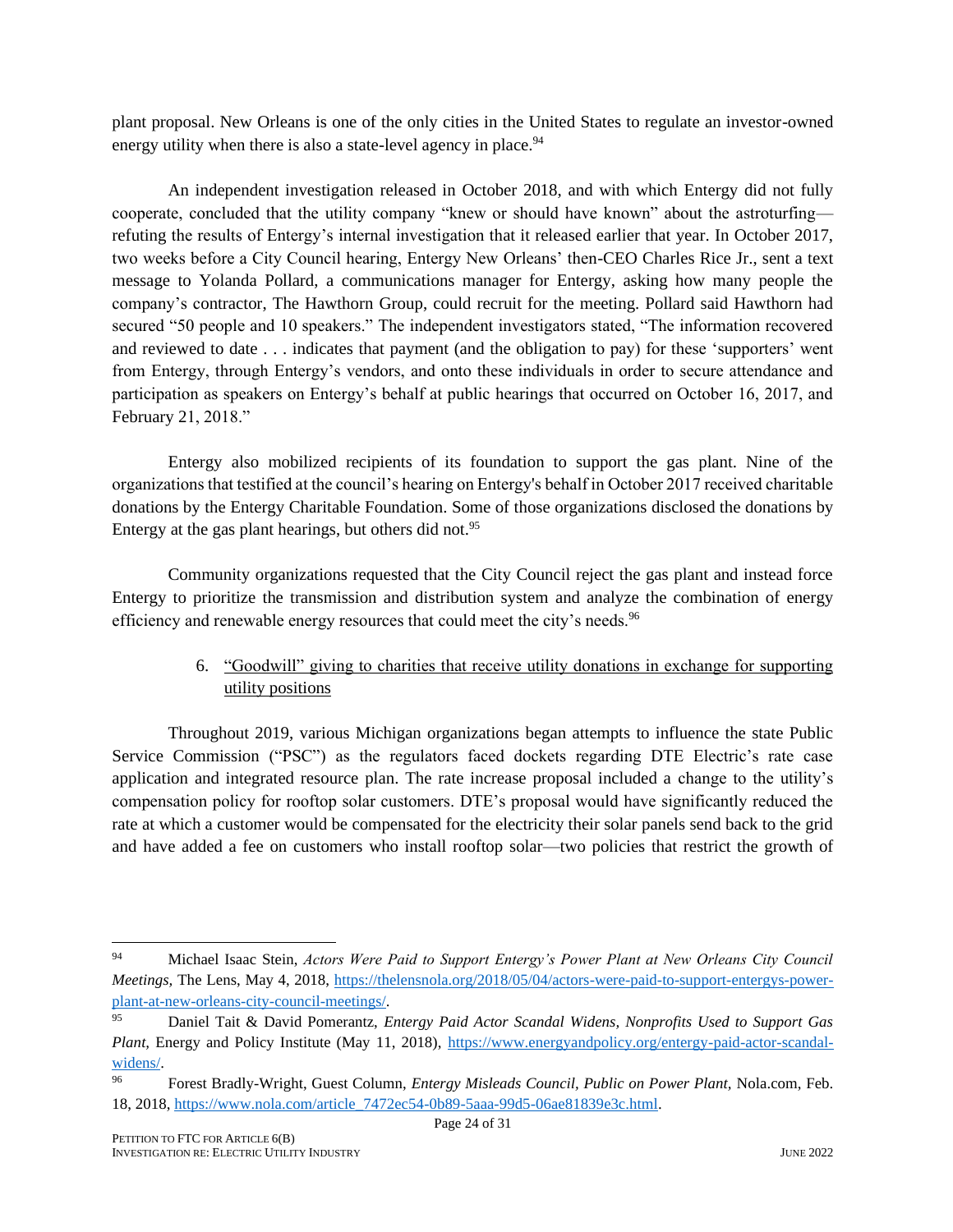distributed renewable energy resources.<sup>97</sup> Additionally, DTE weighted its integrated resource plan toward more gas power plants and less renewable energy.<sup>98</sup>

The organizations that waged a campaign to support DTE's positions were part of a group called the Michigan Energy Promise. Organizations listed on Michigan Energy Promise's "allies" page were primarily churches, chambers of commerce, and non-profits that advocate for communities of color. Many of the organizations have either received money from DTE Energy's foundation, list the utility as a corporate sponsor on their websites, or include a utility employee as a member of their board. Additionally, documents in the Michigan non-profit corporation database detail how Michigan Energy Promise originated from another entity called Michigan Energy First, whose president is DTE Energy's Vice President of Corporate and Government Affairs Renze Hoeksema, and whose treasurer is Theresa Uzenski, a manager of regulatory accounting at DTE Energy.

Ultimately, the PSC rejected DTE's charge on people with rooftop solar but approved a reduction in payout compensation for customers that generate excess electricity.<sup>99</sup>

As another example, in 2021 and 2022, a California coalition composed of community and business groups emerged to influence the solar debate as regulators consider rules that would reduce the financial benefits of owning rooftop systems.<sup>100</sup> An analysis from Inside Climate News ("ICN") revealed that the coalition, Affordable Clean Energy for All, is not a grassroots movement but rather a "public relations campaign sponsored by big utility companies that stand to benefit from policies that hurt rooftop solar." ICN found that 71 members of Affordable Clean Energy for All received \$1.67 million in donations or some other form of financial support from at least one of the California electric utilities since 2020.<sup>101</sup> After a December 2021 proposed decision was released, which presented new monthly charges and changes to incentives for rooftop solar, the coalition spent nearly \$840,000 on television and radio ads to air to reinforce the utility's talking points.<sup>102</sup>

<span id="page-25-0"></span><sup>97</sup> Andy Balaskovitz, *Utility-linked Group Seeks to Dismantle Net Metering in Michigan*, Energy News Network, Mar. 4, 2019, [https://energynews.us/2019/03/04/utility-linked-group-seeks-to-dismantle-net-metering-in](https://energynews.us/2019/03/04/utility-linked-group-seeks-to-dismantle-net-metering-in-michigan/)[michigan/.](https://energynews.us/2019/03/04/utility-linked-group-seeks-to-dismantle-net-metering-in-michigan/)

<sup>98</sup> Matt Kasper & David Pomerantz, *DTE Energy Aims to Continue its Gas Buildout as it Proposes to Leave Coal by 2040,* Energy and Policy Institute (Apr. 2, 2019), [https://www.energyandpolicy.org/dte-energy-irp-details](https://www.energyandpolicy.org/dte-energy-irp-details-its-gas-buildout/)[its-gas-buildout/.](https://www.energyandpolicy.org/dte-energy-irp-details-its-gas-buildout/)

<sup>99</sup> Keith Matheny, *You'll be Paying More on Your DTE Power Bill. Here's Why.,* Detroit Free Press, May 2, 2019, [https://www.freep.com/story/news/local/michigan/2019/05/02/dte-rate-increase-michigan/3654248002/.](https://www.freep.com/story/news/local/michigan/2019/05/02/dte-rate-increase-michigan/3654248002/)

<sup>100</sup> Press Release, Affordable Clean Energy For All, Coalition Says Solar Rooftop Growth is Possible Without Forcing Low-income Electricity Customers to Subsidize Wealthier Homeowners' Solar Panels (Feb. 24, 2021), [https://fixthecostshift.com/coalition-press-release/.](https://fixthecostshift.com/coalition-press-release/)

<sup>101</sup> Anne Marshall-Chalmers & Dan Gearino, *Is the California Coalition Fighting Subsidies for Rooftop Solar a Fake Grassroots Group*, Inside Climate News, Feb. 8, 2022, [https://insideclimatenews.org/news/08022022/is-the](https://insideclimatenews.org/news/08022022/is-the-california-coalition-fighting-subsidies-for-rooftop-solar-a-fake-grassroots-group/)[california-coalition-fighting-subsidies-for-rooftop-solar-a-fake-grassroots-group/.](https://insideclimatenews.org/news/08022022/is-the-california-coalition-fighting-subsidies-for-rooftop-solar-a-fake-grassroots-group/)

<sup>102</sup> Proposed Decision, Decision Revising Net Energy Metering Tariff and Subtariffs, Rulemaking 20-08-020 Before the Public Utilities Commission of the State of California (Dec. 13, 2021), [https://docs.cpuc.ca.gov/PublishedDocs/Efile/G000/M430/K903/430903088.PDF;](https://docs.cpuc.ca.gov/PublishedDocs/Efile/G000/M430/K903/430903088.PDF) Marshall-Chalmers & Gearino, *supra* note [101.](#page-25-0)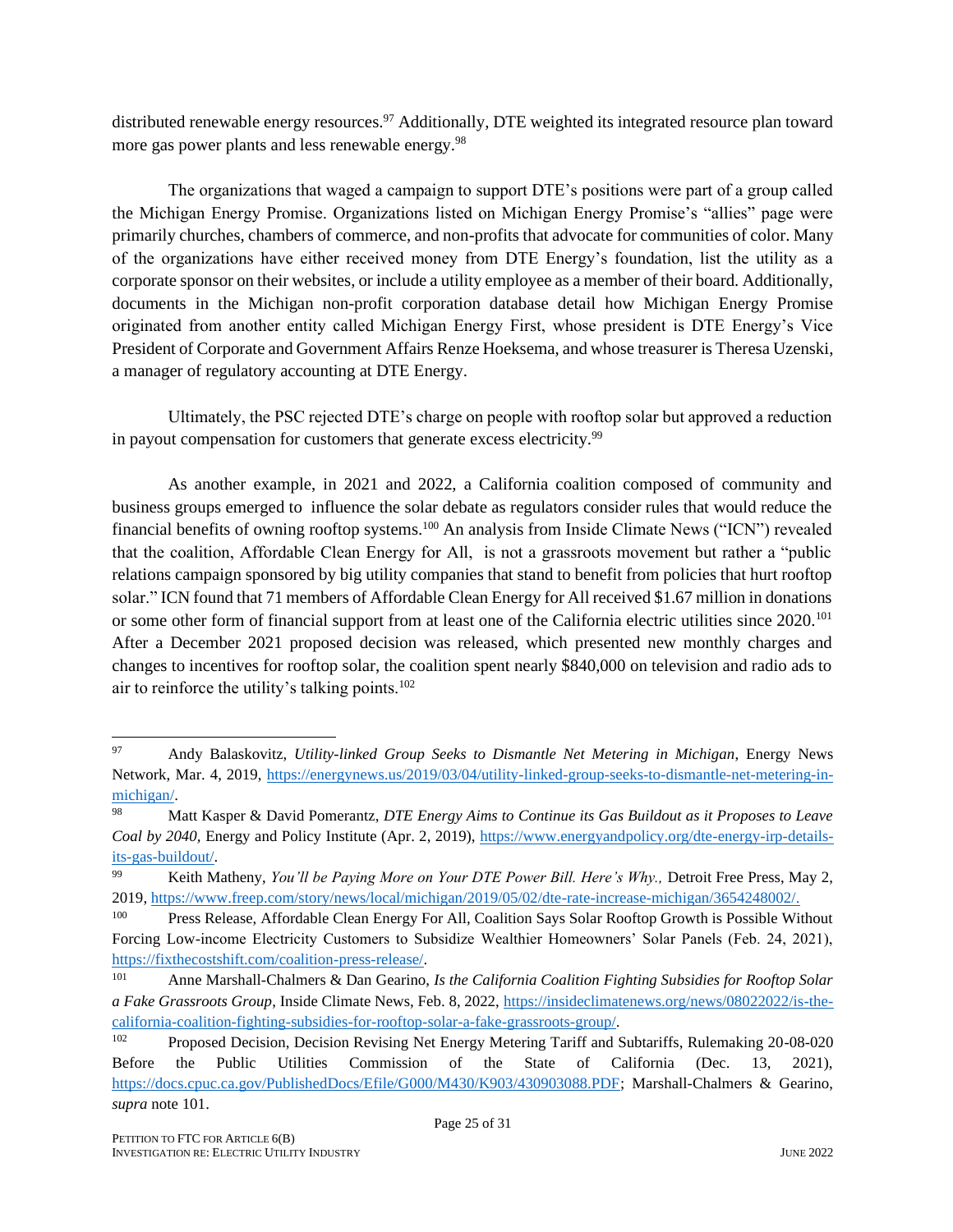The California Public Utilities Commission delayed its vote on the proposed decision "to analyze the record and consider revisions to the proposed decision based on party comments."<sup>103</sup>

#### 7. Creating front group to preserve the future of fossil gas

Sempra's Southern California Gas ("SoCalGas"), which is the nation's largest gas distribution utility, has engaged in various activities to defend the company's business interests in the face of competing technologies.

Beginning in 2017, SoCalGas waged a successful effort to stop the ports of Los Angeles and Long Beach, the busiest in the country, from reducing emissions from trucks and other infrastructure. Internal company emails detailed how the utility recruited Latino and Asian-American politicians to support natural gas-fueled trucks rather than electric vehicles.<sup>104</sup> The company ultimately was successful as port officials voted to exempt natural gas trucks from a fee levied on other trucks in 2020.

In 2019, a state energy commission report determined that building electrification was "a key strategy" for reducing the state's climate impacts and that it "offers the most promising path to achieving [greenhouse gas] reduction targets in the least costly manner."<sup>105</sup> In response, SoCalGas funded an organization called Californians for Balanced Energy Solutions ("C4BES") to promote the continued investment and use of the gas system to local communities and governments.<sup>106</sup> Documents detailed how SoCalGas targeted "key Latino leaders" to support C4BES, and pushed the idea of "renewable" gas as an alternative method to reducing emissions. Internal C4BES emails revealed the acknowledgement that members of the front group knew "renewable" gas is too expensive and "doesn't make all that much sense from an environmental standpoint."<sup>107</sup> The Public Advocates Office, an independent branch of the California Public Utilities Commission ("CPUC"), said SoCalGas' tactics to fight electrification have included lying to regulators, undermining efficiency codes and standards, and "astroturfing."<sup>108</sup>

### 8. Fabricating support for a utility merger, utility rate application

In 2018, a flood of emails were sent to lawmakers in support of Dominion Energy's proposed acquisition of SCANA Corporation, the holding company of South Carolina Electric & Gas. The emails urged the legislators not to take action that could derail the sale to Dominion. The emails were crafted by

<sup>103</sup> *California Delays Decision on Rooftop Solar Policy Reform,* Reuters, Feb. 4, 2022, [https://www.reuters.com/world/us/california-delays-decision-rooftop-solar-policy-reform-2022-02-04/.](https://www.reuters.com/world/us/california-delays-decision-rooftop-solar-policy-reform-2022-02-04/)

<sup>&</sup>lt;sup>104</sup> Colby Bermel, *How SoCalGas Leveraged Mayors and Minority Groups to Score a Fossil Fuel Win, Politico,* Sept. 24, 2020, [https://www.politico.com/states/california/story/2020/09/24/how-socalgas-leveraged-mayors-and](https://www.politico.com/states/california/story/2020/09/24/how-socalgas-leveraged-mayors-and-minority-groups-to-score-a-fossil-fuel-win-1304131)[minority-groups-to-score-a-fossil-fuel-win-1304131.](https://www.politico.com/states/california/story/2020/09/24/how-socalgas-leveraged-mayors-and-minority-groups-to-score-a-fossil-fuel-win-1304131)

<sup>105</sup> *Building Decarbonization Assessment,* California Energy Commission, [https://www.energy.ca.gov/data](https://www.energy.ca.gov/data-reports/reports/building-decarbonization-assessment)[reports/reports/building-decarbonization-assessment](https://www.energy.ca.gov/data-reports/reports/building-decarbonization-assessment) (last visited Apr. 8, 2022).

<sup>106</sup> Susie Cagle, *US Gas Utility Funds 'Front' Consumer Group to Fight Natural Gas Bans*, Guardian, July 26, 2019), [https://www.theguardian.com/us-news/2019/jul/26/us-natural-gas-ban-socalgas-berkeley.](https://www.theguardian.com/us-news/2019/jul/26/us-natural-gas-ban-socalgas-berkeley)

<sup>107</sup> *Id.*

<sup>108</sup> Molly Peterson, *SoCalGas Admits Funding 'Front' Group in Fight for Its Future,* KQED, July 31, 2019, [https://www.kqed.org/science/1945910/socalgas-admits-funding-front-group-in-fight-for-its-future.](https://www.kqed.org/science/1945910/socalgas-admits-funding-front-group-in-fight-for-its-future)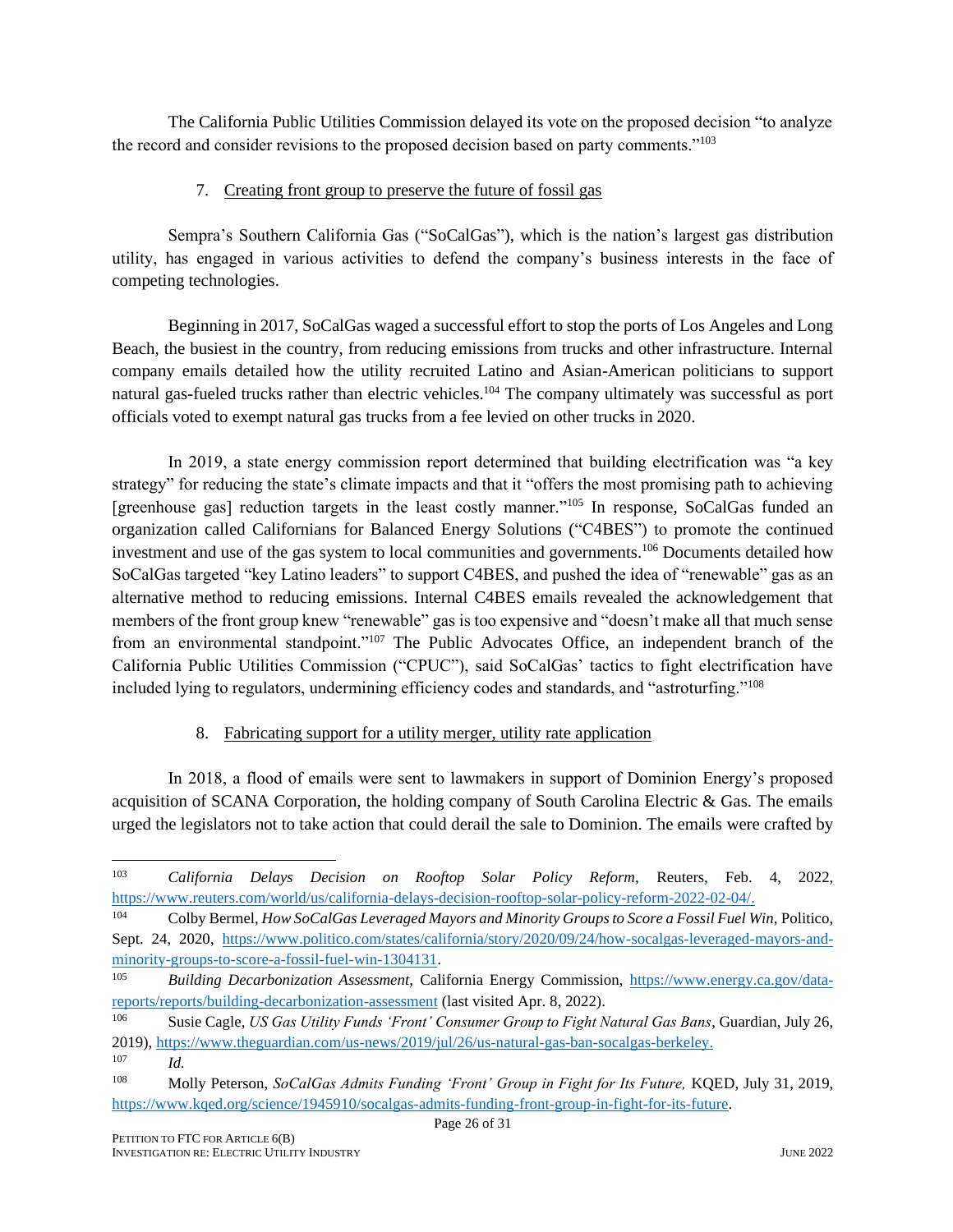the Consumer Energy Alliance ("CEA"), a pro-industry group whose members include Dominion and is operated by HBW Resources.<sup>109</sup> The merger was completed in January 2019.<sup>110</sup> In August 2020, Dominion South Carolina filed an application to increase rates on its newly acquired customers.<sup>111</sup> In July 2021, a settlement was reached in the rate case before the Public Service Commission ("PSC").<sup>112</sup>

This was not the first time HBW Resources' CEA creates spurious letters of support for a utility's position. In 2014, CEA was caught submitting a fraudulent petition that attacked net metering and defended utility companies' fixed-rate increase proposals in Wisconsin. CEA submitted names of 2,500 state residents that "supported" the utilities' proposals. Subsequent reporting revealed that certain people on the CEA petition were in fact *against* the proposal.<sup>113</sup> The PSC then dismissed the petition, saying it would not be included in the record.

Separately, in 2016, a group of Ohio property owners called for an investigation into CEA after the group sent 347 letters to FERC to demonstrate support for a pipeline proposed by Nexus Gas Transmission, using the names of local residents, including an Ohio man who has been dead since 1998.<sup>114</sup> DTE Energy and Spectra Energy, which has since been purchased by Enbridge, are co-owners of the Nexus pipeline. Both were members of CEA.<sup>115</sup> (DTE Energy spun-off its midstream pipeline business in 2021.<sup>116</sup>)

As a final example, during the Pepco/Exelon merger in proceedings in Washington, D.C., Exelon paid operatives to pick up residents from largely African-American retirement homes to "turn out" as supporters of the merger at the proceedings. When questioned why they attended the merger proceedings

<sup>109</sup> Jamie Lovegrove, *Fraudulent Emails Backing South Carolina Utility Sale Still Being Sent to Lawmakers,*  Post and Courier, Feb. 27, 2018, [https://www.postandcourier.com/politics/fraudulent-emails-backing-south](https://www.postandcourier.com/politics/fraudulent-emails-backing-south-carolina-utility-sale-still-being-sent-to-lawmakers/article_63bcc09e-1c02-11e8-84dc-97d7df1ee876.html)[carolina-utility-sale-still-being-sent-to-lawmakers/article\\_63bcc09e-1c02-11e8-84dc-97d7df1ee876.html.](https://www.postandcourier.com/politics/fraudulent-emails-backing-south-carolina-utility-sale-still-being-sent-to-lawmakers/article_63bcc09e-1c02-11e8-84dc-97d7df1ee876.html)<br><sup>110</sup> Press Release Dominion Energy Dominion Energy Combines With SCANA Corporation (Jan

Press Release, Dominion Energy, Dominion Energy Combines With SCANA Corporation (Jan. 2, 2019), [https://news.dominionenergy.com/2019-01-02-Dominion-Energy-Combines-With-SCANA-Corporation.](https://news.dominionenergy.com/2019-01-02-Dominion-Energy-Combines-With-SCANA-Corporation)

<sup>111</sup> South Carolina Office of Regulatory Staff, *Dominion Energy South Carolina Rate Increase Request*, Docket No. 2020-125-E (2020),

[https://ors.sc.gov/sites/default/files/Documents/Consumers/Electric/DESC%20Rate%20increase%20Overview\\_10.](https://ors.sc.gov/sites/default/files/Documents/Consumers/Electric/DESC%20Rate%20increase%20Overview_10.06.2020.pdf) [06.2020.pdf.](https://ors.sc.gov/sites/default/files/Documents/Consumers/Electric/DESC%20Rate%20increase%20Overview_10.06.2020.pdf) 

<sup>112</sup> *Settlement Reached in Dominion Energy Rate Case,* South Carolina Office of Regulatory Staff (July 2, 2021), [https://ors.sc.gov/news/2021-07/settlement-reached-dominion-energy-rate-case.](https://ors.sc.gov/news/2021-07/settlement-reached-dominion-energy-rate-case)

<sup>113</sup> Kate Sheppard, *Lobbyist-Tied Group Accused of Faking Support for Potentially Higher Energy Billis,*  Huffpost, Oct. 31, 2014, [https://www.huffpost.com/entry/solar-energy-policy-wisconsin\\_n\\_6084604.](https://www.huffpost.com/entry/solar-energy-policy-wisconsin_n_6084604)

<sup>114</sup> Michael Sangiacomo, *Nexus Pipeline Opponents Urge U.S. Postal Service to Investigate Lobbying Group (Photos)*, Cleveland.com, Sept. 16, 2016, [https://www.cleveland.com/metro/2016/09/nexus\\_pipeline\\_opponents\\_urge\\_us\\_postal\\_service\\_to\\_investigate\\_lob](https://www.cleveland.com/metro/2016/09/nexus_pipeline_opponents_urge_us_postal_service_to_investigate_lobbying_group_photos.html) bying group photos.html.

<sup>115</sup> *Members*, Consumer Energy Alliance (Aug. 16, 2019), [https://web.archive.org/web/20190816112107/https://consumerenergyalliance.org/about/our-members/.](https://web.archive.org/web/20190816112107/https:/consumerenergyalliance.org/about/our-members/)

<sup>116</sup> Press Release, DTE Energy, DT Midstream Spin-Off from DTE Energy is Complete (July 1, 2021), [https://ir.dteenergy.com/news/press-release-details/2021/DT-Midstream-Spin-Off-from-DTE-Energy-is-](https://ir.dteenergy.com/news/press-release-details/2021/DT-Midstream-Spin-Off-from-DTE-Energy-is-Complete/default.aspx)[Complete/default.aspx](https://ir.dteenergy.com/news/press-release-details/2021/DT-Midstream-Spin-Off-from-DTE-Energy-is-Complete/default.aspx)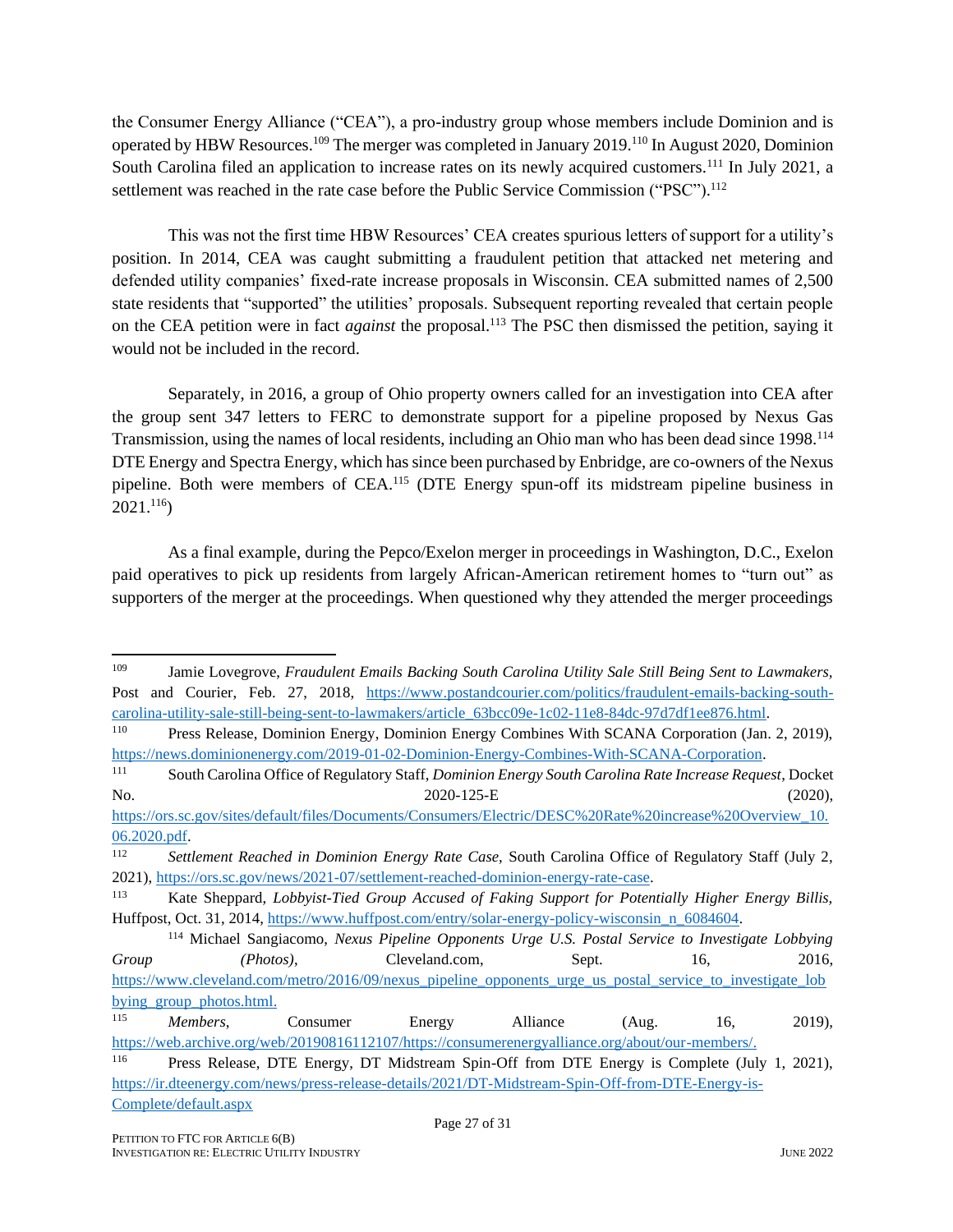in green "Support the Merger" t-shirts, the individuals stated they were there for the cash payment and free food, but knew nothing about the merger.<sup>117</sup>

<sup>117</sup> Rachel Kurzius, *The Endgame of the Pepco-Exelon Merger Involves Free Hats and Cocktail Weenies,* Dcist, Dec. 10, 2015, [https://dcist.com/story/15/12/10/the-endgame-of-the-pepco-exelon-mer/.](https://dcist.com/story/15/12/10/the-endgame-of-the-pepco-exelon-mer/)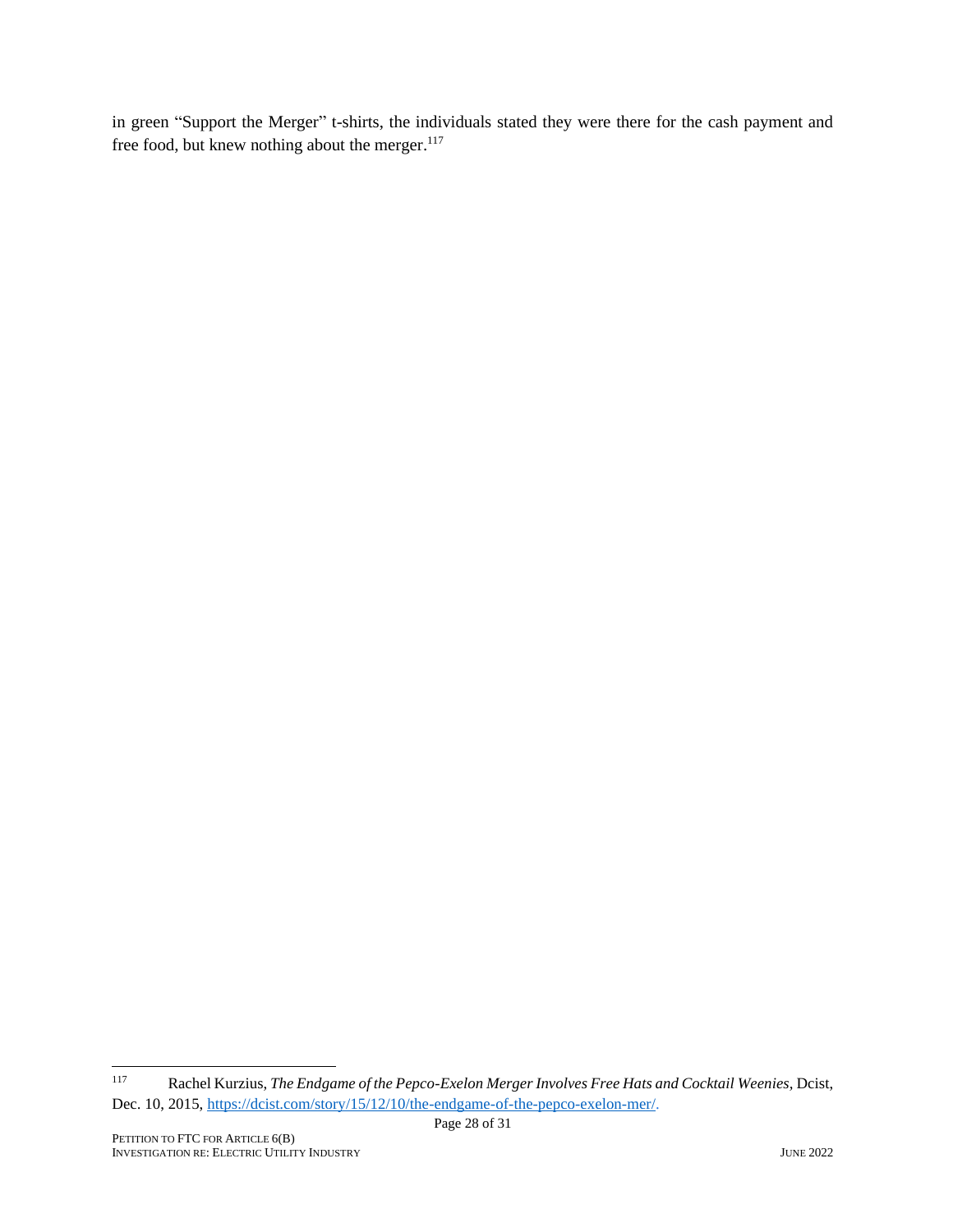#### **ADDENDUM 2 ELECTRIC UTILITY MERGERS AND "REVOLVING DOOR" PRACTICES, HIGHLIGHTING URGENCY FOR FTC ACTION**

While the unfair competitive conduct of private companies is typically policed through our nation's bedrock antitrust laws, state-regulated utilities are generally exempt from these legal restrictions through their state-granted monopoly charters and a defense of state-action immunity carved out by courts. <sup>118</sup> Instead, although IOUs have precisely the same incentives for unfair competitive conduct as do other companies, the public relies on state and federal utility regulators to stand in for antitrust enforcement, expecting these regulators to serve the public interest and protect consumers from harm.

Unfortunately, however, two developments in the last two decades have seriously undermined the effectiveness of this alternative state enforcement mechanism to protect consumers and the public interest.

First, there has been a massive consolidation of the utility sector since the repeal of PUHCA in 2005, creating ever-larger companies that exercise monopoly market power across many states.<sup>119</sup> As utility companies have grown in size and power, it has become increasingly difficult for single-state utility commissions to provide effective oversight.<sup>120</sup> Per Addendum 1, Section B, the FTC should consider action against future electric utility mergers as a means to address this issue.

Second, the "revolving door" between regulated utilities and their regulators has made it increasingly difficult to rely on state regulators to serve as effective enforcers of unfair competitive behaviors. Regulators frequently move back and forth between the utility company executive suite and the utility commission overseer role, leading to private interest capture over the industry's regulators. This pervasive practice, which seriously undermines the effectiveness of state utility regulators to protect consumers and the public interest, further demonstrates the urgency for the FTC and other federal bodies to exercise meaningful oversight in this area.

For example, on the federal level, in recent years numerous FERC regulators left the agency to work or assist the industries they were regulating. FERC Commissioner Philip Moeller stepped down in October 2015 and then joined the Edison Electric Institute, the trade association that represents all of the

<sup>118</sup> The thrust of state action immunity was first set forth in *Parker v. Brown*, 317 U.S. 341 (1943), where the Supreme Court recognized a limited defense to antitrust liability to respect federalism and state sovereignty principles. Because, the Court found, "nothing in the language of the Sherman Act . . . or in its history' suggested that Congress intended to restrict the sovereign capacity of the States to regulate their economies, the [Sherman] Act should not be read to bar States from imposing market restraints 'as an act of government.'" *FTC v. Phoebe Putney Health Sys., Inc*., 568 U.S. 216, 224 (2013) (quoting *Parker*, 317 U.S. at 350, 352). Nonetheless, the Supreme Court has also been emphatic that the defense is "disfavored," given the competition principles "fundamental [to] national values." *N.C. State Bd. of Dental Exam'rs v. FTC*, 135 S. Ct. 1101, 1110 (2015). While direct arms of the state (e.g., the legislature) are not covered by the antitrust laws, the Supreme Court has imposed additional requirements on substate entities and private parties that seek to invoke state action immunity—and has steadily narrowed the defense over time.

<sup>119</sup> *See generally* Hempling, *supra* note 5.

<sup>120</sup> Peskoe, *supra* note 7.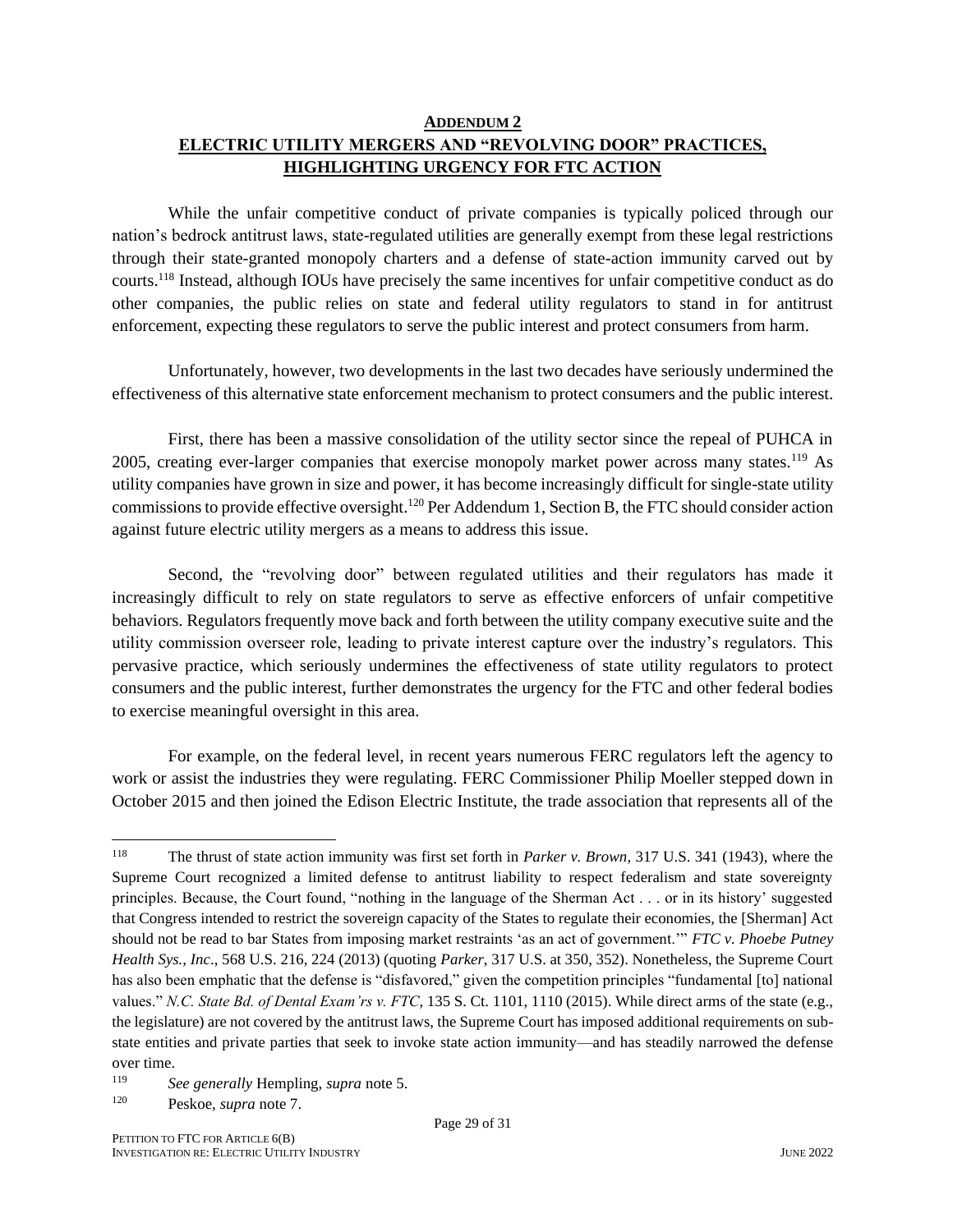nation's investor-owned electric companies.<sup>121</sup> FERC Commissioner Colette Honorable left FERC in June 2017 and was elected to the Board of Directors of Southern Company in September 2020.<sup>122</sup> FERC Commissioner Patrick Wood III left the agency in 2005 and became non-executive Chairman of Dynegy's Board of Directors in 2012.<sup>123</sup> FERC Commissioner Curtis Hebert Jr. ended his FERC tenure in 2001 and then joined Entergy.<sup>124</sup>

There is a similar revolving door at the state level, where commissioners and prominent staff at commissions have also left the public sector to then receive compensation from the utility industry. Former California Commissioner Susan Kennedy's company signed a contract with Southern California Edison to create energy storage facilities for the utility.<sup>125</sup> Iowa Utilities Board member Nick Wagner left the regulatory agency in 2020 to join a position with Black Hills Energy, a utility company regulated by the IUB.<sup>126</sup> Former Arizona Corporation Commission regulator Bob Stump now represents the interests of Arizona utilities in front of the commission.<sup>127</sup> Shelby Linton-Keddie was legal counsel to Pennsylvania Utility Commissioner Pamela Witmer before joining Pennsylvania-based Duquesne Light Company and then the Edison Electric Institute. Scott Storms, a general counsel and chief administrative law judge at the Indiana Utility Regulatory Commission (IURC), left the agency to work for Duke Energy, which is regulated by the IURC. Scott was fired after two months after reporters revealed Scott was negotiating a

<sup>121</sup> Robert Walton, *Commissioner Moeller to Leave FERC at End of Month; Successor Unclear, Utility Dive,* Oct. 7, 2015, https://www.utilitydive.com/news/commissioner-moeller-to-leave-ferc-at-end-of-month-successorunclear/406884/; Edison Electric Institute, *Biography of Philip D. Moeller*, https://www.eei.org/about/Documents/Moeller.pdf.

<sup>122</sup> Kristi Shallenberger, *And Then There Was One: FERC Commissioner Honorable Steps Down Today,* Utility Dive, June 30, 2017, https://www.utilitydive.com/news/and-then-there-was-one-ferc-commissioner-honorablesteps-down-today/446234/; *Energy Policy Expert Colette Honorable to Join Southern Company Board of Directors,*  Southern Company (Sept. 16, 2020), https://www.southerncompany.com/newsroom/business-leadership/colettehonorable.html.

<sup>123</sup> *Dynegy Creditors Vote Overwhelmingly in Support of the Company's Plan of Reorganization, Dynegy Announces Proposed Post-Emergence Board of Directors,* Businesswire, Aug. 27, 2012, https://www.businesswire.com/news/home/20120827005569/en/Dynegy-Creditors-Vote-Overwhelmingly-in-Support-of-the-Company's-Plan-of-Reorganization-Dynegy-Announces-Proposed-Post-Emergence-Board-of-Directors.

<sup>124</sup> *Curt Hébert, Jr*., Brunini Attorneys at Law, https://www.brunini.com/lawyers/curt-hebert-jr/ (last visited Apr. 8, 2022). These are just some of many examples, which also include former FERC Commissioner Tony Clark joining the Board of Northwestern, and former FERC Commissioner Nora Mead Brownwell chairing PG&E's Board. See Wilkinson, Baker, Knauer LLP, *Tony Clark Named to Board of Directors for NorthWestern Energy*, Dec. 7, 2016, https://www.wbklaw.com/news/tony-clark-named-to-board-of-directors-for-northwestern-energy-december-7-2016/; RTO Insider, *Former FERC Commissioner Brownell Named PGE Chair,* April 4, 2019, https://www.rtoinsider.com/articles/22019-former-ferc-commissioner-brownell-named-pge-chair.

<sup>125</sup> George Avalos, PUC Critics Cite Concerns Over 'Revolving Door,' Mercury News, Mar. 21, 2015, https://www.mercurynews.com/2015/03/21/puc-critics-cite-concerns-over-revolving-door/.

<sup>&</sup>lt;sup>126</sup> *IUB Board Member Nick Wagner Accepts Position with Black Hills Energy, Iowa Utilities Board (June 23,* 2020), https://iub.iowa.gov/press-release/2020-06-23/iub-board-member-nick-wagner-accepts-position-black-hillsenergy.

<sup>127</sup> David Pomerantz, *Revolving Door Swings Former AZ Utility Commissioner Bob Stump Back into the Arms of APS,* Energy and Policy Institute (July 6, 2018), https://www.energyandpolicy.org/bob-stump-revolving-door-accaps/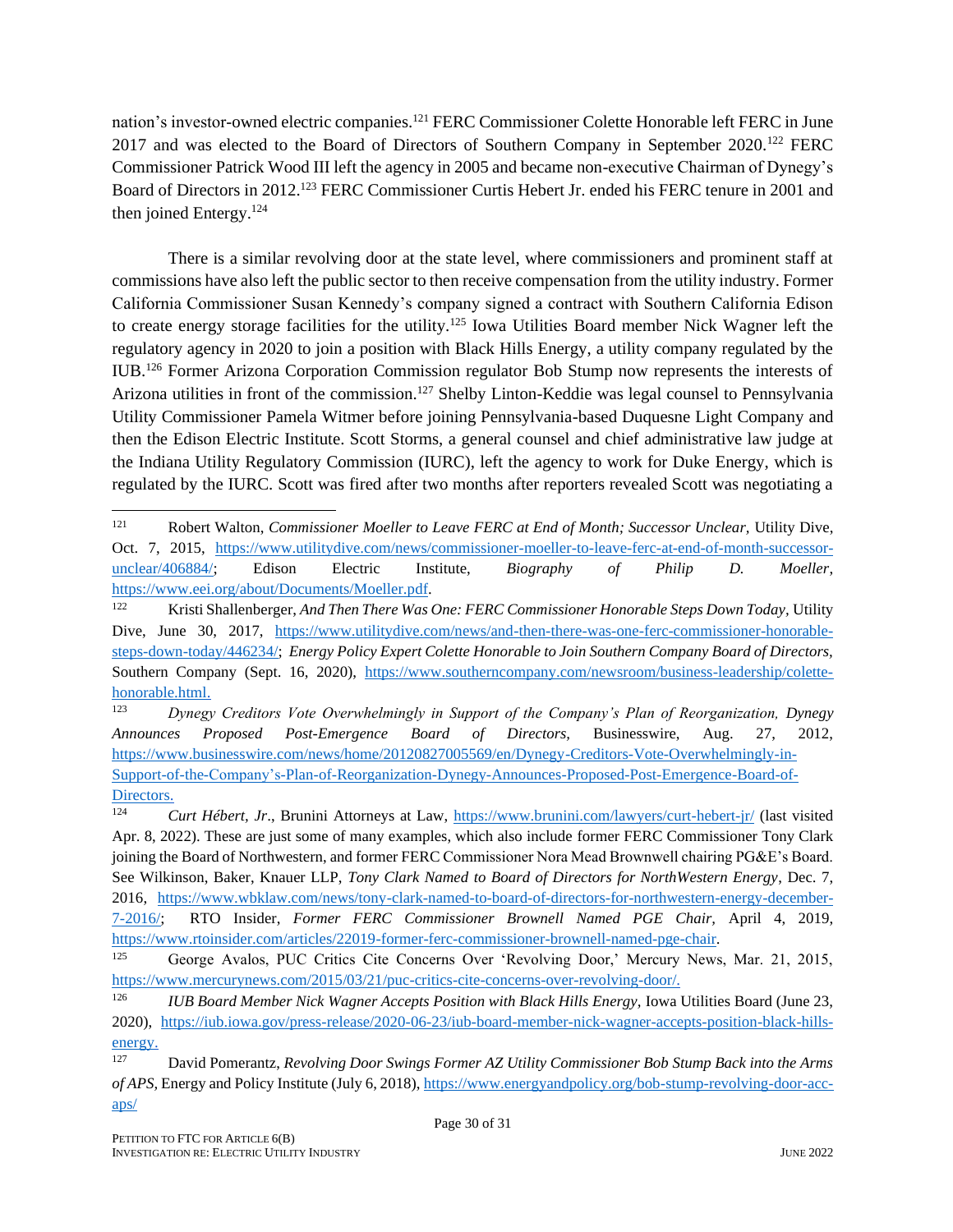job for himself while involved in a case regarding the utility's cost overruns at the Edwardsport coalgasification plant.<sup>128</sup>

In sum, the sheer size and dominance of multi-state utility companies, and their remarkably close ties with the very regulators who are supposed to serve as their principal antitrust enforcers, demonstrate that only the FTC is in a position to police the many forms of unfair competitive and consumer-harming behavior we have discussed. The underlying ethos of antitrust laws to safeguard democracy from undue corporate influence warrants the FTC's use of these laws and its Article 6(b) investigative authorities to carefully examine the electric utility industry today.

<sup>128</sup> John Russell, *Lawyer Reprimanded in Utility Ethics Scandal,* IndyStar, Feb. 6, 2014, https://www.indystar.com/story/news/politics/2014/02/06/lawyer-reprimanded-in-utility-ethics-scandal/5260111/.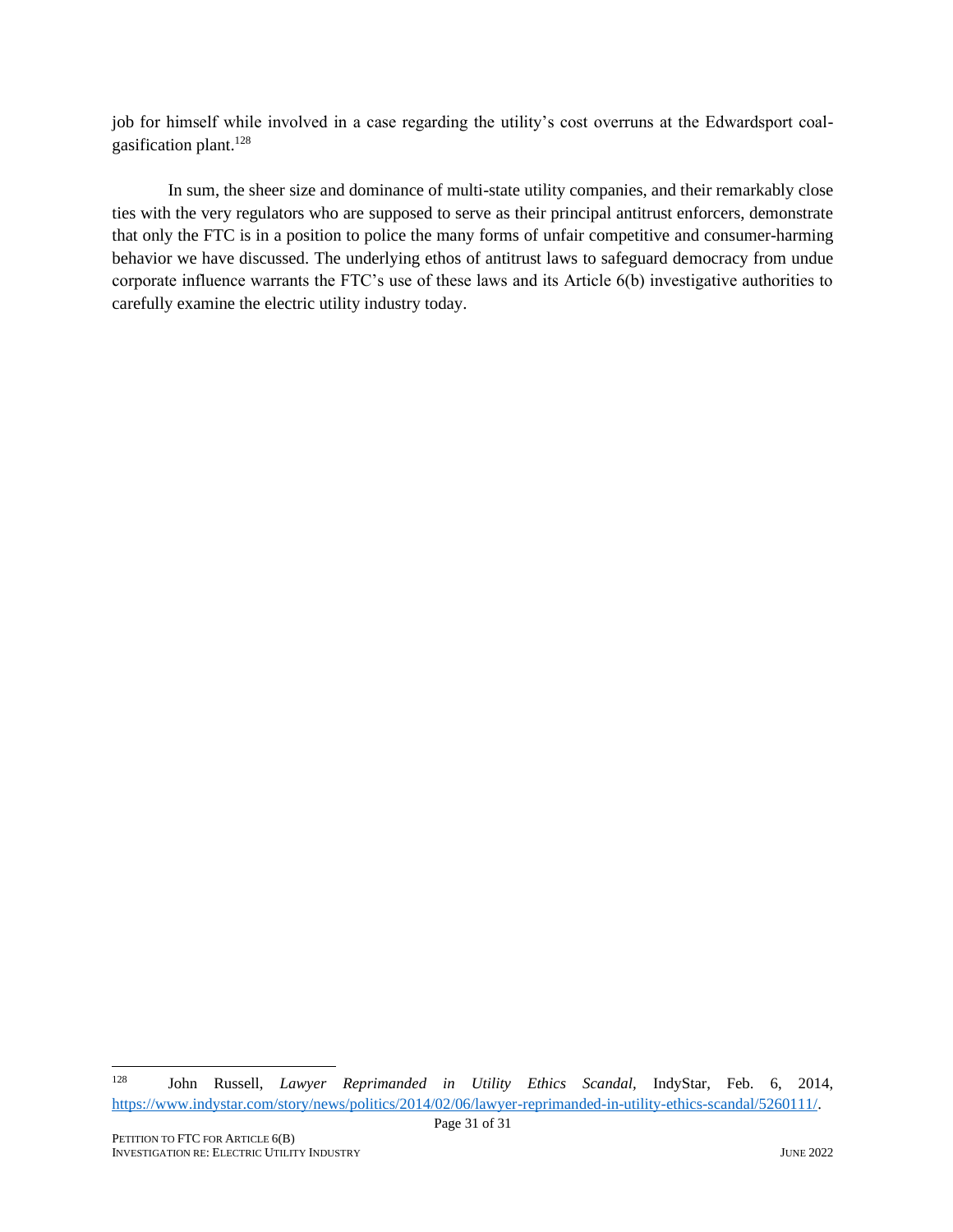## **CONVENING PETITIONERS**

Anya Schoolman *Executive Director* **SOLAR UNITED NEIGHBORS**

David Pomerantz *Executive Director* **ENERGY AND POLICY INSTITUTE**

John Farrell *Co-Director* **INSTITUTE FOR LOCAL SELF-RELIANCE**

Jean Su *Energy Justice Director & Staff Attorney* Howard Crystal *Energy Justice Legal DIrector* **CENTER FOR BIOLOGICAL DIVERSITY**

Sandeep Vaheesan *Legal Director* **OPEN MARKETS INSTITUTE**

# **ADDITIONAL PETTIONERS**

**198 METHODS 350 BAY AREA ACTION**

**350 MADISON 350 NEW ORLEANS**

**350 TRIANGLE ACTIVE SAN GABRIEL VALLEY**

**ALASKA ENVIRONMENT ALASKA ENVIRONMENT RESEARCH & POLICY CENTER**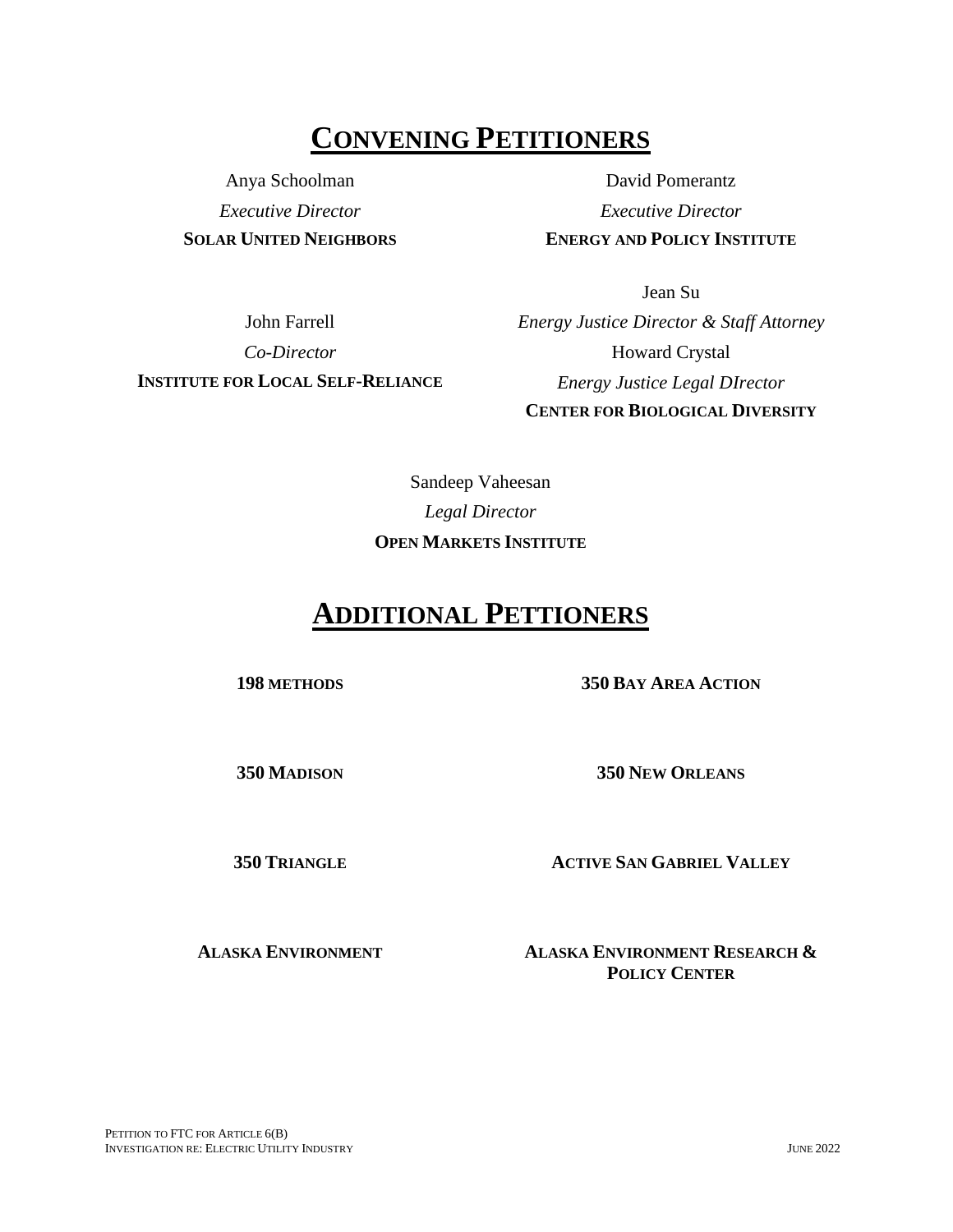PETITION TO FTC FOR ARTICLE  $6(B)$ INVESTIGATION RE: ELECTRIC UTILITY INDUSTRY JUNE 2022

**ANIMALS ARE SENTIENT BEINGS INC ANIMALS ARE SENTIENT BEINGS INC**

**ARIZONA PIRG ARIZONA PIRG EDUCATION FUND**

**ARIZONANS FOR COMMUNITY CHOICE**

**AURORA SOLAR BAN SUP**

**ARIZONA SOLAR ENERGY INDUSTRIES ASSOCIATION (ARISEIA)**

**BENEDICTINE UNIVERSITY FACULTY BERGEN COUNTY IMMIGRATION STRATEGY GROUP**

**CALPIRG CALPIRG EDUCATION FUND**

**CASE CATALYST MIAMI**

**CHAPEL HILL ORGANIZATION FOR CLEAN ENERGY CHURCH WOMEN UNITED IN NEW YORK** 

**CITIZENS ACTION COALITION OF IN CITIZENS FOR PENNSYLVANIA'S FUTURE**

**STATE**

**CITIZENS UTILITY BOARD OF MICHIGAN CLCARTY CONSULTING**

**ALLIANCE FOR A GREEN ECONOMY ALLIANCE FOR AFFORDABLE ENERGY**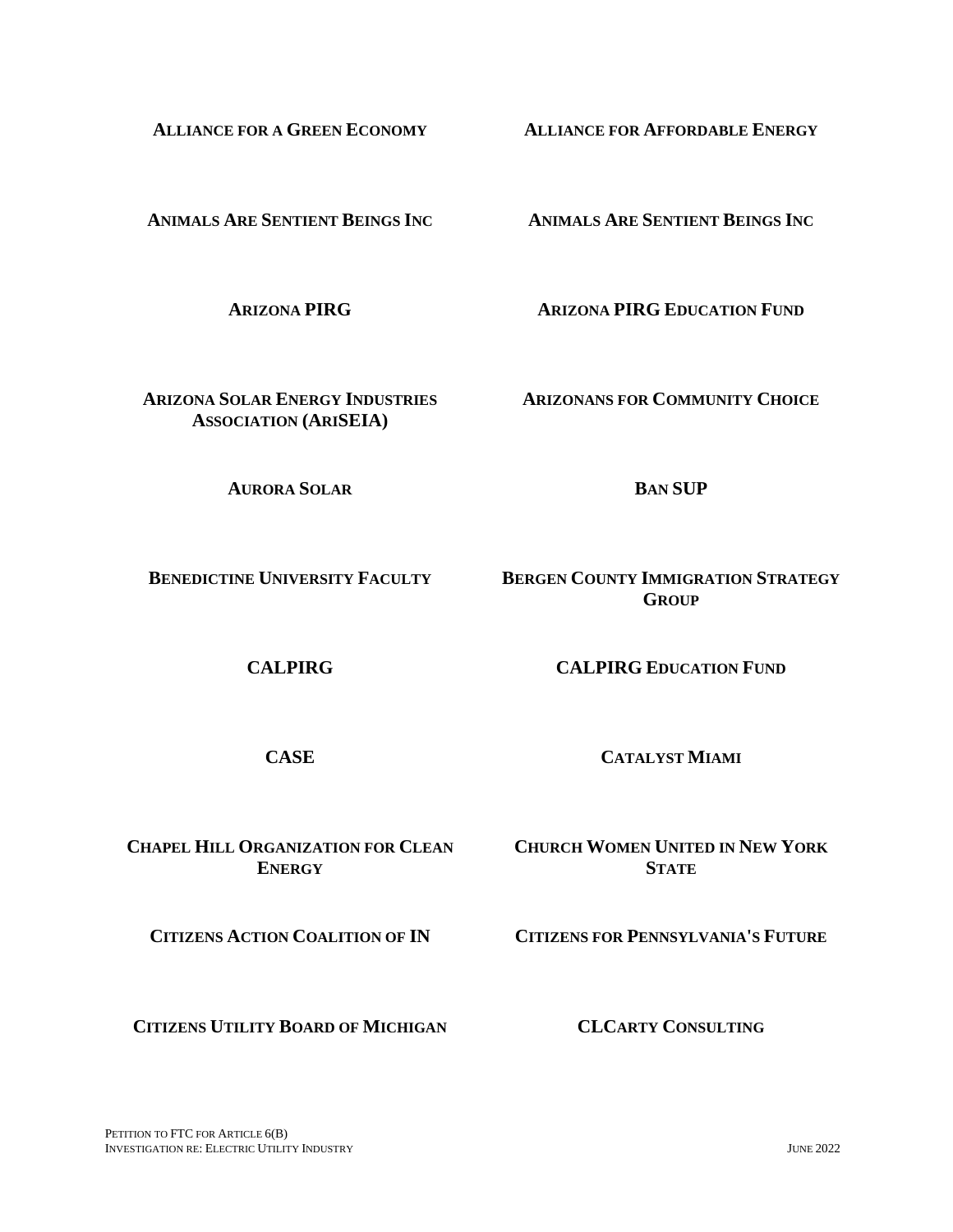**COMMUNITY POWER CONGREGATIONAL CHURCH ON MERCER** 

**CONNPIRG CONNPIRG EDUCATION FUND** 

**ISLAND**

**COPIRG COPIRG FOUNDATION** 

**DON'T WASTE ARIZONA DREAM CORPS GREEN FOR ALL**

**EARTH CARE EARTHKEEPER HEALTH RESOURCES**

**EAST CLEVELAND CITY COUNCIL ELDERS CLIMATE ACTION**

**ENERGY ALABAMA ENERGY CHOICE COALITION**

**ENERGY DEMOCRACY STAFF ENVIRONMENT AMERICA**

**CLEVELAND COMMUNIST PARTY USA CLEVELAND POWER OF WIND ACTION TEAM**

> **COALITION OF COMMUNITY ORGANIZATIONS**

**CLEAN UP THE RIVER ENVIRONMENT (CURE)**

**CLIMATE ACTION ALLIANCE OF THE VALLEY** 

**CLEAN VIRGINIA**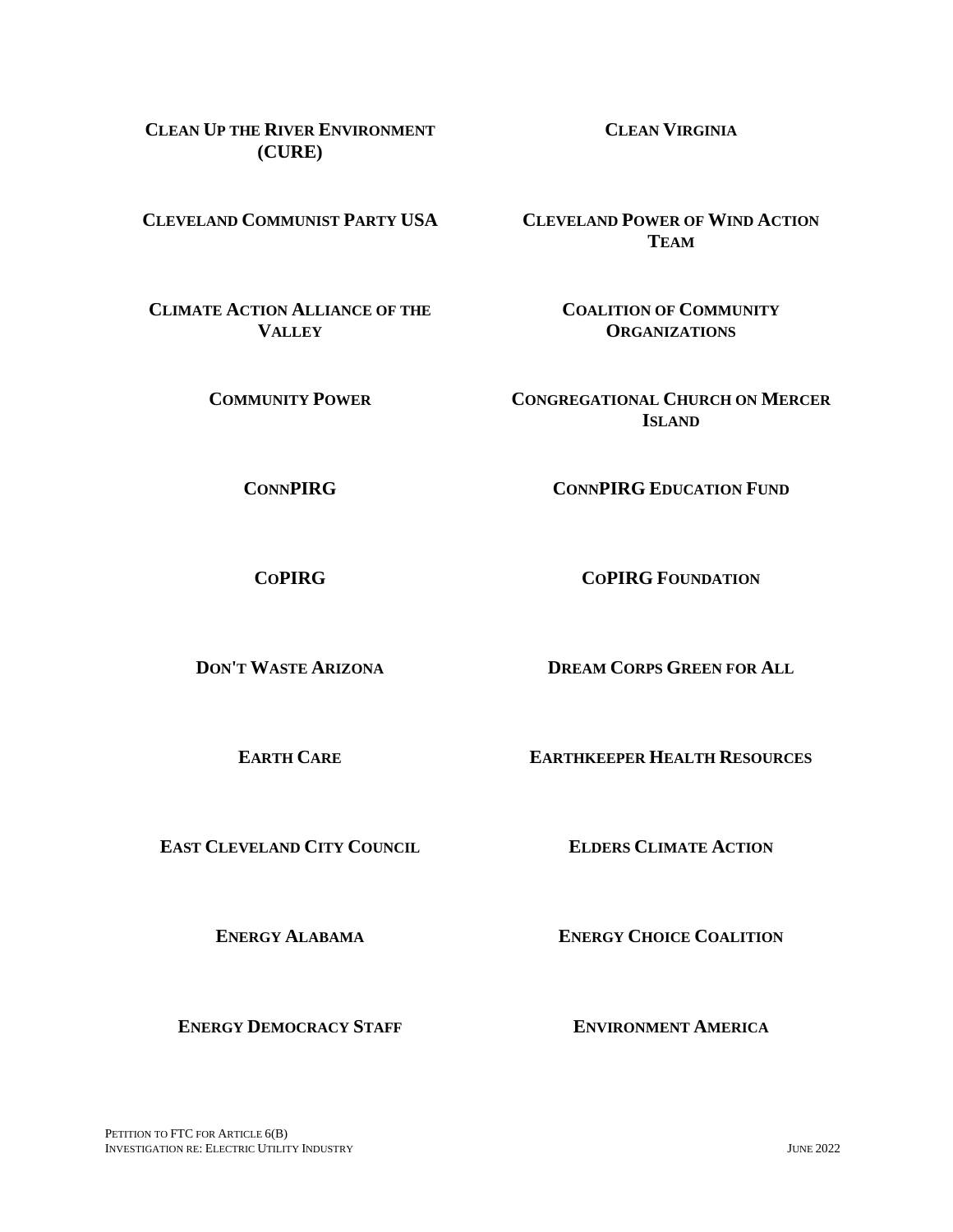**ENVIRONMENT AMERICA RESEARCH & POLICY CENTER**

**ENVIRONMENT ARIZONA RESEARCH & POLICY CENTER**

**ENVIRONMENT CALIFORNIA RESEARCH & POLICY CENTER**

**ENVIRONMENT COLORADO RESEARCH & POLICY CENTER**

**ENVIRONMENT CONNECTICUT RESEARCH & POLICY CENTER**

**ENVIRONMENT FLORIDA RESEARCH & POLICY CENTER**

**ENVIRONMENT GEORGIA RESEARCH & POLICY CENTER**

**ENVIRONMENT ILLINOIS RESEARCH & EDUCATION CENTER**

**ENVIRONMENT IOWA RESEARCH & POLICY CENTER**

**ENVIRONMENT MAINE RESEARCH & POLICY CENTER**

**ENVIRONMENT MARYLAND RESEARCH & POLICY CENTER**

**ENVIRONMENT CALIFORNIA**

**ENVIRONMENT ARIZONA**

**ENVIRONMENT COLORADO**

**ENVIRONMENT CONNECTICUT**

**ENVIRONMENT FLORIDA**

**ENVIRONMENT GEORGIA**

**ENVIRONMENT ILLINOIS**

**ENVIRONMENT IOWA**

**ENVIRONMENT MAINE**

**ENVIRONMENT MARYLAND**

**ENVIRONMENT MASSACHUSETTS**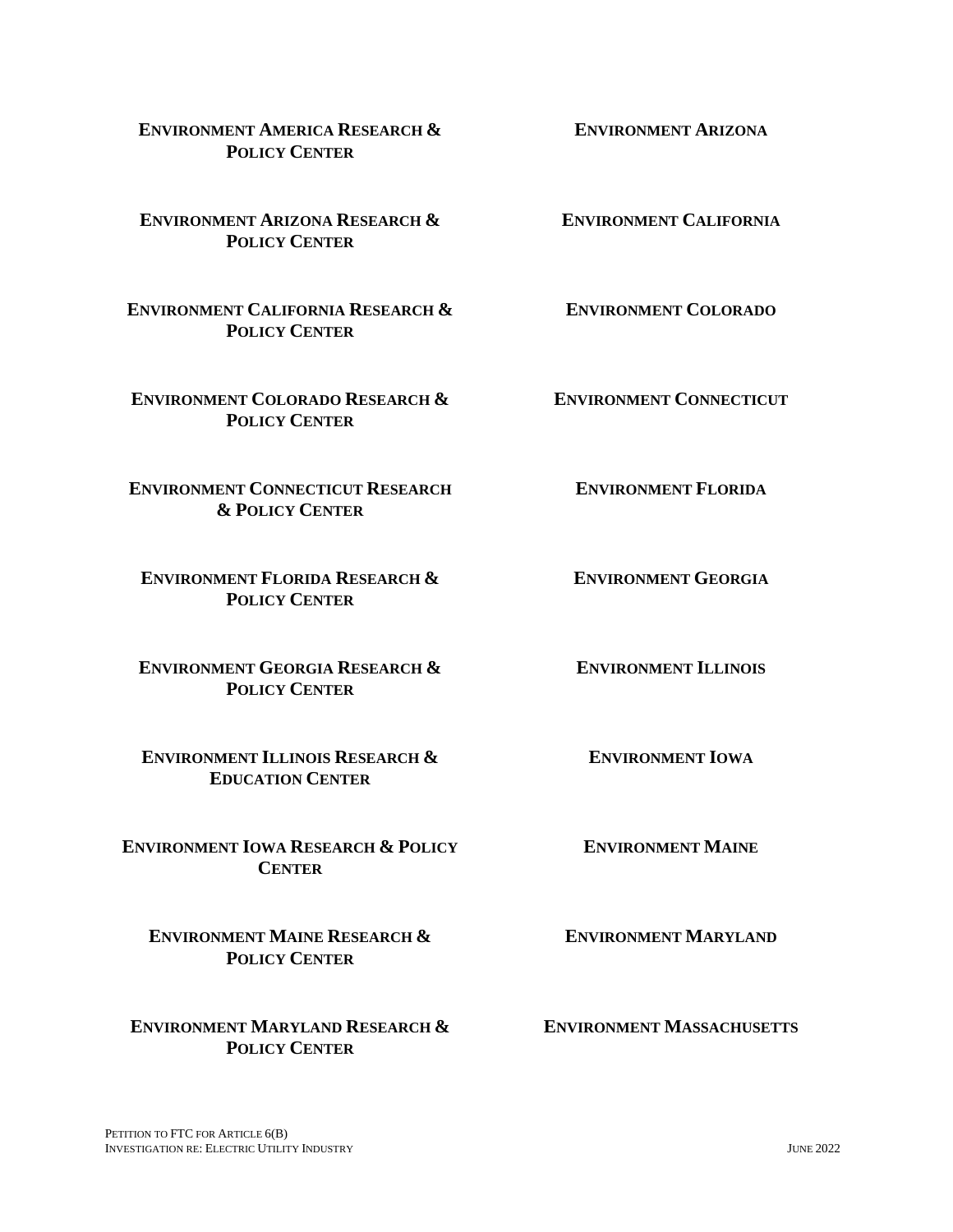#### **ENVIRONMENT MASSACHUSETTS RESEARCH & POLICY CENTER**

**ENVIRONMENT MICHIGAN RESEARCH & POLICY CENTER**

**ENVIRONMENT MINNESOTA RESEARCH & POLICY CENTER**

**ENVIRONMENT MISSOURI RESEARCH & POLICY CENTER**

**ENVIRONMENT MONTANA RESEARCH & POLICY CENTER**

**ENVIRONMENT NEVADA RESEARCH & POLICY CENTER**

**ENVIRONMENT NEW HAMPSHIRE RESEARCH & POLICY CENTER**

**ENVIRONMENT NEW JERSEY RESEARCH & POLICY CENTER**

**ENVIRONMENT NEW MEXICO RESEARCH & POLICY CENTER**

**ENVIRONMENT NEW YORK RESEARCH & POLICY CENTER**

**ENVIRONMENT NORTH CAROLINA RESEARCH & POLICY CENTER**

**ENVIRONMENT MINNESOTA**

**ENVIRONMENT MISSOURI**

**ENVIRONMENT MONTANA**

**ENVIRONMENT NEVADA**

**ENVIRONMENT NEW HAMPSHIRE**

**ENVIRONMENT NEW JERSEY**

**ENVIRONMENT NEW MEXICO**

**ENVIRONMENT NEW YORK**

**ENVIRONMENT NORTH CAROLINA**

**ENVIRONMENT OHIO**

**ENVIRONMENT MICHIGAN**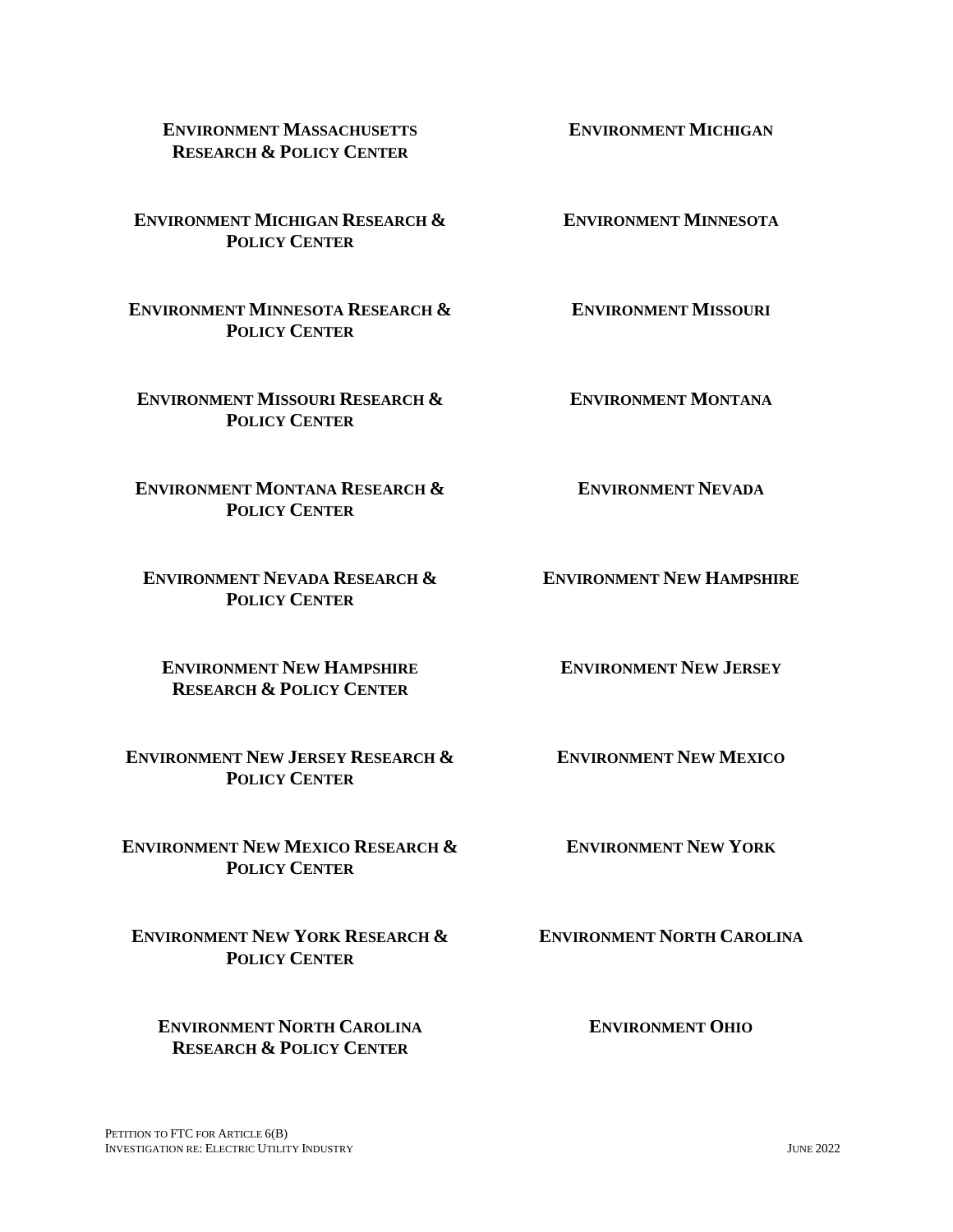**ENVIRONMENT OHIO RESEARCH & POLICY CENTER**

**ENVIRONMENT OREGON RESEARCH & POLICY CENTER**

**ENVIRONMENT RHODE ISLAND RESEARCH & POLICY CENTER**

**ENVIRONMENT TEXAS RESEARCH & POLICY CENTER**

**ENVIRONMENT VIRGINIA RESEARCH & POLICY CENTER**

**ENVIRONMENT WASHINGTON RESEARCH & POLICY CENTER**

**FIRST WEDNESDAYS SAN LEANDRO FLORIDA PIRG**

**FLORIDA PIRG EDUCATION FUND FLORIDA RISING**

**FOOD & WATER WATCH FOOD STRONG**

**ENVIRONMENT RHODE ISLAND**

**ENVIRONMENT OREGON**

**ENVIRONMENT TEXAS**

**ENVIRONMENT VIRGINIA**

**ENVIRONMENT WASHINGTON**

**EVANGELICAL ENVIRONMENTAL NETWORK**

**EXTINCTION REBELLION, NEW ORLEANS FAIRBANKS CLIMATE ACTION COALITION**

**FAITH IN PLACE FAYETTEVILLE POLICE ACCOUNTABILITY COMMUNITY TASKFORCE**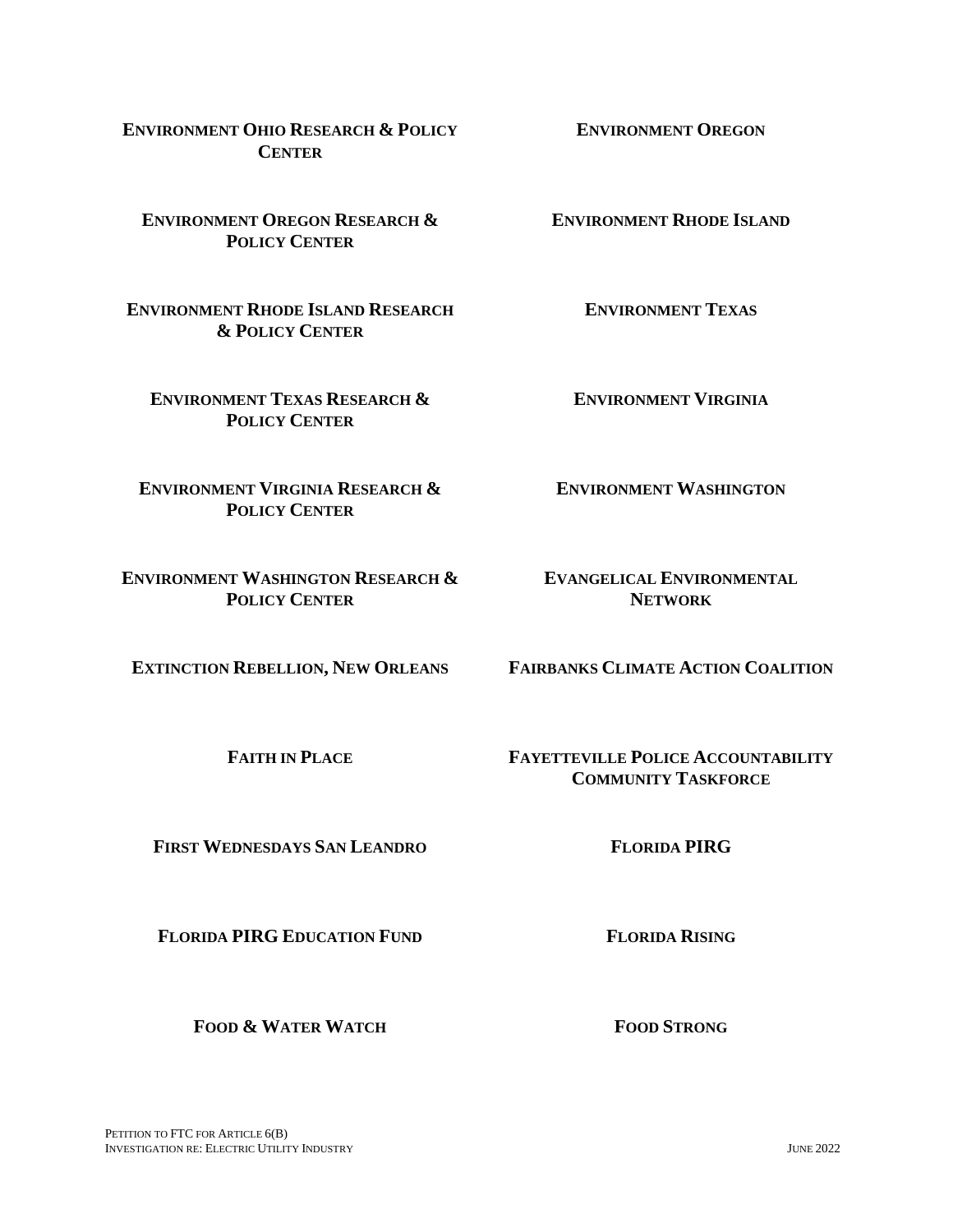**GEORGIA CONSERVATION VOTERS GEORGIA PIRG**

**GEORGIA PIRG EDUCATION FUND GREAT LAKES RENEWABLE ENERGY** 

**GREEN NEIGHBOR CHALLENGE GREENVEST**

**ILLINOIS PIRG ILLINOIS PIRG EDUCATION FUND**

**IOWA PIRG IOWA PIRG EDUCATION FUND** 

**KENTUCKY INTERFAITH POWER AND LIGHT LAPLACA AND ASSOCIATES LLC**

**LEAGUE OF WOMEN VOTERS OF FLORIDA LIVING RIVERS & COLORADO** 

**RIVERKEEPER**

**LOCAL CLEAN ENERGY ALLIANCE LONGMEADOW PIPELINE AWARENESS GROUP**

**LOWER CAPE INDIVISIBLE MAINE UNITARIAN UNIVERSALIST STATE ADVOCACY NETWORK**

**MARYLAND PIRG MARYLAND PIRG FOUNDATION**

**ASSOCIATION (GLREA)**

**FRACTRACKER ALLIANCE GEORGE MASON UNIVERSITY CENTER FOR CLIMATE CHANGE COMMUNICATION**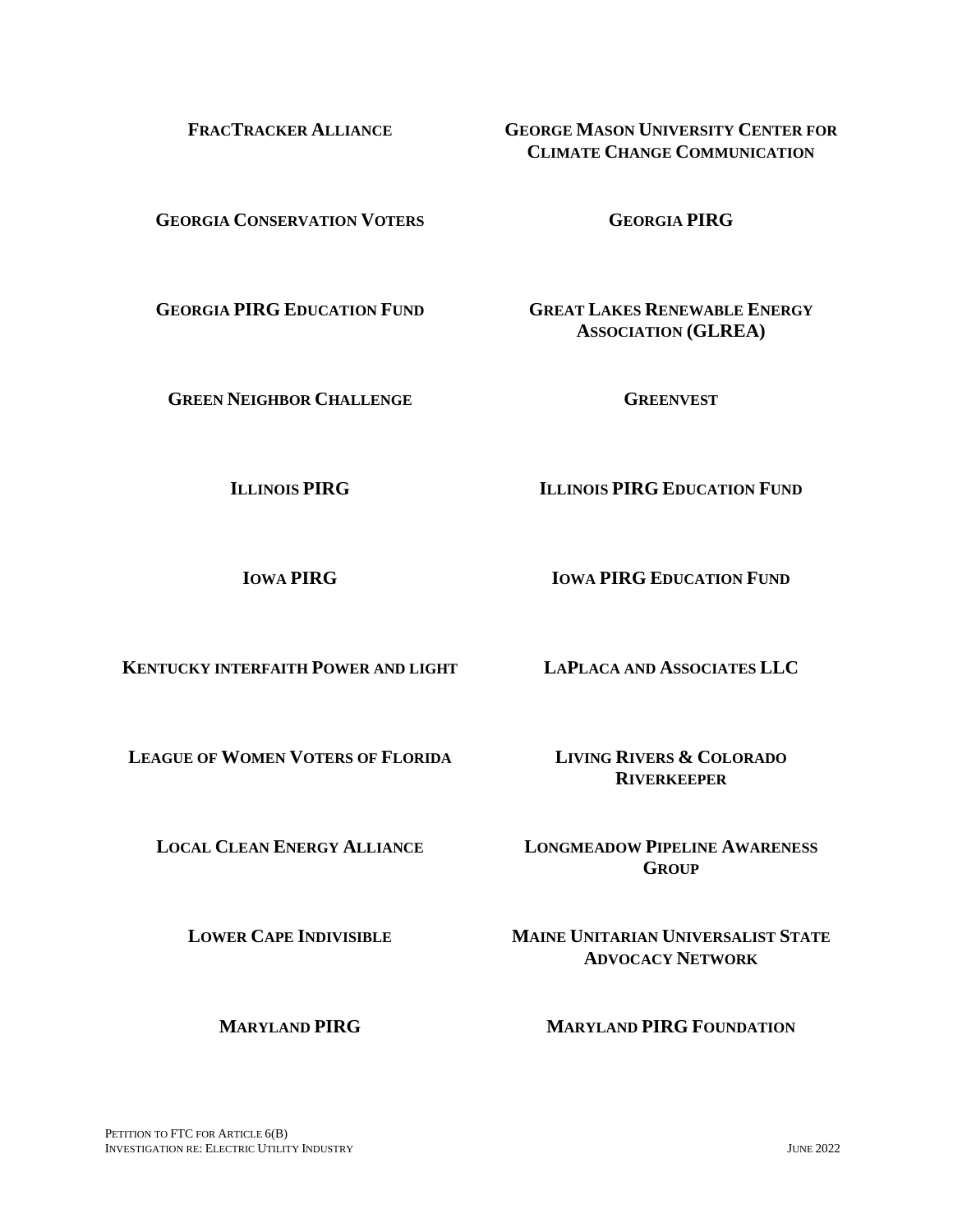**MEDIA ALLIANCE MI AIR MI HEALTH**

**MICHIGAN ENVIRONMENTAL JUSTICE COALITION**

**MONTPIRG MOPIRG**

**MOPIRG FOUNDATION MOUNT HOREB CITIZENS AGAINST WATER** 

**MOUNTAIN STATE JUSTICE, INC. NC WARN**

**NCPIRG NCPIRG EDUCATION FUND** 

**NEW ENERGY ECONOMY**

**NETWORK FOR A SUSTAINABLE TOMORROW**

**NHPIRG NHPIRG EDUCATION FUND**

**NJPIRG NJPIRG LAW & POLICY CENTER**

**NMPIRG NMPIRG EDUCATION FUND**

**FLUORIDATION**

**MID-OHIO VALLEY CLIMATE ACTION**

**MASSPIRG MASSPIRG EDUCATION FUND**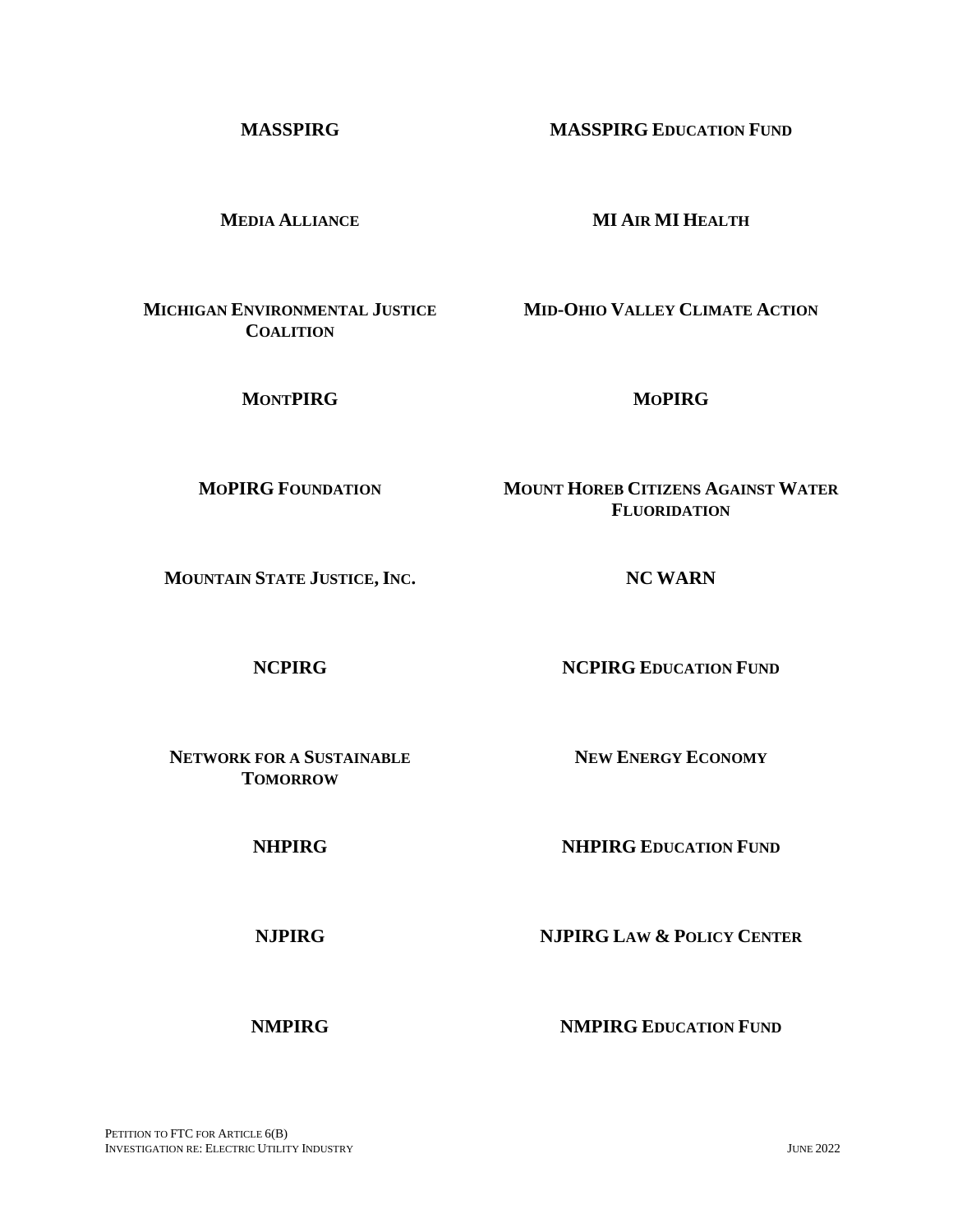**NORTH AMERICAN WATER OFFICE OCCUPY BERGEN COUNTY**

**OHIO PIRG OHIO PIRG EDUCATION FUND**

**ORGANIZED UPLIFTING STRATEGIES & RESOURCE**

**PARALLAX PERSPECTIVES PENNENVIRONMENT** 

**PENNENVIRONMENT RESEARCH & POLICY CENTER**

**PENNPIRG EDUCATION FUND PIRGIM**

**PIRGIM EDUCATION FUND POWERSWITCH ACTION**

**PUBLIC LANDS PROJECT RÁBAGO ENERGY LLC**

**RÉCOLTE ENERGY RIPIRG**

**RIPIRG EDUCATION FUND ROOTSACTION.ORG**

**OSPIRG**

**OSPIRG FOUNDATION OUR WATER, OUR AIR, OUR RIGHTS**

**PENNPIRG**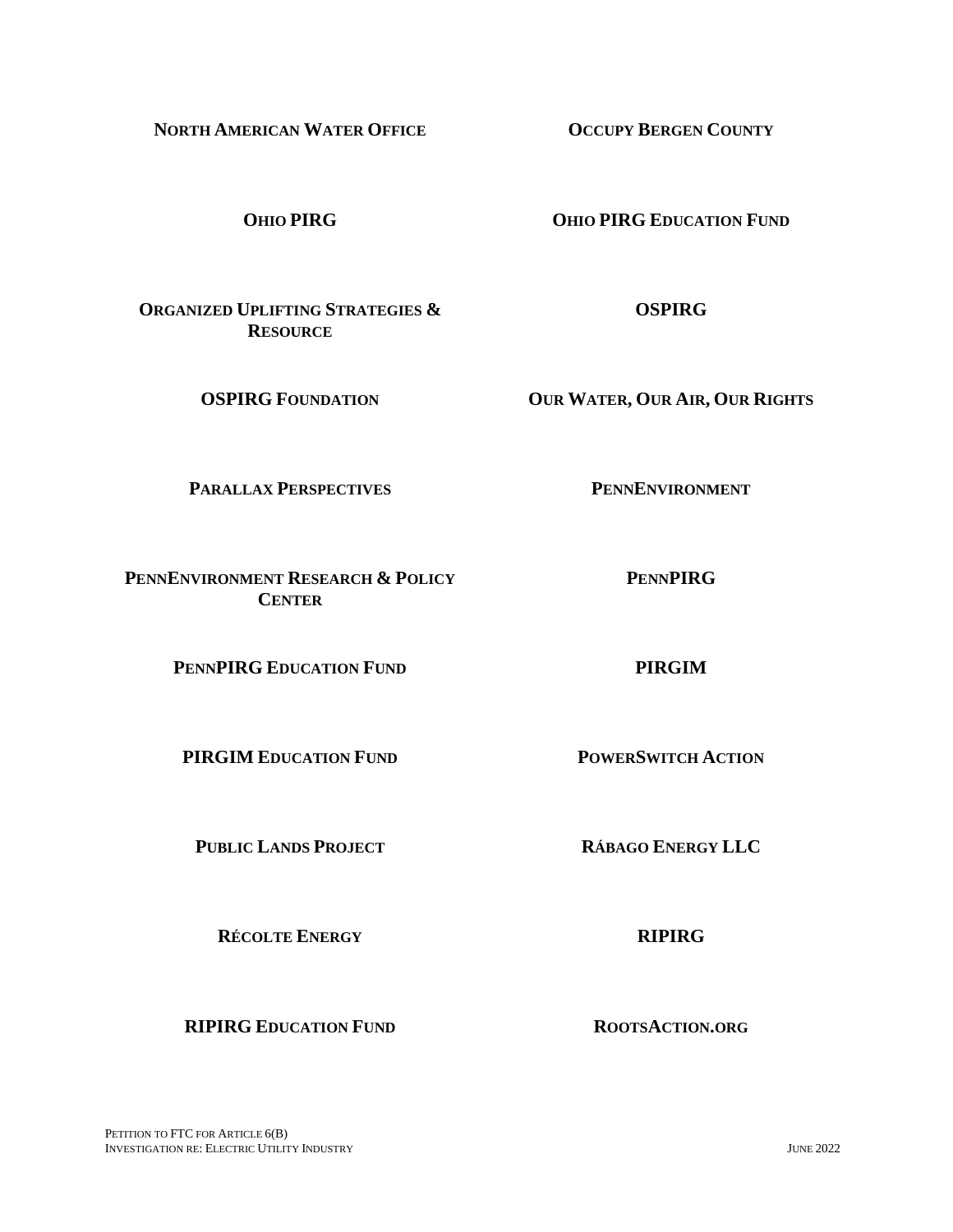**SANTA BARBARA STANDING ROCK COALITION**

**SISTERS OF ST. FRANCIS OF PHILADELPHIA SNAKE RIVER ALLIANCE**

**SOUTH UMPQUA RURAL COMMUNITY PARTNERSHIP**

**SUNTILITY ELECTRIC LLC SUSTAINABLE ROANOKE**

**SYRACUSE PEACE COUNCIL TEXPIRG**

**SENECA LAKE GUARDIAN SIERRA CLUB, FALLS OF THE JAMES GROUP.**

**SANTA CRUZ CLIMATE ACTION NETWORK**

**SISTERS OF CHARITY SISTERS OF ST. DOMINIC OF BLAUVELT, NEW YORK**

**SOLAR SOURCE SOLAR UNITED NEIGHBORS (CO)**

**SOLAR UNITED NEIGHBORS (IN) SOLAR UNITED NEIGHBORS (VA)**

**SOWING JUSTICE**

**SUNNOVA SUNRISE KNOXVILLE**

**TEXPIRG EDUCATION FUND THE NORTH CARLINA ALLIANCE TO PROTECT OUR PEOPLE AND THE PLACES WE LIVE (NC-APPPL)**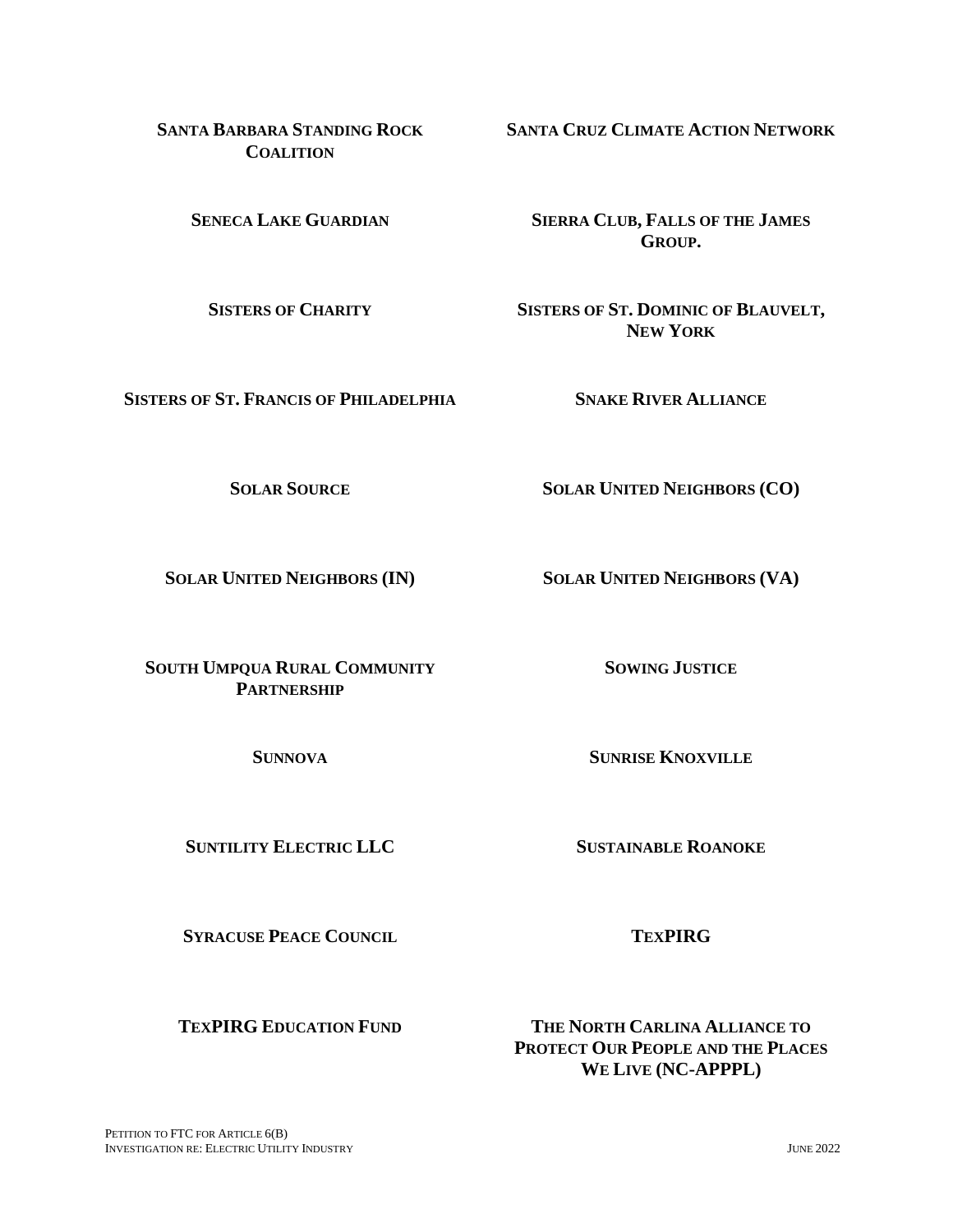PETITION TO FTC FOR ARTICLE  $6(B)$ INVESTIGATION RE: ELECTRIC UTILITY INDUSTRY JUNE 2022

**TUCSON CLIMATE ACTION NETWORK TURTLE ISLAND RESTORATION NETWORK**

**U.S. PIRG U.S. PIRG EDUCATION FUND**

**UNION OF CONCERNED SCIENTISTS UNITARIAN UNIVERSALIST ASSOCIATION**

**UNITARIAN UNIVERSALISTS FOR A JUST ECONOMIC COMMUNITY**

**UNITE NORTH METRO DENVER**

**UNITED CHURCH OF CHRIST COUNCIL ON CLIMATE JUSTICE**

**UTAH PHYSICIANS FOR A HEALTHY ENVIRNOMENT**

**VOTE CLIMATE VOTE SOLAR**

**WASATCH CLEAN AIR COALITION WASHPIRG**

**WASHPIRG FOUNDATION WE WANT GREEN TOO**

**WESPAC FOUNDATION, INC. WHOLE SUN DESIGNS INC.**

**WISCONSIN ENVIRONMENT WISCONSIN ENVIRONMENT RESEARCH & POLICY CENTER**

**UNITED FOR ACTION**

**VIRGINIA YOUTH CLIMATE COOPERATIVE**